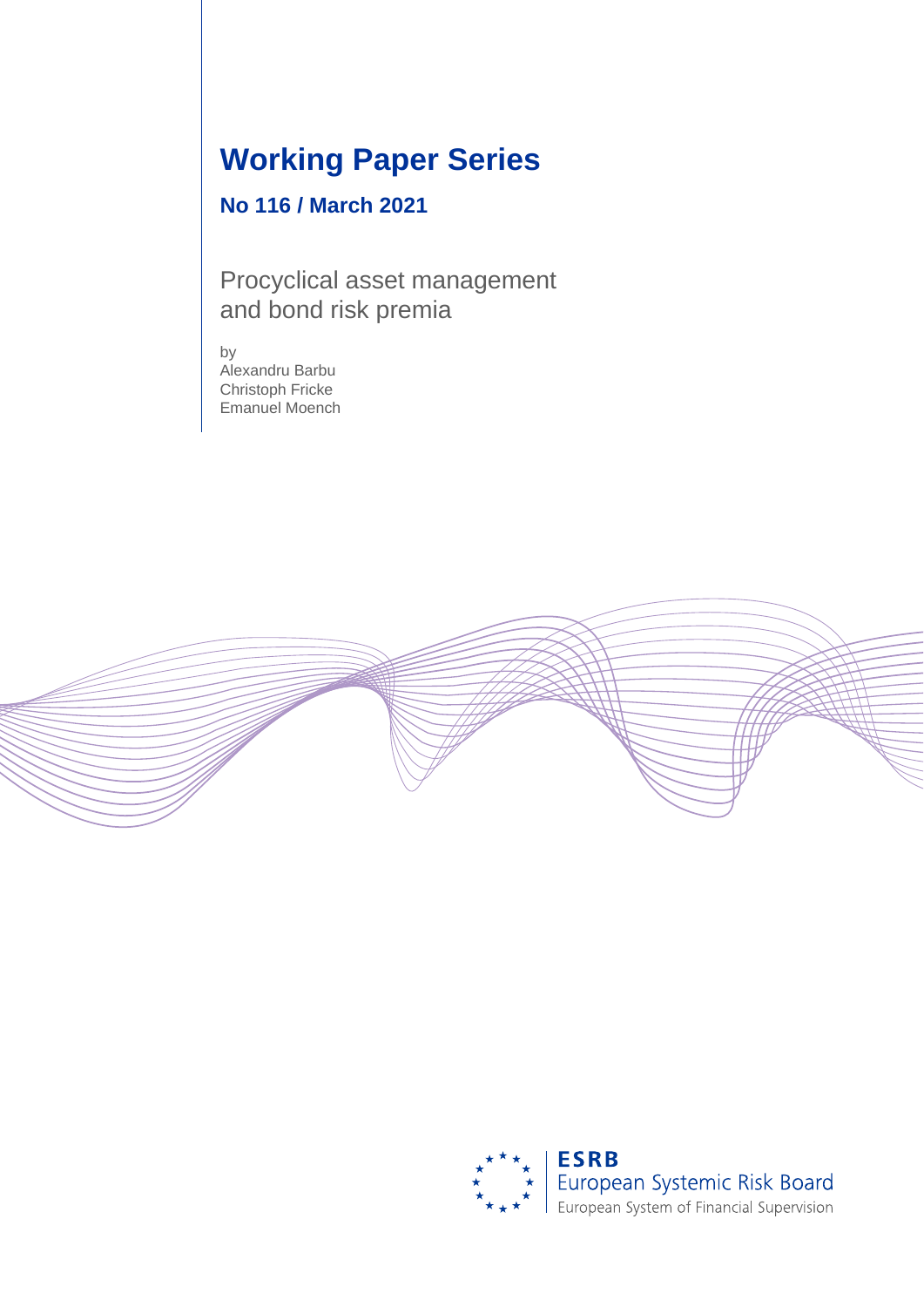### Abstract

We use unique institutional securities holdings data to examine the trading behaviour of delegated institutional capital and its impact on bond risk premia. We show that institutional fund managers trade strongly procyclically: they actively move into higher yielding, longer duration and lower rated securities as yields fall and spreads compress, and vice versa. Funds more exposed to negative yields increase their risk-taking more strongly, and this effect is particularly pronounced for those offering explicit minimum return guarantees. Institutional funds' investments have large and persistent price impact in both corporate and sovereign bond markets. We provide evidence that this procyclical behaviour is driven by career concerns among institutional fund managers.

Keywords: Institutional funds, institutional accounts, procyclical asset management, portfolio rebalancing, price impact, demand pressures, asset price volatility, career concerns

JEL Classification: G11, G23, E43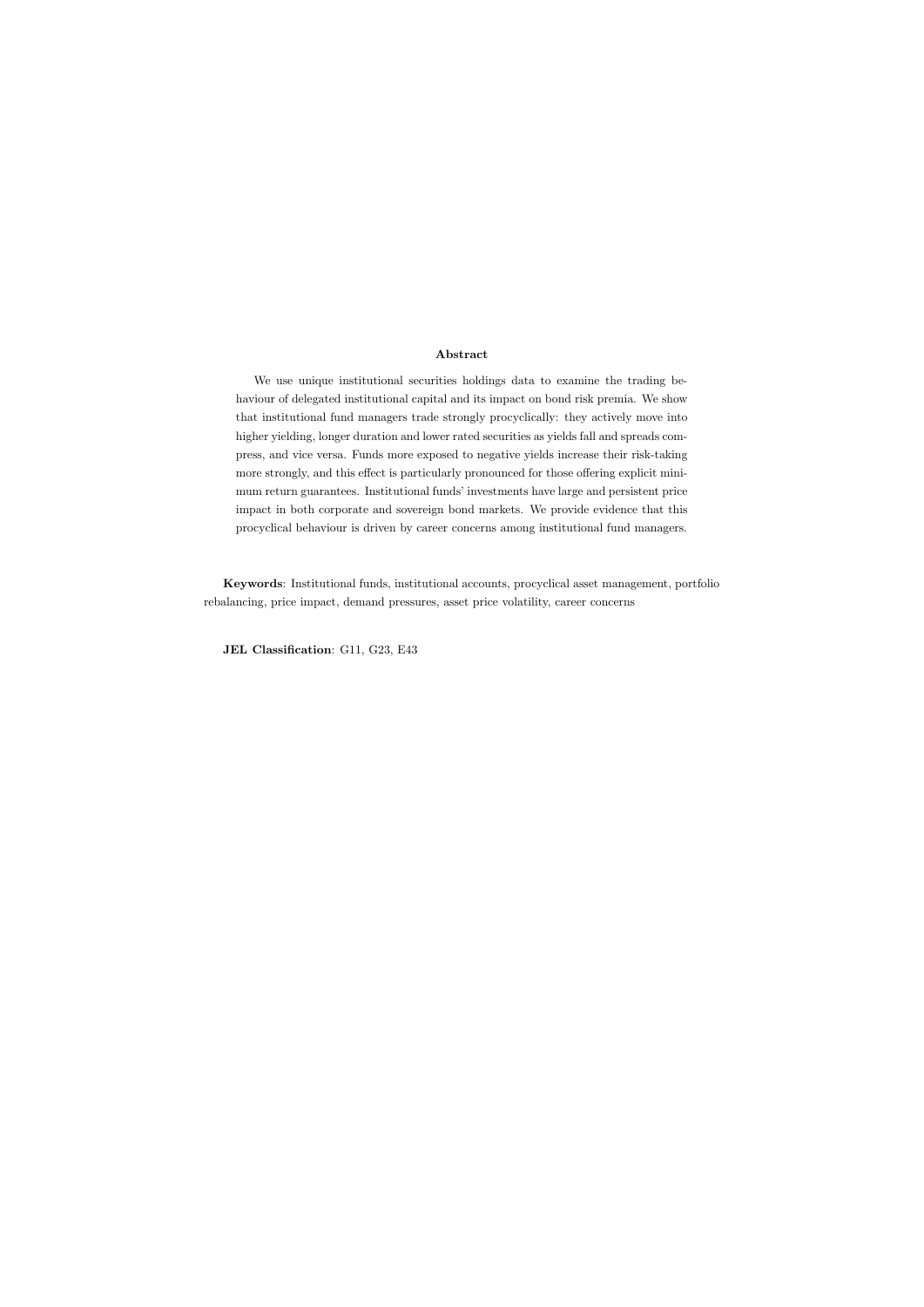### I. Introduction

Over the last few decades, there has been a growing interest in understanding the role of financial intermediaries for asset prices [\(Cuoco and Kaniel](#page-37-0) [\(2011\)](#page-37-0), [Basak and Pavlova](#page-37-1) [\(2013\)](#page-37-1), [Adrian et al.](#page-37-2) [\(2019\)](#page-37-2), [Koijen and Yogo](#page-38-0) [\(2019\)](#page-38-0)). A little appreciated fact, however, is that many financial institutions do not manage their assets internally. [Goyal and Wahal](#page-38-1) [\(2008\)](#page-38-1) estimate that up to 82% of insurance companies, pension plans, endowments and foundations in the U.S. delegate at least part of their investments to third-party institutional asset managers. Typically, these managers allocate institutional money to loosely regulated financial vehicles called institutional accounts, or pool multiple accounts to create institutional funds.

In this paper, we examine the trading behaviour of institutional funds and its impact on bond risk premia. To this end, we employ a novel institutional securities holdings dataset from Germany, one of the largest asset management markets for financial intermediaries. In 2017, institutions delegated over  $\epsilon$ 1.5 trillion to German institutional funds of which 77% were allocated to bonds.

We document that institutional funds have consistently increased the average duration and lowered the average rating on their bond portfolios between 2009 and 2017, a period characterized by broadly declining interest rates. The increase in risk-taking was considerably more pronounced than for banks, insurance companies, pension funds or the bond market as a whole. To control for passive changes in bonds yields, duration and ratings, we construct a buy-and-hold portfolio at the fund level (in the spirit of [Barber and Odean](#page-37-3) [\(2000\)](#page-37-3)) and focus on transactions that rebalance the portfolio away from this passive benchmark. We document that institutional funds invest strongly procyclically: they actively move into higher yielding, longer duration and lower rated securities as yields fall and spreads compress, and vice versa.

We then show that institutional funds' procyclical trading behaviour has significant price impact in bond markets. Using security-level variation in the demand of institutional funds, we find that bonds in greater demand from the institutional fund sector have significantly higher excess returns than bonds that experience less demand, controlling for differences in security characteristics as well as demand from all other institutional sectors and households.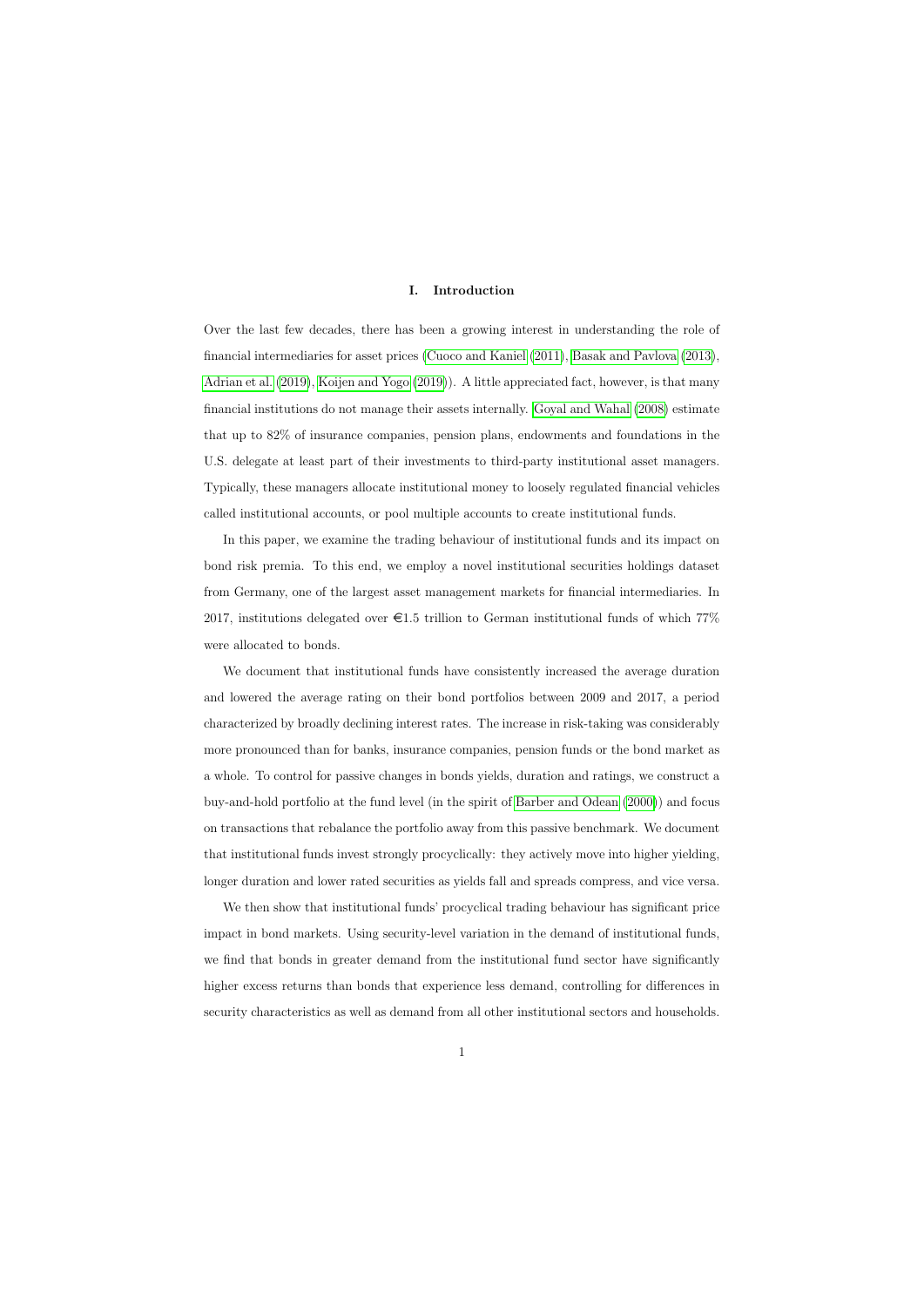Hence, institutional funds amplify bond price dynamics. Their price impact is highly persistent, but asymmetric: while buying pressures raise bond prices for more than a year, the price impact from selling pressures dissipates after about three months. The price impact is stronger when fund trades are correlated, and is particularly pronounced for those institutional funds that tilt their portfolios most aggressively away from their passive benchmarks.

While the price impact is larger for non-investment-grade bonds and increases with the residual maturity, we document a significant effect of institutional funds' demand on bond risk premia even in the highly liquid German sovereign bond market, ruling out illiquidity as an explanation. As a case in point, we examine the institutional trading patterns in the German government bond market during a major market sell-off – the Bund market tantrum of April-May 2015 (Figure [1\)](#page-40-0). Institutional funds were aggressively selling long-term Bunds precisely at a time of tight liquidity conditions and sustained downward price pressure in these securities. Their trading behaviour contrasts starkly with institutional funds' own liability side, where redemption pressures were muted.

What incentivizes institutional fund managers to act procyclically? A large literature on delegated asset management links procyclical investment behaviour to balance sheet constraints. Retail mutual funds have been shown to invest procyclically in response to strong flow-return relationships [\(Chevalier and Ellison](#page-37-4) [\(1997\)](#page-37-4), [Sirri and Tufano](#page-39-0) [\(1998\)](#page-39-0) and [Gold](#page-38-2)[stein et al.](#page-38-2) [\(2017\)](#page-38-2)). Moreover, the pricing mechanism used by open-end mutual funds implies a first-mover advantage in the case of exit, which can lead to investor runs [\(Chen et al.](#page-37-5) [\(2010\)](#page-37-5) [Falato et al.](#page-38-3) [\(2020\)](#page-38-3)) and potential fire sales [\(Coval and Stafford](#page-37-6) [\(2007\)](#page-37-6)).

We show that such constraints are largely absent in institutional funds. As their retail counterparts, institutional funds rarely use leverage, securities lending or short-selling. But unlike retail funds, the institutional funds in our sample have concentrated ownership by law, mitigating investors' coordination problems, and face small and infrequent outflows. In fact, we find no relationship between past reach for yield and subsequent inflows to institutional funds. This is in sharp contrast to available evidence on retail funds [\(Choi and Kronlund](#page-37-7) [\(2017\)](#page-37-7)) and suggests that institutional fund managers do not reach for yield to attract investor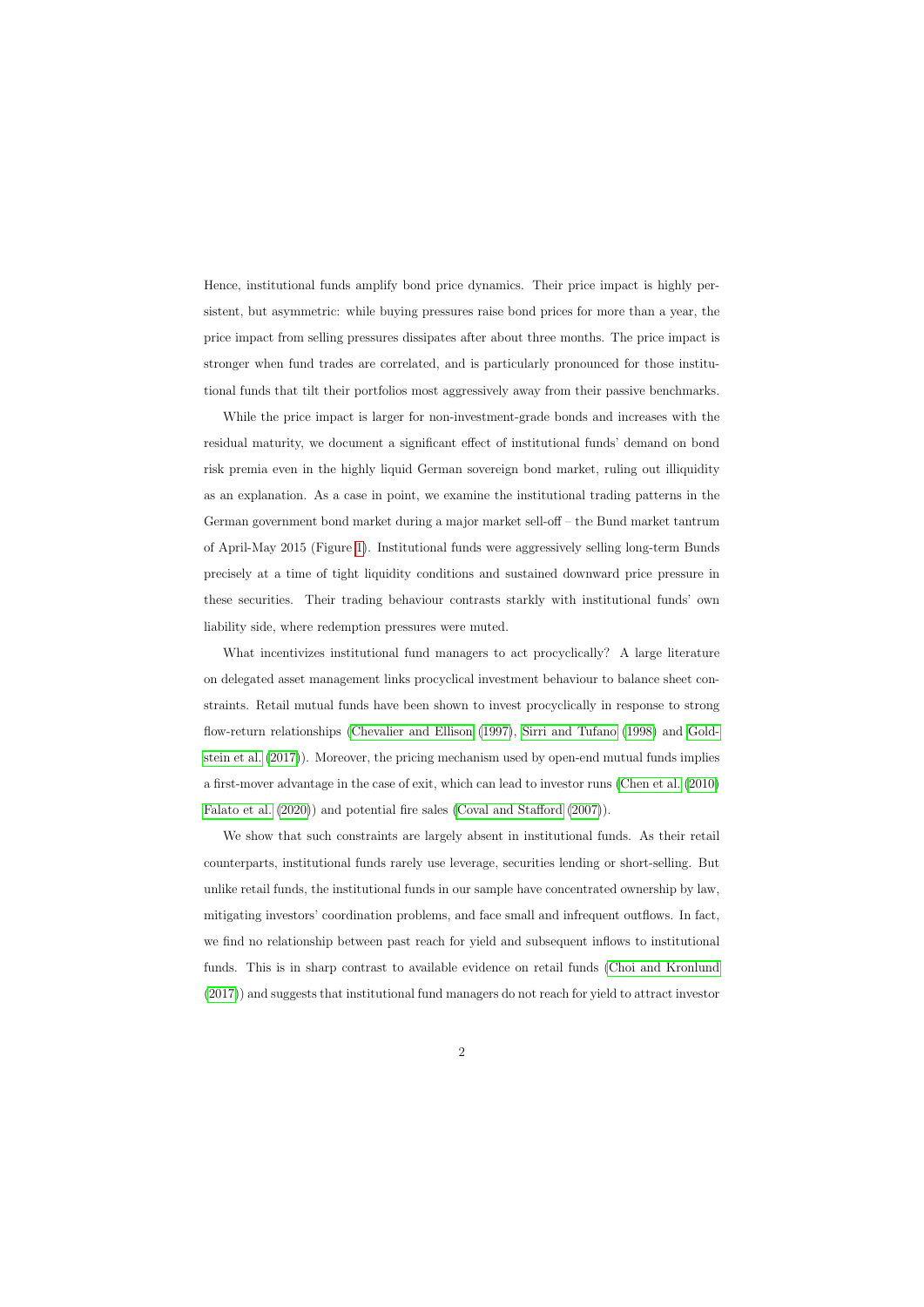flows.

While funds' procyclical investment behaviour could also reflect constraints on the part of their investors, we show that their portfolio rebalancing is remarkably similar across types of institutional clients. This suggests an overarching incentive structure that is independent of the type of end investor. We provide evidence of both implicit and explicit incentives at the fund level in line with such a view. First, procyclicality is amplified when bond yields fall into negative territory. Funds shift their investments more strongly towards riskier securities the larger the share of bonds in their portfolio that trades at negative yields. This is in line with a broad-based incentive to deliver positive returns. The effect is even more pronounced for funds that offer their clients an explicit capital guarantee. Second, we document that the probability of a fund being terminated by the asset management company is significantly lower for funds that have invested more strongly in higher-yielding bonds in the previous six months. This suggests that managers reach for yield to prolong their mandates. However, the relationship between reach for yield and subsequent termination is non-linear. We find that past reach for yield predicts higher fund returns and lowers the probability of termination in normal times, but lowers returns and raises the probability of termination in times of market stress. We also document stronger reach for yield in the months before fund reviews. In sum, managerial career concerns appear to be at the core of why institutional funds rebalance their portfolios towards riskier securities in good times and safer securities in bad times.

Our findings fill an important gap in the literature on delegated institutional asset management. The bond trading behaviour of delegated institutional capital has to our knowledge not been studied, likely due to data limitations.<sup>[1](#page-4-0)</sup> Data on debt holdings of U.S. institutional accounts is not publicly available. Instead, the literature has used confidential data from investment consultants, which is limited to voluntary reporting from a subset of the fund

<span id="page-4-0"></span><sup>&</sup>lt;sup>1</sup>The existing literature on delegated institutional capital mainly deals with performance: while [Gerakos](#page-38-4) [et al.](#page-38-4) [\(2019\)](#page-38-4) find that institutional funds outperform their self-reported benchmarks globally, [Busse et al.](#page-37-8) [\(2010\)](#page-37-8) show that performance is not persistent, and does not increase performance following investment consultant recommendations [\(Jenkinson et al.](#page-38-5) [\(2016\)](#page-38-5)) or replacing existing managers [\(Goyal and Wahal](#page-38-1) [\(2008\)](#page-38-1)). Lastly, [Dyck and Pomorski](#page-38-6) [\(2011\)](#page-38-6) find that delegating capital externally is considerably more expensive than in-house management. In this paper, we will refer to delegated institutional capital as institutional capital delegated to institutional asset managers. Institutions may also choose to delegate assets to institutional classes of retail mutual funds, which only differ from retail classes in terms of fees.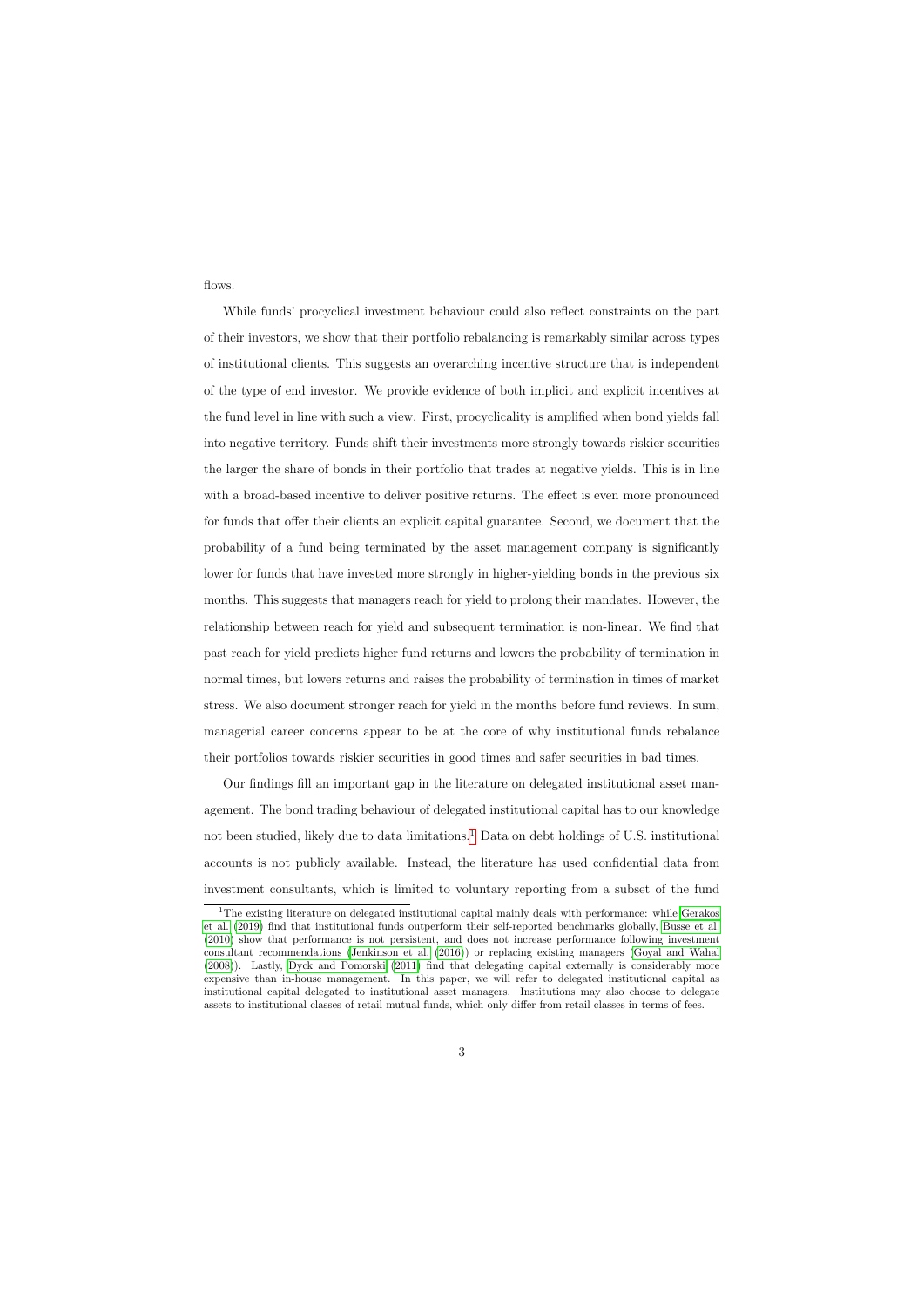population. In contrast, our results are based on a full census due to mandatory reporting of all institutional funds in Germany. In addition to this unique granular dataset on fund holdings, we have access to the item-level securities holdings of all other institutional sectors in the German economy. When looking at the price impact of institutional funds, this allows us not only to control for other sectoral demands, but also to identify who is providing liquidity when institutional funds demand it. Moreover, we are able to compare the differential effect of institutional fund net purchases and sales on the prices of bonds that are issued in the same country by the same company, have the same seniority, issue-level rating and cashflow duration at any given time [\(Choi et al.](#page-37-9) [\(2020\)](#page-37-9)).

Our paper contributes to the literature on career concerns in delegated asset management [\(Chevalier and Ellison](#page-37-10) [\(1999\)](#page-37-10), [Goyal and Wahal](#page-38-1) [\(2008\)](#page-38-1), [Berk et al.](#page-37-11) [\(2017\)](#page-37-11)). Of the various managerial incentives discussed in the literature, having the fund terminated due to persistently poor performance can be a particularly severe career setback, resulting in large expected losses in compensation associated with a persistent drop in managers' reputation [\(Ellul et al.](#page-38-7) [\(2020\)](#page-38-7)). We show that institutional fund managers buy (sell) risky assets in calm (stress) periods to reduce their probability of termination, as predicted theoretically by [Guerrieri and Kondor](#page-38-8) [\(2012\)](#page-38-8).

Our results are consistent with [Rajan](#page-39-1) [\(2006\)](#page-39-1)'s argument that investors reach for yield in the presence of lower interest rates. We add to a growing literature documenting procyclical investment behaviour in banks [\(Hanson and Stein](#page-38-9) [\(2015\)](#page-38-9)), insurance companies [\(Becker and](#page-37-12) [Ivashina](#page-37-12) [\(2015\)](#page-37-12)), pension funds [\(Andonov et al.](#page-37-13) [\(2017\)](#page-37-13)), US money market funds [\(Di Maggio](#page-37-14) [and Kacperczyk](#page-37-14) [\(2017\)](#page-37-14)), US corporate bond mutual funds [\(Choi and Kronlund](#page-37-7) [\(2017\)](#page-37-7)) or even households [\(Lian et al.](#page-39-2) [\(2019\)](#page-39-2)). [Timmer](#page-39-3) [\(2018\)](#page-39-3) also finds that German investment funds behaved procyclically between 2005-2014, and attributes this behavior to investor redemption risk. We point to the fact that over 75% of German investment funds are institutional funds, where redemption risk is muted, and propose career concerns as an equally powerful driver of procyclicality.

Our findings highlight that strongly procyclical investment behaviour can exist even in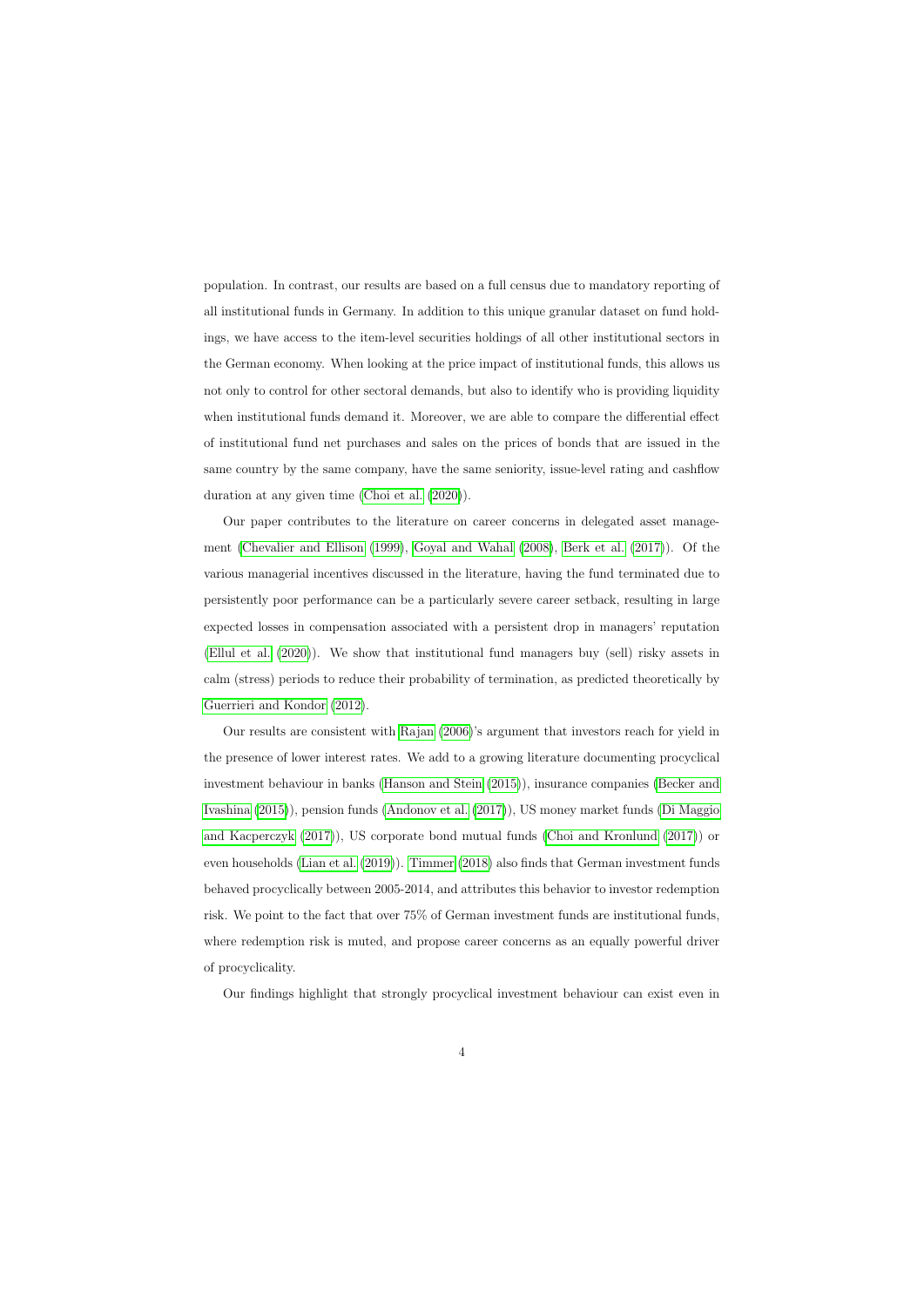the absence of observable short-term funding squeezes, regulatory constraints, and leverage. Moreover, even in highly liquid markets, this procyclicality has a persistent price impact and contributes to asset price swings. Regulation addressing this procyclicality in institutional funds may have a stabilizing role on bond markets.

The remainder of this paper is organized as follows. In Section [II](#page-6-0) we discuss our data and the institutional setting in which German institutional funds operate, and provide summary statistics. Section [III](#page-11-0) introduces our measures of active portfolio rebalancing as well as fundspecific exposures to interest rate and credit risk used in the empirical analysis. Section [IV](#page-15-0) provides empirical evidence that institutional funds rebalance their portfolios procyclically. Section [V](#page-18-0) shows that this behaviour elicits a price impact, while Section [VI](#page-27-0) discusses two sets of incentives that could potentially explain funds' procyclical investment behaviour. Additional tables showing a variety of robustness analyses are provided in a Supplementary Appendix.

### II. Data and Institutional Setting

### Institutional Setting

German institutional funds are regulated under the European Alternative Investment Fund Managers' Directive (AIFMD).<sup>[2](#page-6-1)</sup> Institutional funds can only be marketed to qualified institutional investors. Semi-professional investors, such as high net-worth individuals, may become eligible conditional on investing at least  $\in$  10 million (mn), or at least  $\in$  0.2 mn plus a declaration of risk awareness and proof of expertise. Institutional asset management comes in the form of individual institutional accounts that are managed separately, or as institutional funds which pool several institutional accounts. However, ownership remains concentrated: by law, an institutional fund can have a maximum of ten institutional investors.

<span id="page-6-0"></span>To set up an institutional fund, institutional clients must sign a contractual agreement with an authorized German asset management company.<sup>[3](#page-6-2)</sup> The contract sets out the fund

<sup>&</sup>lt;sup>2</sup>Institutional funds are different from institutional share classes of retail mutual funds, which are regulated under the more restrictive UCITS (Undertakings for Collective Investment in Transferable Securities) Directive.

<span id="page-6-2"></span><span id="page-6-1"></span><sup>3</sup>All German asset management companies are authorized and regulated by the German Federal Financial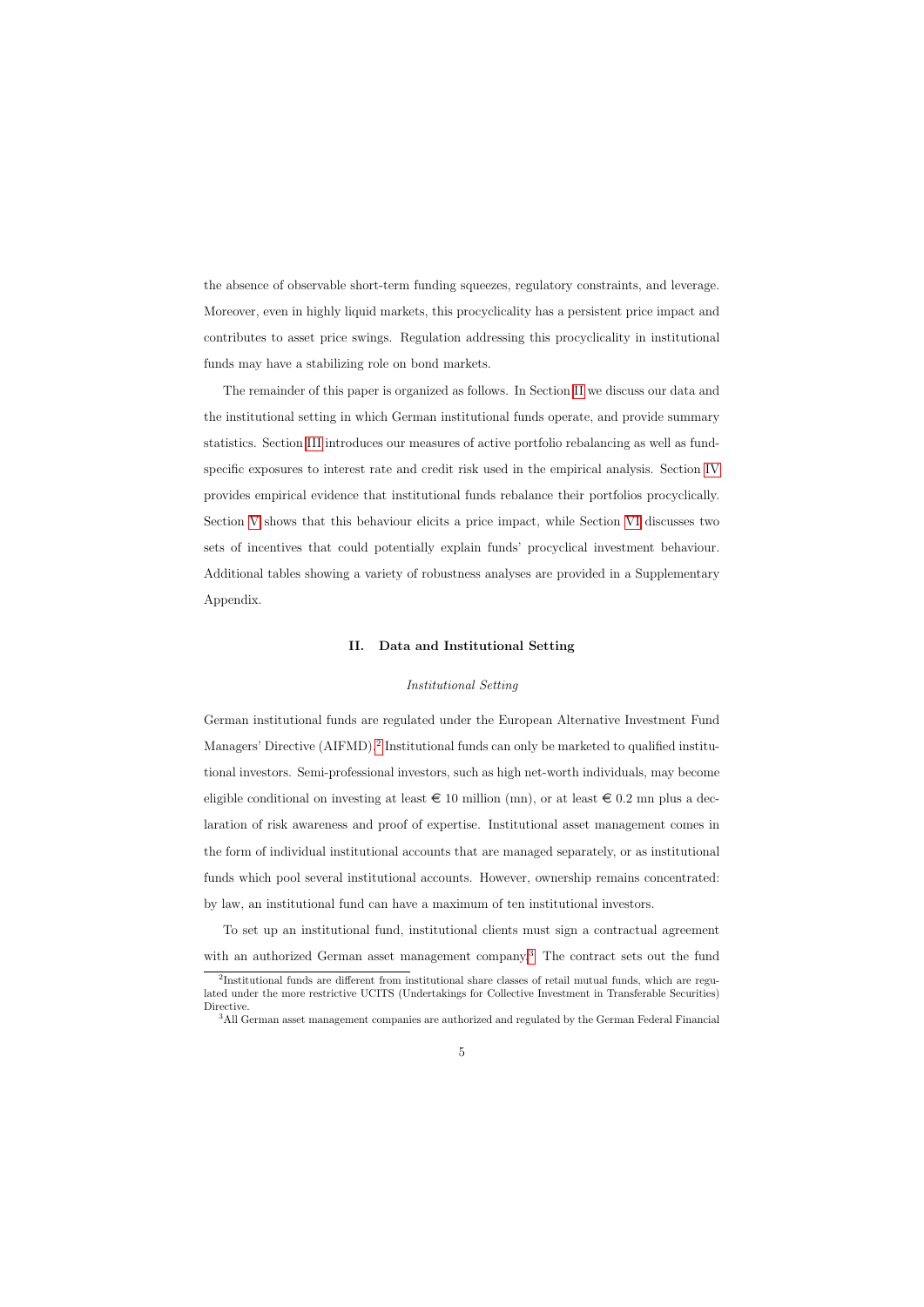rules, the investment restrictions and the term of the mandate (fixed term or indefinite). The asset management company appoints a manager, sometimes at the recommendation of the client, and is responsible for its monitoring.

Institutional accounts are open-ended, and virtually all funds allow redemption at a daily frequency. However, in practice, investor flows are rare. Anecdotal evidence suggests that client outflows are generally announced or even negotiated with the fund manager in advance. Although leverage, derivatives and short-selling are permitted, they are not commonly used.[4](#page-7-0) Fund rules do not require authorization from BaFin; a notification is sufficient. This means that changes in the fund's investment strategy, eligible assets and leverage limits can be implemented in days rather than months. Also, institutional funds do not need to publish a prospectus.

Besides offering greater investment flexibility, institutional funds may provide additional advantages to their clients compared to an institutional class of a mutual fund. Fund managers may time their trading to smooth clients' earnings and optimize tax returns. Most European life insurance companies sell participating policies that force them to distribute recognized profits to policyholders. Funds may defer the recognition of profits and therefore smooth distributions. Clients also enjoy more transparency (full holdings and the trading history can be requested on demand) and control: the client, the asset management company and the depositary are all represented in an advisory investment committee. While the client cannot dictate individual investment decisions, it can influence the fund management by exercising its voting rights.

While our data only cover the German market, German institutional funds are in many respects representative of the broader European market. All European institutional funds are regulated under the AIFMD. While national authorities can in principle depart from this directive and impose stricter rules, this is not done in practice. Recent data from the

Supervisory Authority (BaFin) in accordance with the German Investment Code (Kapitalanlagegesetzbuch -KAGB).

<span id="page-7-0"></span><sup>&</sup>lt;sup>4</sup>In practice, the asset management company must set appropriate leverage limits in coordination with the client, taking into account the funds' asset quality as well as regulatory constraints (currently a 30% leverage limit applies to German securities-based institutional funds), and include them in the fund rules. These leverage limits are then monitored and enforced by the German financial regulator (BaFin)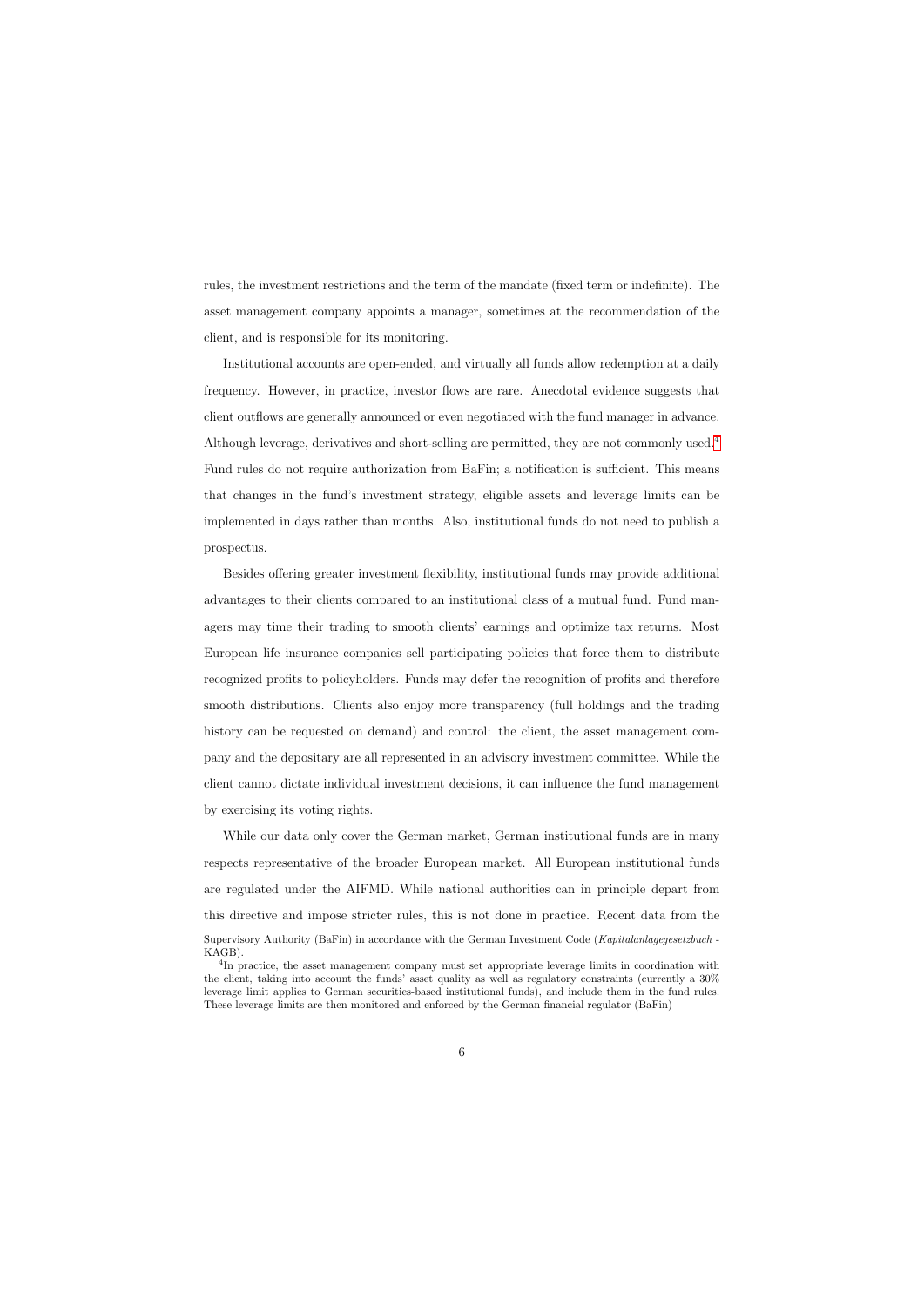European Securities Markets Authority [\(ESMA](#page-38-10) [\(2019\)](#page-38-10)) suggest that many characteristics of the German fund market (discussed in greater detail below) extend to the European level: insurance companies and pension funds are the largest institutional clients; the bulk of European institutional funds are securities-based funds following fixed income strategies; fund ownership is highly concentrated; and the use of leverage is limited.

### Data Collection

We collect data on German institutional accounts from three sources. Information on funds and asset management companies comes from the Deutsche Bundesbank's Investment Funds Statistics. The data are collected at the level of institutional funds, which may incorporate one or several (up to 10) individual client accounts. Bond prices and characteristics come from the European System of Central Banks' (ESCB) Centralised Securities Database (CSDB). Lastly, we obtain data on the securities holdings of all German institutional sectors from the German Securities Holdings Statistics.

The Deutsche Bundesbank's Investment Funds Statistics collects information on all authorized German open-ended investment funds on a monthly basis. At issuance, funds must report their name, sponsor, ISIN, type (retail or specialized), investment focus, as well as various investment clauses, including the utilization of earnings (distributive or accumulative fund), the length of the investment mandate (fixed-term or unlimited), the capital-protection and indexing status. Funds must notify the Bundesbank immediately of any changes in these features, as well as whether they are being liquidated, merged, have suspended redemptions or are having their securities transferred to another fund. Each month, funds must report the composition of their assets and liabilities, their security-level holdings, NAV, fund units, gross inflows and outflows. The reporting date is the end of the month, and data must be submitted within five business days. Our sample is a full census. All reportings are mandatory and without any reporting threshold which provides us with a survivorship bias-free database of all institutional funds in Germany.

Each month BaFin informs new investment funds about their reporting obligation to the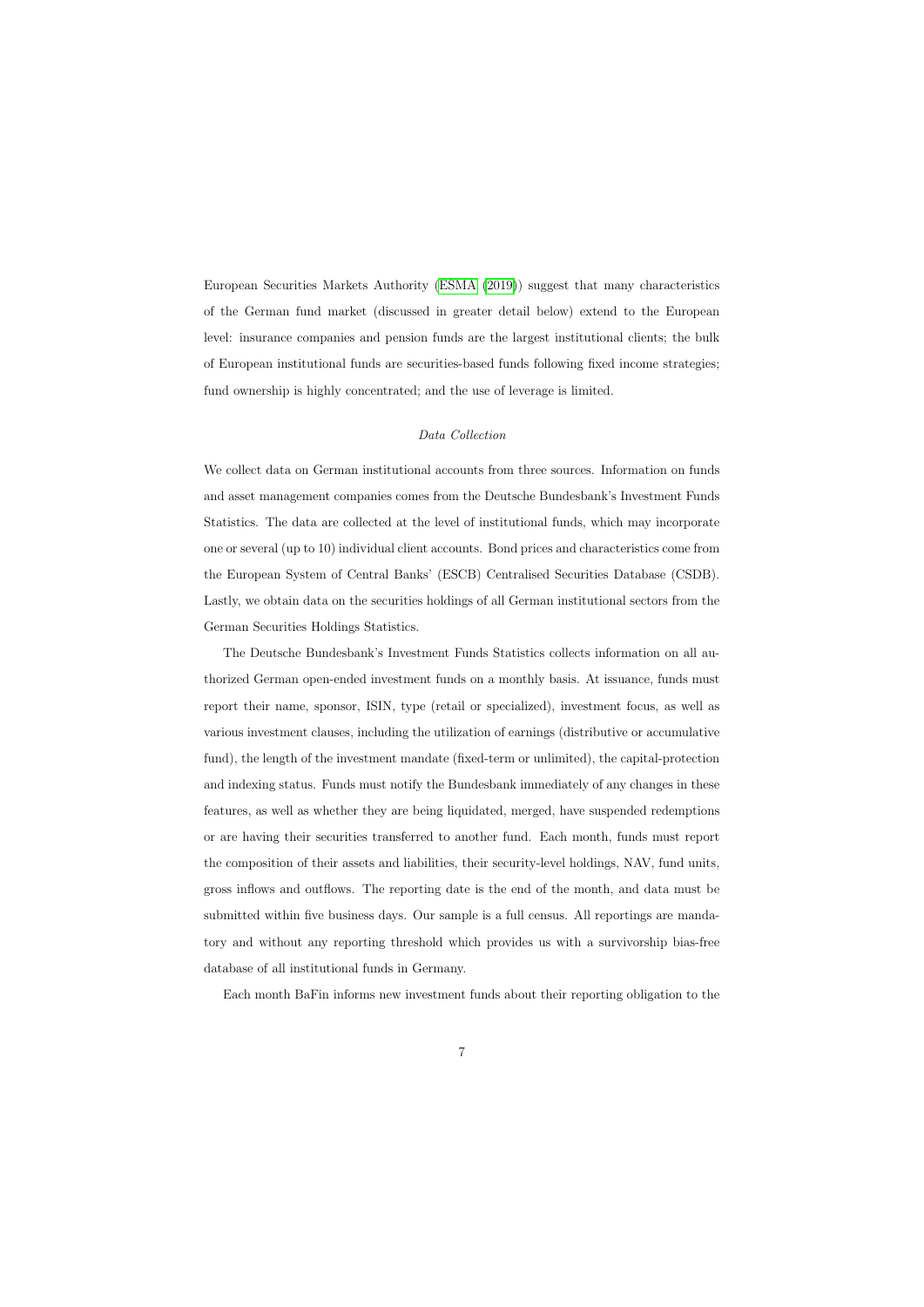Bundesbank. In addition, the Bundesbank regularly checks the list of new investment funds as published by BaFin and requires identified non-filers to submit the data.

The CSDB records prices and characteristics for all securities issued by euro area entities or held by euro area institutional investors. It includes the issuance and maturity dates, ESA 95 instrument type, nominal amounts outstanding, price, currency, the coupon type, rate, date and frequency, the yield to maturity, the interest accrued since last coupon, information on the name, sector and domicile of the issuer as well as asset and issuer ratings from DBRS, Fitch, Moody's and S&P. In line with the Eurosystem collateral framework, we consider the best asset rating assigned by the four rating agencies.

We merge the security holdings data from the Investment Fund Statistics with the pricing data from CSDB at the security-month level. The period of analysis is September 2009 to June 2017. The frequency is monthly.

### Summary Statistics

As of June 2017, the German open-ended investment fund sector accounted for some  $\in$  2 trillion (tn) in assets under management (AUM) across 6,343 investment funds. While funds were offered by 106 asset management companies, the industry is relatively concentrated, with the largest five investment companies overseeing 49.9% of the overall assets. Institutional funds accounted for 76% of the sector-wide assets  $(\epsilon \in 1.51 \text{ tn})$ , the remainder being attributed to retail funds. 84.4% of institutional funds' assets  $(\epsilon \in 1.27 \text{ th})$  was concentrated in securities-based funds, whose main focus is investment in bonds and equities. Real estate funds and funds of funds accounted for 3.4% and 6.5% of the sector assets, respectively, while hedge funds and money market funds remained relatively small, with less than 1\% of the overall AUM. Within securities-based institutional funds, mixed funds accounted for 63.8% of the assets, followed by bond funds (27.2%) and equity funds (9%). Most funds are actively managed, with less than 2% reported as index funds.

We restrict the sample to actively-managed institutional funds by removing funds which either self-report as indexed, or have variations of the term "index" in their name. Concerning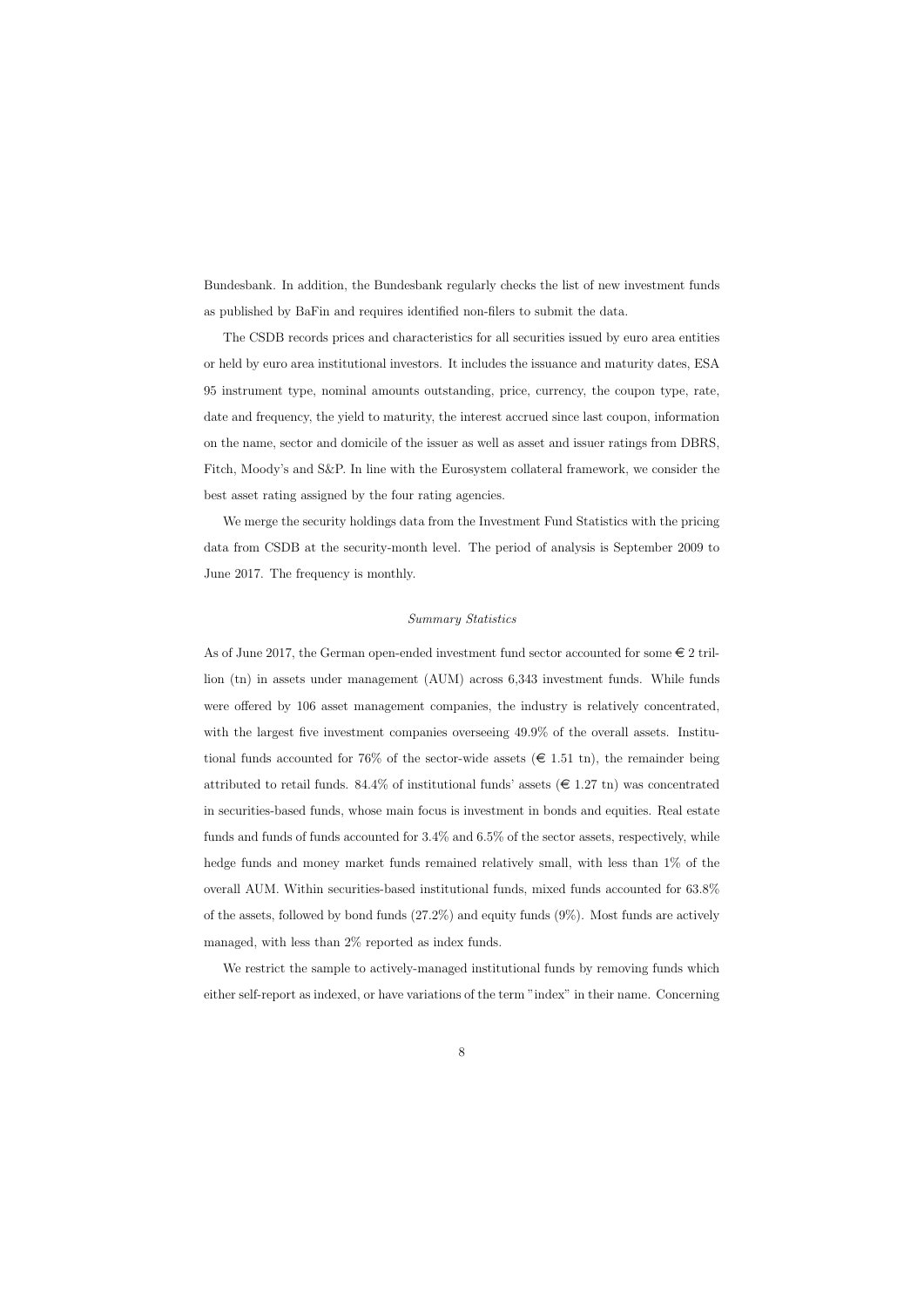the fund type, we concentrate on bond as well as mixed funds with bond investments. We demonstrate robustness to this sample choice in the results section. We remove funds with predefined termination dates, as the limited investment horizon might justify a different investment behavior. We also remove funds which are currently being liquidated, report suspended redemptions, are being merged, acquired or are acquiring some other fund (unless termination is the main focus of the analysis (as is the case in Section [VI\)](#page-27-0). Finally, to ensure some commonality in investment focus, we drop funds which, over their sample lifetime, had never held euro area bonds. At the security level, we remove entries with missing issuer information, missing price and yield information, or where the price reported in CSDB diverges by more than 10% from the price implied by the ratio of market to nominal values reported in the Securities Holdings Statistics. We finally remove the handful of cases where funds report short positions. After conducting all quality checks, we get a sample of 4,407 institutional funds across 57 fund families. As of June 2017, our sample of funds accounted for  $\epsilon$  1.03 tn in assets under management, and 23.6 million individual (fund-month-ISIN) holdings over 56,986 fixed income securities, with a cumulative market value of  $\in$  655 bn.

Table [I](#page-45-0) reports the main fund characteristics and their portfolio allocation over the entire sample period. The average fund is about ten years old, has  $\epsilon$ 300 million in AUM, a cash buffer of 5% of AUM and no leverage. It invests nearly 80% of its securities in bonds and allocates roughly 10% each to equities and fund shares. The financial sector is the most important sector in asset allocation (on average 46.4%), followed by sovereigns (39.1%) and non-financial corporations (14.5%). The average fund's bond portfolio consists of 96 different bonds with a duration of 5.3 years. Most of the bond portfolios are located between the prime grade and upper medium grade on the  $S\&P$  rating scale, with an average portfolio rating of AA− and ranging from BBB+ and AAA at the 5th and 95th percentile.

Institutional funds rarely exhibit inflows or outflows. On a monthly basis, 95% of all funds do not record any outflows and less than 3% record inflows. Moreover, aggregate outflows appear to be uncorrelated with either mutual fund outflows or measures of aggregate financial conditions like the Composite indicator of systemic stress  $\text{(CISS)}$  of Holló et al.  $(2012)$ . The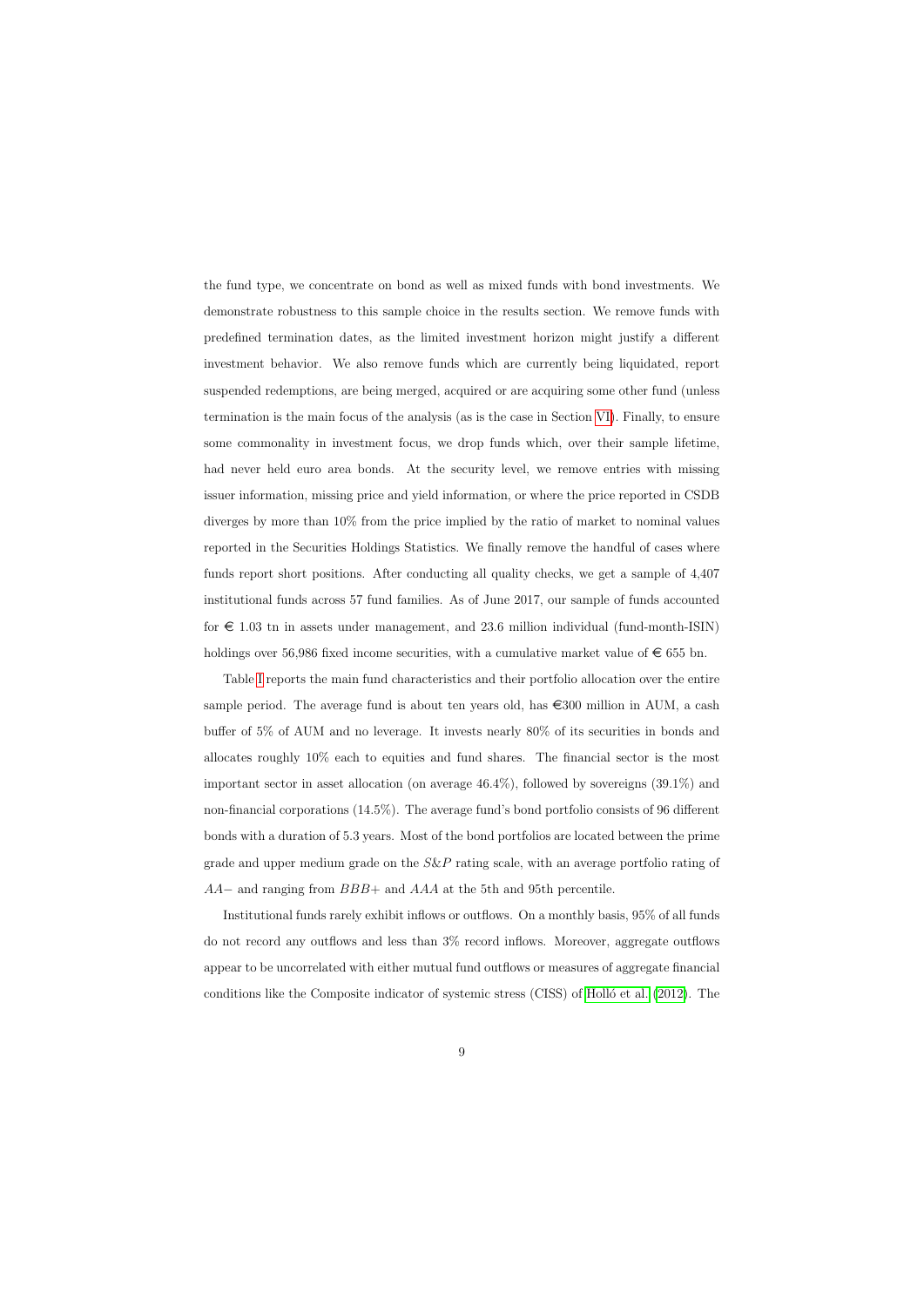near absence of flows suggests that investments in institutional funds are primarily made when the funds are set up and withdrawn when the funds are terminated. On the other hand, fund terminations are not uncommon. Over the span of our sample, no less than 1392 institutional funds have been terminated (an average of 20 funds per month). Typically, terminations are negotiated among investors and communicated to the manager in advance.

Table [II](#page-46-0) presents the breakdown of fund unit holdings by institutional sector as of May 2017. Out of the  $\epsilon$  1032.9 bn in institutional funds assets, 96.5% is held domestically. The largest institutional clients are insurance companies, with  $\in$  385.4 bn (37.3%) of the assets. followed by pension funds ( $\in$  167.4 bn), local and regional banking entities ( $\in$  112.4 bn) and non-financial corporations ( $\in$  88.5 bn, mostly in corporate pension plans). Other sectors (churches, foundations and endowments collectively defined as non-profits) take up another  $\epsilon$  30.3 bn in delegated assets.

<span id="page-11-0"></span>To motivate the analysis in the next section, Figure [2](#page-41-0) displays the evolution of bond portfolio duration and credit rating for the median as well as the 25th and 75th percentile of the German institutional fund distribution since 2009. The chart shows that institutional funds have strongly and persistently rebalanced their portfolios towards more interest and credit risk over the last decade. However, the credit quality of debt issuance is known to deteriorate during prolonged periods of low interest rates [\(Greenwood and Hanson](#page-38-12) [\(2013\)](#page-38-12)). Could institutional funds' portfolio rebalancing simply reflect the increased supply of riskier bonds? Figure [3](#page-42-0) shows that this is not the case. The institutional fund sector's shift towards higher credit and interest rate risk has been considerably more pronounced than for retail funds, banks, and insurance companies. Moreover, using the universe of all sovereign and corporate bonds issued or held by European Economic Area investors to proxy for the aggregate bond supply, we show that institutional funds' shift towards higher credit and interest rate risk is considerably stronger than what can be accounted for by increased supply. Institutional funds are not merely taking up riskier bond issues, but (consistent with our price impact results) appear to be displacing other investors in risky assets in the secondary markets.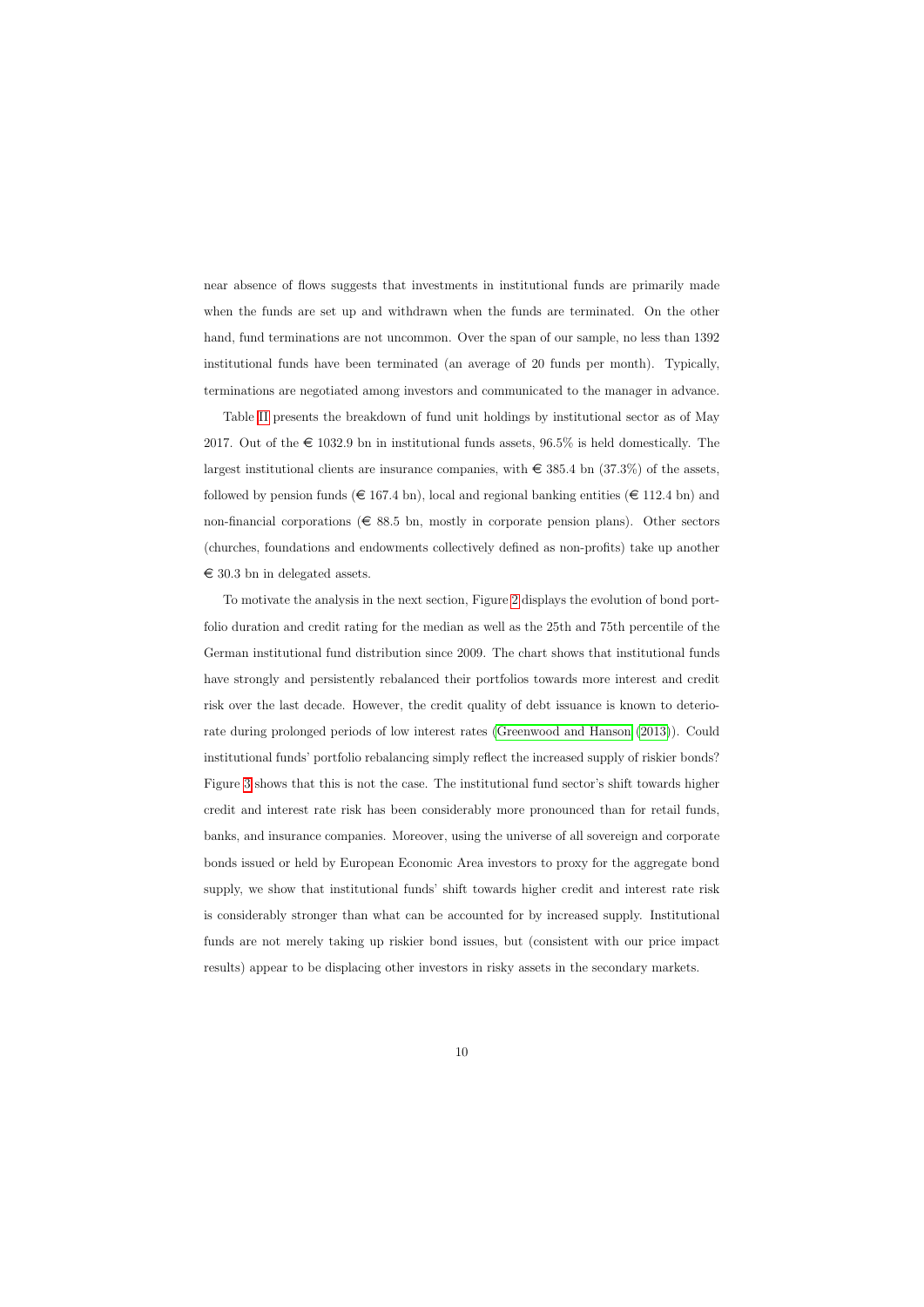### III. Measurement

The documented shift in the riskiness of institutional funds' bond holdings can result from both passive changes in the riskiness of bonds ouststanding and active choices made by institutional fund managers. In this section, we define a set of measures that track how institutional funds actively rebalance their fixed income portfolios. As they operate with a small number of institutional clients, German institutional fund managers are not required to publicly disclose their benchmarks. As a result, we propose a measure of active portfolio rebalancing that does not rely on external benchmarking. Specifically, we define an institutional fund manager's internal benchmark as her previous period portfolio carried forward to current-period prices, and compute active rebalancing as the change in portfolio composi-tion originating from any transactions that move the portfolio away from that benchmark.<sup>[5](#page-12-0)</sup> We examine portfolio rebalancing along three dimensions: yield to maturity, duration and credit rating. We consider overall net transactions, as well as gross purchases and gross sales separately. As we are interested in how institutional funds' investment behavior responds to changes in the term structure of interest rates, we propose and motivate a novel way to identify fund-specific exposures to interest rate and credit risk. The section concludes with a summary of these measures.

### I. Active Portfolio Rebalancing

Between any two dates  $t - 1$  and t, the composition of a fixed income portfolio valued at market prices can change for two main reasons: the manager carries out transactions in the underlying securities (active rebalancing) or there are changes in the market prices of the underlying securities which change their portfolio weights (passive rebalancing). To identify active rebalancing, we use the following strategy: Let  $u_{f,i,t}$  and  $u_{f,i,t-1}$  denote the nominal holdings (i.e holdings at par) of fund f in security i at time t and  $t-1$ , respectively, and  $p_{i,t}$ 

<span id="page-12-0"></span><sup>&</sup>lt;sup>5</sup>Similar holdings-based internal benchmarks have been used by [Barber and Odean](#page-37-3) [\(2000\)](#page-37-3) in the context of the stock holdings of individual investors, [Grinblatt and Titman](#page-38-13) [\(1993\)](#page-38-13) for the stock holdings of mutual funds and [Lakonishok et al.](#page-39-4) [\(1992b\)](#page-39-4) for the stock holdings of pension funds. [Barber and Odean](#page-37-3) [\(2000\)](#page-37-3) refers to this benchmark as the "own-benchmark". We implement this measure for bond holdings.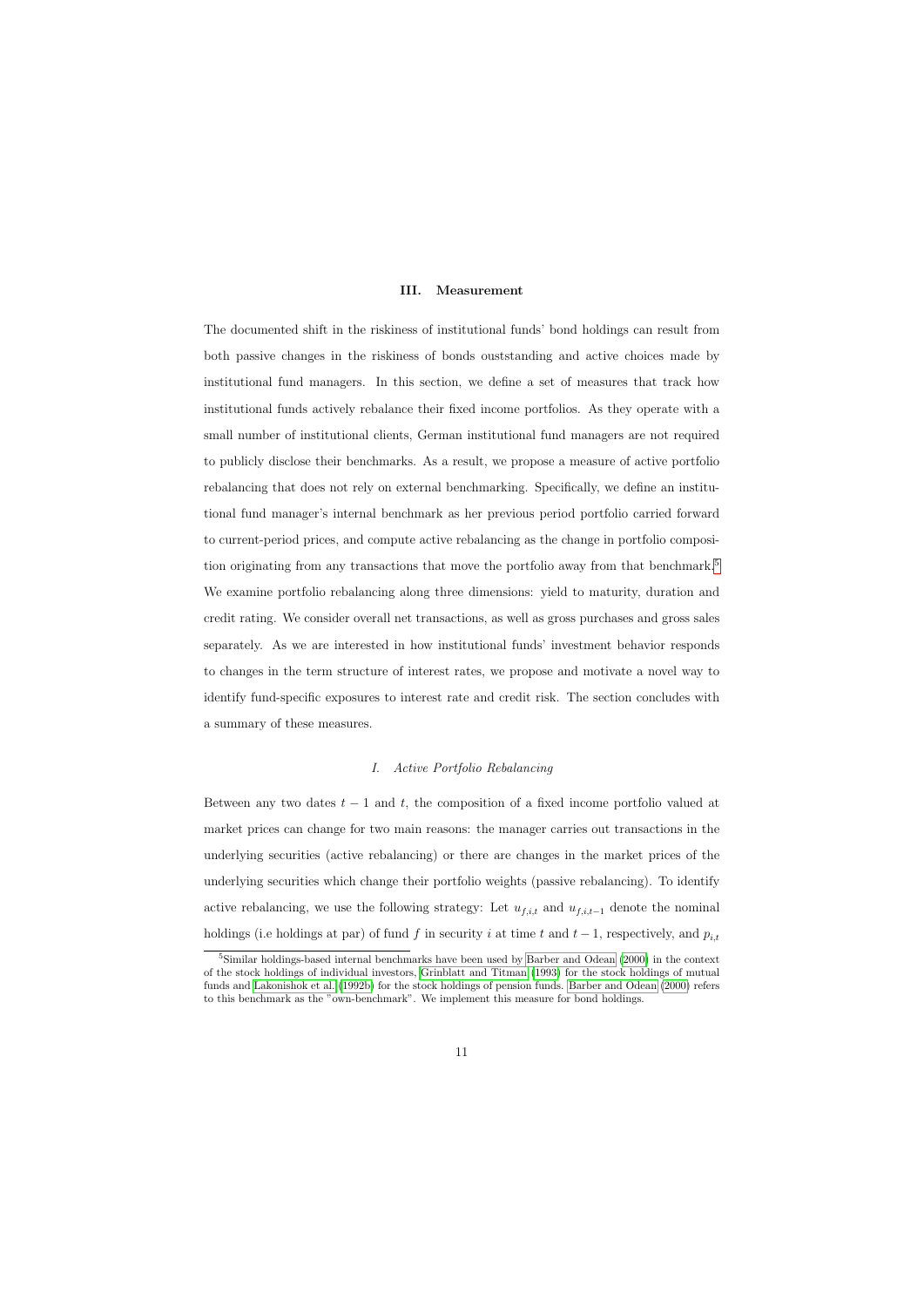denote the market price of security i at time t, expressed as percentage of par. The current portfolio of fund f at time t can be expressed as a vector of market value portfolio shares:

$$
\omega_{\mathbf{f},\mathbf{t}}' = \left[ \frac{u_{f,i,t}p_{1,t}}{\mathbf{u_{f,\mathbf{t}}}'\mathbf{p_{t}}} \ldots \frac{u_{f,n,t}p_{n,t}}{\mathbf{u_{f,\mathbf{t}}}'\mathbf{p_{t}}} \right]
$$

where the boldfaced variables denote vectors. We then define a fund-internal benchmark portfolio, which is the hypothetical portfolio that would have resulted from a manager receiving last month's portfolio and executing a pure buy-and-hold strategy. The internal benchmark portfolio can similarly be expressed as a vector of market value portfolio shares:

$$
\omega_{\mathbf{f},\mathbf{t}}^{\mathbf{b} \ \prime} = \left[ \frac{u_{f,i,t-1}p_{1,t}}{\mathbf{u}_{\mathbf{f},\mathbf{t}-\mathbf{1}}'\mathbf{p}_{\mathbf{t}}} \dots \frac{u_{f,n,t-1}p_{n,t}}{\mathbf{u}_{\mathbf{f},\mathbf{t}-\mathbf{1}}'\mathbf{p}_{\mathbf{t}}} \right]
$$

We define the active change in portfolio yield to maturity from transactions as the difference between the weighted average yield to maturity on the actual fund portfolio and its internal benchmark portfolio:

$$
\Delta Y t m_{f,t} = \omega_{\mathbf{f},\mathbf{t}}' \mathbf{Y} \mathbf{t} \mathbf{m}_{\mathbf{t}} - {\omega_{\mathbf{f},\mathbf{t}}^{\mathbf{b}}} ' \mathbf{Y} \mathbf{t} \mathbf{m}_{\mathbf{t}}
$$

Note that our measure is not contaminated by revaluation adjustments (passive rebalancing), as both portfolios are evaluated at time  $t$  prices. We can compute similar measures for portfolio average duration and ratings, respectively:

$$
\Delta Dur_{f,t} = \omega_{\mathbf{f},\mathbf{t}}' \mathbf{Dur}_{\mathbf{t}} - \omega_{\mathbf{f},\mathbf{t}}^{\mathbf{b}}' \mathbf{Dur}_{\mathbf{t}}
$$

$$
\Delta Rat_{f,t} = \omega_{\mathbf{f},\mathbf{t}}' \mathbf{Rat}_{\mathbf{t}} - \omega_{\mathbf{f},\mathbf{t}}^{\mathbf{b}'} \mathbf{Rat}_{\mathbf{t}}
$$

Throughout the paper, we refer to these three indicators as measures of funds' reaching for yield, duration, and rating, respectively. As an extension, we also look at the contribution of gross purchases and sales, separately, in driving the computed portfolio rebalancing. We denote  $\Delta Y \text{tm}(P)$ ,  $\Delta Dur(P)$ ,  $\Delta Rat(P)$  as the changes to portfolio yield to maturity, duration, and credit rating arising from purchases, and  $\Delta Y \text{tm}(S)$ ,  $\Delta Dur(S)$ ,  $\Delta Rat(S)$ , from sales.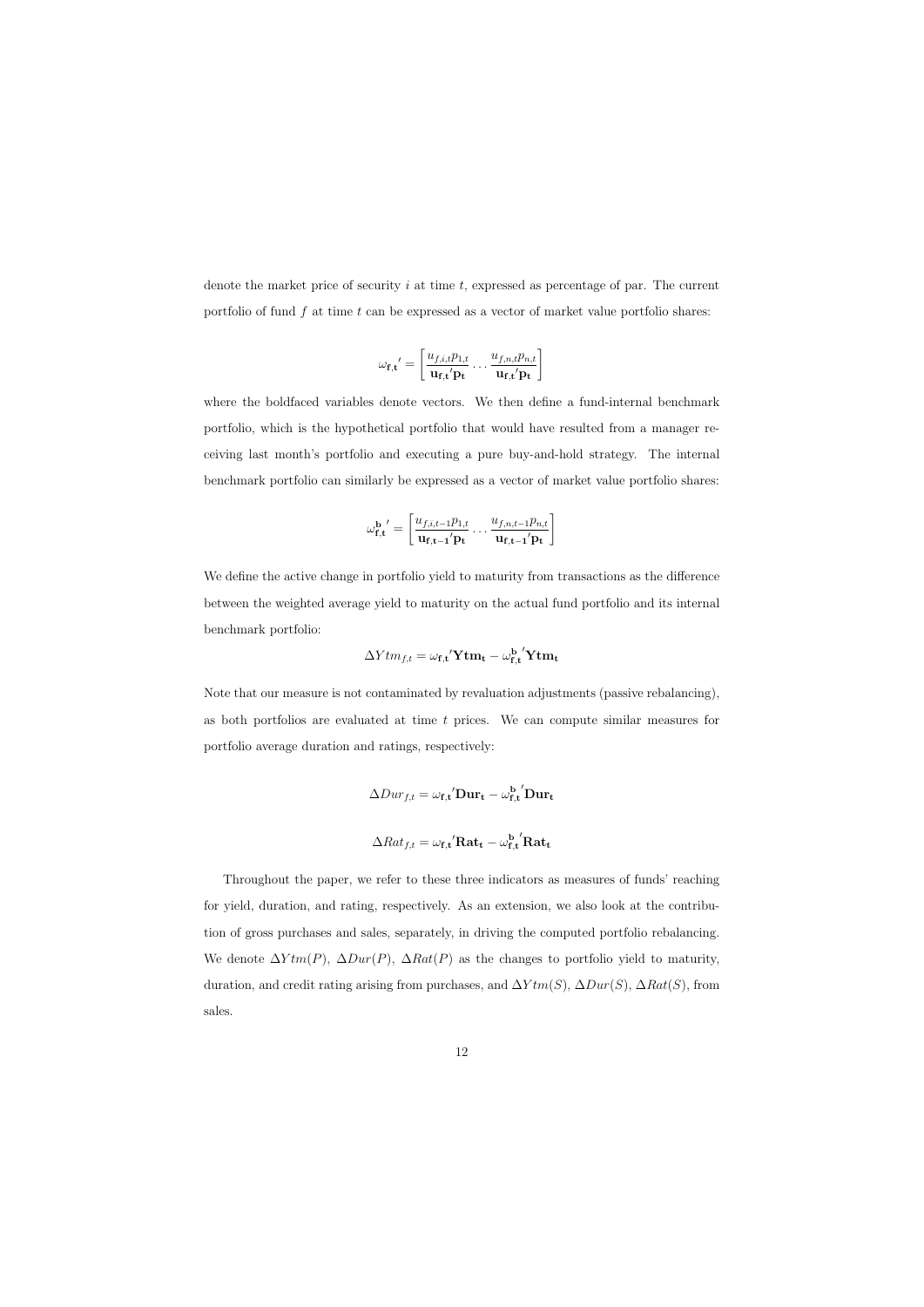Figure [4](#page-43-0) plots the time series and cross-sectional distribution of monthly changes in average portfolio yield to maturity,  $\Delta Y \text{tm}$  (upper chart), Macaulay duration  $\Delta D \text{ur}$  (middle chart), and rating  $\Delta Rat$  (lower chart) arising from transactions for our sample of activelymanaged, German bond and mixed institutional funds from November 2009 through June 2017. The charts show that a large fraction of funds have actively increased their portfolio yield to maturity, have increased the duration, and have lowered the average credit rating of their portfolios from one month to the next. This tendency was particularly pronounced from around mid-2012 through 2015, and abated somewhat since.

### II. Measuring Funds' Exposure to Interest Rate and Credit Risk

We seek to analyze how institutional funds' portfolio rebalancing responds to changes in the term structure of interest rates. Following [Gilchrist and Zakrajsek](#page-38-14) [\(2012\)](#page-38-14), we employ securities-level data to derive a fund-specific measure of interest rate and credit risk. Specifically, for each bond, we construct a synthetic risk-free security having exactly the same cashflows as the original security, each discounted at the corresponding maturity zero-coupon Bund rate. This returns a price and a yield for the synthetic risk-free bond. We then define a security-specific credit spread as the difference between the yield on the original risky bond and its synthetic risk-free counterpart. Next, for each synthetic risk-free security, we subtract the 3m Bund rate to obtain a security-specific term spread. We weight each security-specific term and credit spreads by their respective market value portfolio weights to obtain a fundspecific term and credit spread. We will refer to our fund-specific term and credit spreads as Fslope and Fspread, respectively. Fspread and Fslope measure how much of the yield compensation earned by a fund is due to exposures to interest rate versus credit risk.

The top panel of Figure [5](#page-44-0) provides a stylized representation of our yield decomposition for two funds whose portfolio yield is assumed to be identical, but whose exposure to interest rate and credit risk is different. As the term structure of interest rates varies, the Fspread and F slope shed light on how these changes map into the actual compensation that different funds extract from their portfolio-level risk exposures. The bottom panel of Figure [5](#page-44-0) plots the time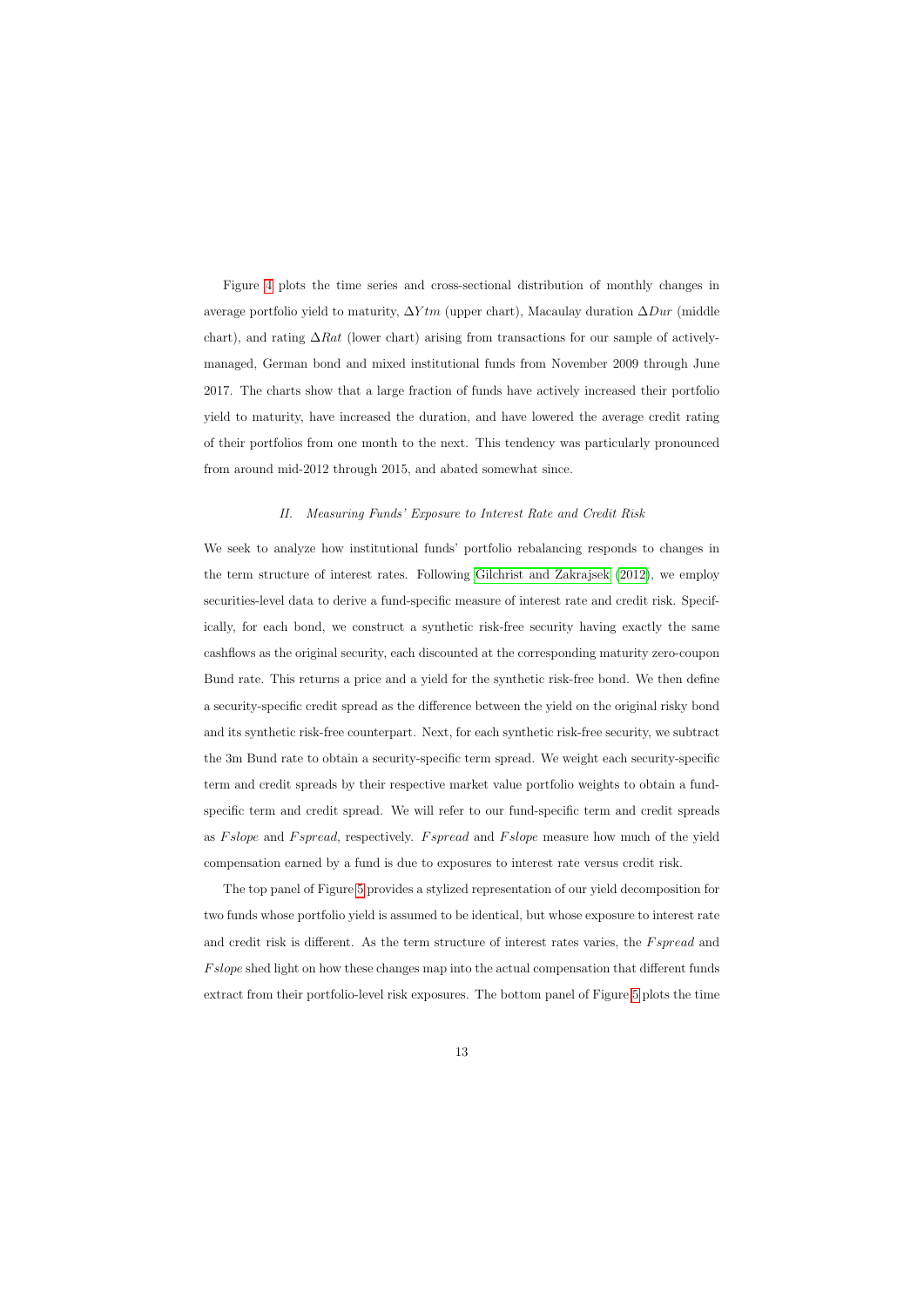series and cross-sectional dynamics for *F* slope and *F* spread. The risk-free curve underlying this decomposition is the German Nelson-Siegel-Svensson zero-coupon Bund curve. The short rate is defined as the 3m Bund rate. The fund-specific slope (*F slope*) moves closely with the 5Y Bund slope (top chart, correlation coefficient  $= 0.97$ ). The median *F slope* slightly exceeds the Bund towards the end of the sample, indicating a gradual but sustained increase in funds' portfolio durations. Our *F spread* also correlates closely with commonly-used measures of corporate credit risk (bottom chart, here the Bank of America Merrill Lynch Euro-Area AA Corporate Bonds option-adjusted yield spread to the Government), while at the same time illustrating the large heterogeneity in institutional funds' exposures to credit risk.

### IV. Evidence on Portfolio Rebalancing

In this section, we empirically study whether institutional funds actively rebalance their fixed income portfolios in response to changes in the yield curve. To answer this question, we run a fixed effects panel regression:

$$
\Delta YTM_{f,t} = \alpha_f + \alpha_t + \beta_1 Fslope_{f,t-1} + \beta_2 Fspread_{f,t-1} + \gamma fund\ controls_{f,t-1} + \epsilon_{f,t} \tag{1}
$$

<span id="page-15-0"></span>where  $\alpha_f$  and  $\alpha_t$  are fund and time fixed effects,  $\Delta Y T M_{f,t}$  is our measure of active yield change from transactions, and  $Fslope_{f,t-1}$  and  $Fspread_{f,t-1}$  proxy the fund's lagged exposure to interest rate and credit risk, respectively. We control for lagged fund-specific characteristics such as the fund's age, assets under management, portfolio shares of cash, equities and derivatives, current and past net flows, as well as the fund's gross return, excess return with respect to the fund category average (bond vs. mixed funds) and excess return with respect to the fund family average over the previous 6 months.

<span id="page-15-1"></span>If institutional funds invest procyclically, we would expect a fall in the funds' compensation for interest rate and credit risk to be associated with a reallocation of their portfolios towards higher-yielding securities. Specifically, we would expect the coefficients  $\beta_1$  and  $\beta_2$ in the above regression to be statistically significantly lower than zero. The first column of Table [III](#page-47-0) shows that this is indeed the case. Quantitatively, a one percentage point lower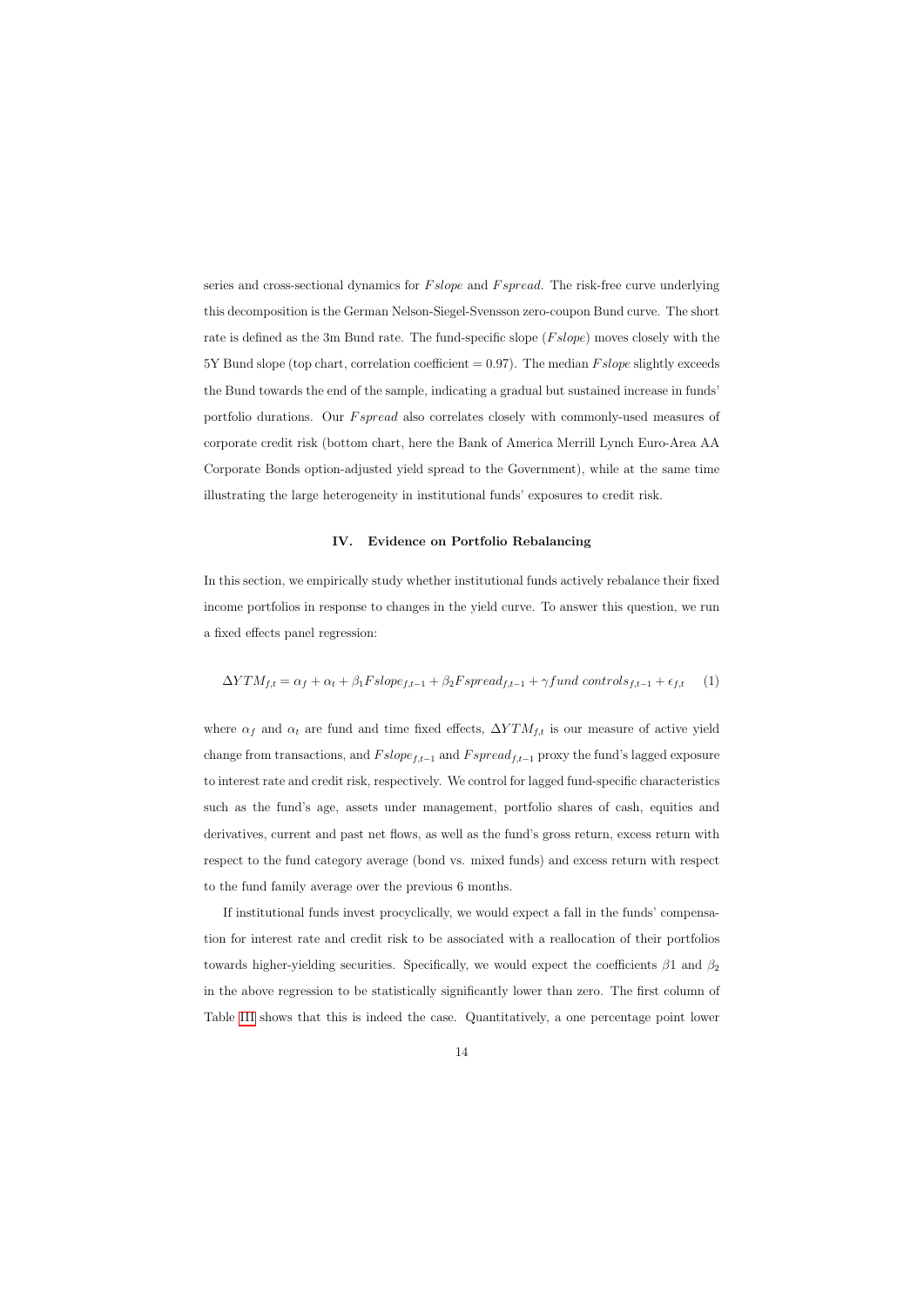Fslope (Fspread) prompts managers to actively increase the average yield on their fixed income portfolio at an average rate of 4.8 (4.0) bps per month, respectively. Looking at the alternative specifications in columns II and III (which replace  $\Delta Y T M$  with  $\Delta Y T M(P)$  and  $\Delta Y T M(S)$ , we find that funds rebalance their portfolios by simultaneously selling loweryielding securities and purchasing higher-yielding ones. That said, most of the contribution to funds' active portfolio yield changes originates from purchases of higher-yielding assets.

We also computed the weighted average yield to maturity on all newly purchased securities, and compared it with the weighted average yield to maturity on all previously existing securities for the same fund in the same month. We found that a one percent lower  $Fslope$  $(Fspread)$  increases the gap between the average yield on newly purchased vs. existing securities by a sizeable  $42$  (1[6](#page-16-0)) bps.<sup>6</sup>

Next, we test whether the observed increase in portfolio yields arises from taking more interest rate or credit risk, or both. Columns IV-IX of Table [III](#page-47-0) replicate the above specification using as dependent variables the active change in portfolio rating  $(\Delta Rat_{ft})$  and portfolio duration  $(\Delta Dur_{f,t})$ , respectively. Interestingly, funds significantly increase their portfolios<sup>'</sup> average credit risk (i.e. lower their credit rating) in response to declining credit spreads (by 0.03 notches  $\frac{7}{10}$  $\frac{7}{10}$  $\frac{7}{10}$  for every  $1\%$  lower credit spread), but not term spreads. Similarly, funds significantly adjust their portfolio duration in response to declining term spreads (by 0.33 years for every 1% lower term spread), but not credit spreads. One interpretation might be that funds tailor their portfolio response depending on the underlying risk shock. As with the changes in portfolio yield to maturity, the rebalancing in both portfolio duration and

 $6$ As we include funds' cash, equity, and derivatives holdings as controls, we rule out the possibility that funds replace higher risk-taking in their fixed income portfolio with higher cash balances or lower exposures to potentially riskier asset classes such as equities or derivatives. In column V of Table [A2](#page-61-0) in the Supplementary Appendix, we also show that portfolio rebalancing is equally strong for funds which do not hold equities at all. Furthermore, funds do not seem to alter their cash positions in response to higher risk-taking in their bond portfolios.

<span id="page-16-1"></span><span id="page-16-0"></span><sup>7</sup>The magnitude of portfolio rebalancing increases with the horizon. In Table [A3](#page-62-0) in the Supplementary Appendix, we compute the cumulative active change in portfolio ratings  $\Delta Rat_{f,t,t+h}$  over horizons ranging from  $h = 1$  to  $h = 12$  months ahead, and regress it on previous-period term and credit spreads, controlling for fund and time fixed effects and further lags of term and credit spreads. We find that a 1 percentage point lower F spread is associated with a 0.18 notches lower average fund portfolio rating after 12 months. (We also computed longer-horizon yield and duration rebalancing. However, both measures mechanically increase with the horizon as the underlying buy and hold portfolio gradually matures. As we are unable to isolate this effect, we have chosen not to report the results.)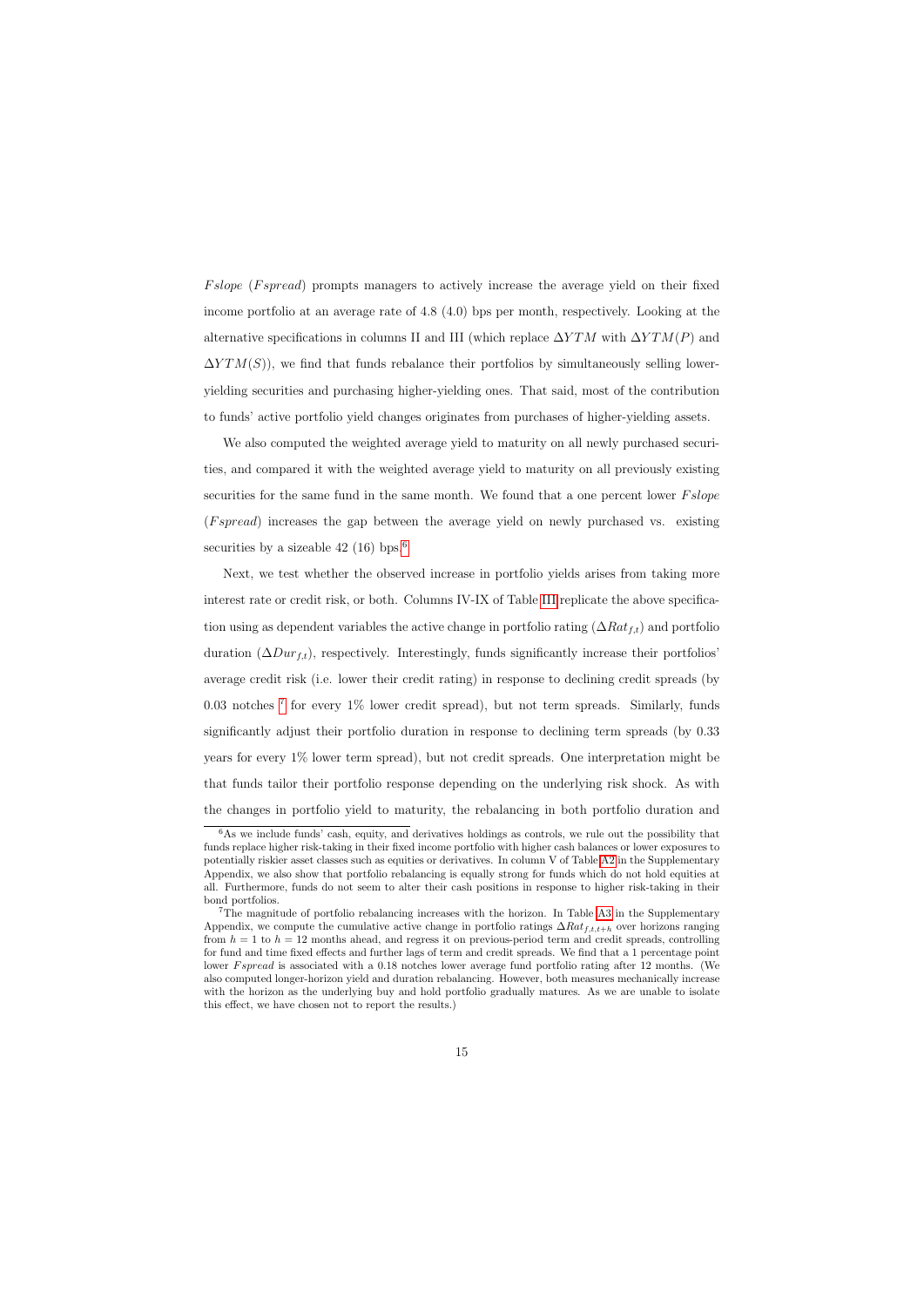portfolio ratings is achieved primarily through purchases of higher-duration or lower-rated securities rather than sales of lower-duration or higher-rated securities.

We then explore how reach for yield differs between institutional and retail funds. As institutional funds face little if any redemption risk, the results are indicative of how different liability structures affect risk-taking behavior on the assets side. Therefore, we replicate the regression specification in Equation [\(1\)](#page-15-1) for a sample covering both institutional and retail funds. To capture the differential response of retail mutual funds, we interact  $Fslope_{f,t-1}$  and  $Fspread_{f,t-1}$  with a dummy variable taking a value of 1 if the fund is reported as retail. If funding (outflow) constraints matter, we would expect the coefficient on the interaction to be significantly lower than zero. Table [IV](#page-48-0) reports the results for the three measures,  $\Delta Y T M_{f,t}$ (columns I-III),  $\Delta Rat_{f,t}$  (IV-VI) and  $\Delta Dur_{f,t}$  (VII-IX). Overall, the results confirm that procyclical risk taking behavior exists in both retail and institutional funds, with retail funds being slightly more responsive to changes in interest rates. A one percentage point lower Fslope is associated with a 7.4 bps per month average yield increase in retail mutual funds, compared to 5.3 bps per month for institutional funds. However, despite their considerably more stable funding structure, institutional funds invest almost as procyclically as retail funds.

Finally, we investigate how reach for yield varies across types of institutional clients. Different institutions likely face different investment constraints, and might choose investment mandates whose strategies are best aligned with these constraints. To assess if there is heterogeneity in risk-taking across institutional clients, we rerun Equation [\(1\)](#page-15-1) separately for funds which are held entirely by one of the five largest institutional sectors: banks, insurance companies, pension funds, non-financial corporations and non-profits. Table [A1](#page-60-0) shows that funds' portfolio rebalancing is similar across sectors, with little variation of the relevant coefficients across the five types of institutions. In unreported results, we also find no meaningful variation in average reach for yield across these sectors, controlling for time and asset management company fixed effects. While there might be important within-sector heterogeneity that we do not observe, our results indicate that the documented reach for yield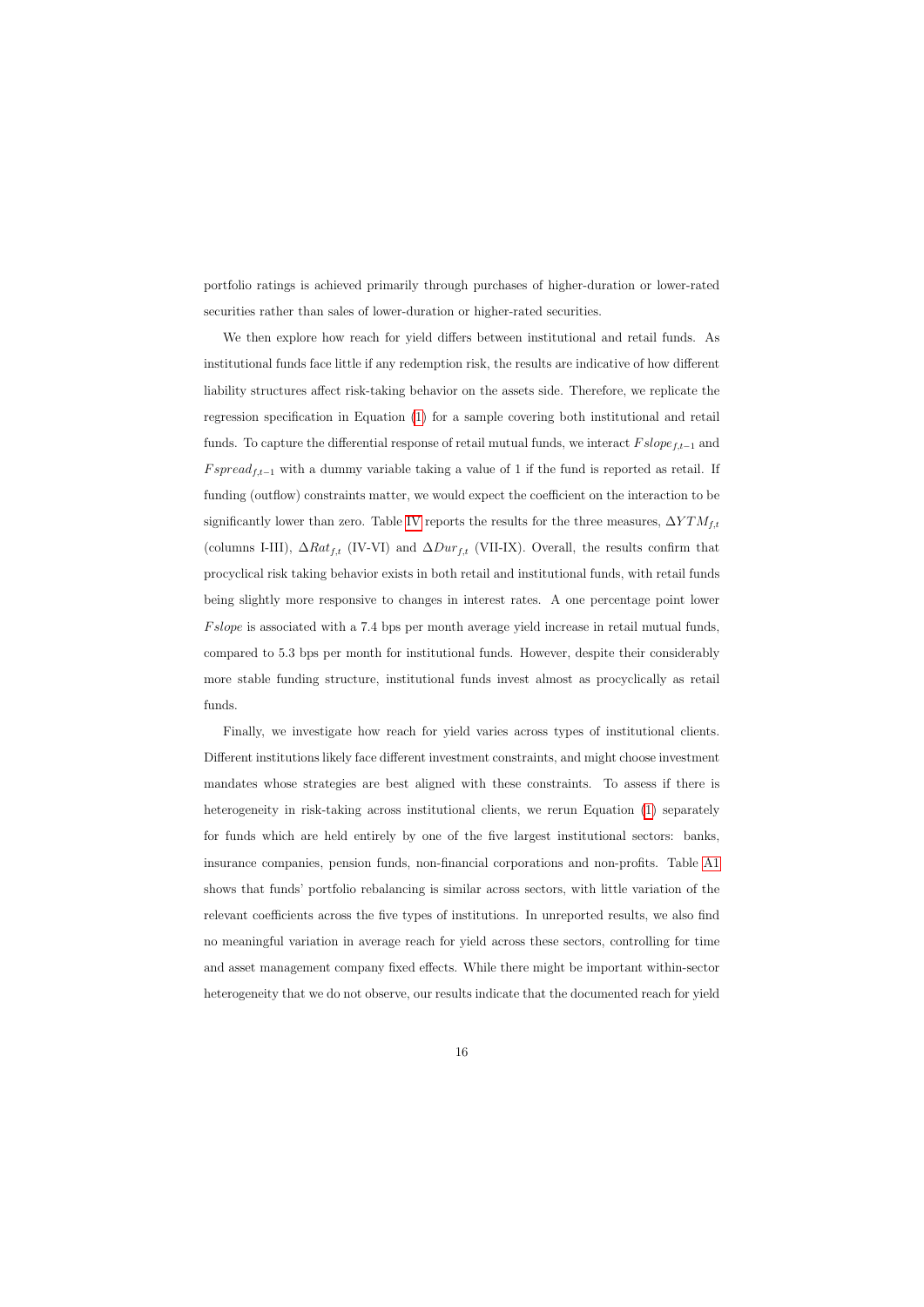behaviour is pervasive across sectors of ultimate fund owners. This suggests that incentives which are independent of the institutional frictions of the end investor are most likely to explain the procyclical investment behavior. We discuss several such incentives in Section [VI.](#page-27-0)

Our portfolio rebalancing results are robust (and actually quantitatively larger) over different sample periods: see Table [A2](#page-61-0) columns I-III. Winsorizing the portfolio rebalancing at the 5 and 95 percentile of the cross-sectional distribution to remove outliers or value-weighting observations by funds' assets under management does not change our results (columns IV-V). Moreover, it does not matter whether the fund-specific risk-free slope is defined in terms of German yields or euro area OIS swap rates. Lastly, results are robust to adding a short rate as an additional regressor. While a drop in the three-month risk-free short rate is associated with a statistically significant increase in funds' portfolio rebalancing, we chose not to include the short rate as it features little variation over most of our sample due to the "zero lower bound".

To address the potential endogeneity of Fslope and Fspread, we have lagged all regressors by one month. If one is still concerned about reverse causality, we have also performed the following two stage least squares instrumental variable strategy. We proxy the average fund exposure to the slope of the term structure of interest rates by the difference between the 5Y Bund and 3m Bund yields (the term spread). We then instrument changes in the term spread by high-frequency identified ECB monetary policy communication shocks from [Leombroni](#page-39-5) [et al.](#page-39-5) [\(2018\)](#page-39-5) to identify a plausibly exogenous component in month-to-month term spread changes.<sup>[8](#page-18-1)</sup> In the second stage, we regress  $\Delta Y T M_{f,t}$  on the predicted term spread in first differences, controlling for fund fixed effects and time-varying fund characteristics. The results, reported in Table [A4,](#page-63-0) show that a 100 bps contractionary shock to the term spread results in a 11-13 bps contemporaneous increase in funds' reach for yield.

<span id="page-18-1"></span><span id="page-18-0"></span><sup>8</sup>The monetary policy shocks are computed as the common component of changes in a sample of overnight index swap rates with maturities between 1m and 12m and swap rates with maturities between 2Y and 5Y in a 60 minute window around the ECB press conference. The sample ends in December 2015 when the ECB communication procedure changed and no longer allowed to separately identify communication from policy rate shocks.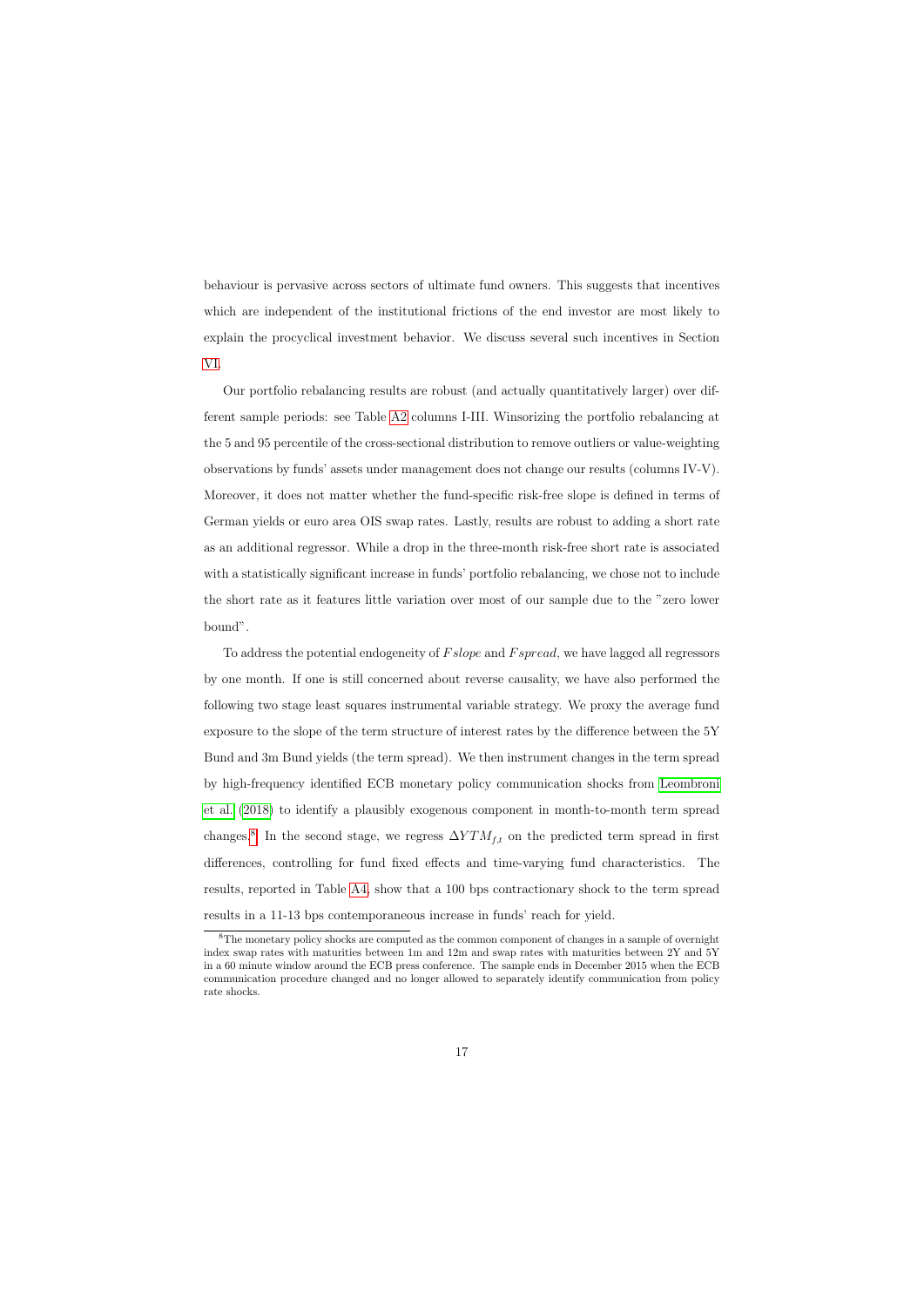### V. Price Impact

Thus far, we have provided evidence that institutional funds actively rebalance their portfolios in response to changes in the underlying interest rate environment. This portfolio rebalancing is strongly procyclical: funds turn to increasingly higher-yielding, longer-duration and lowerrated assets as yields fall and spreads compress (and vice versa). Given the overall size of the institutional fund sector, it seems plausible that this behavior may affect asset markets, by driving prices away from their fundamentals, or creating excess volatility [\(Cuoco and Kaniel](#page-37-0) [\(2011\)](#page-37-0), [Guerrieri and Kondor](#page-38-8) [\(2012\)](#page-38-8), [Basak and Pavlova](#page-37-1) [\(2013\)](#page-37-1)). However, the link between institutional funds' trading behavior and asset prices has not been documented empirically. In this section, we provide direct evidence for this relation using proprietary security-bysecurity holdings data for all German institutional funds and other institutional sectors.

### I. Contemporaneous Price Impact

In our analysis, we focus on euro area, euro-denominated sovereign and corporate bonds held by our sample of German institutional funds. This limits the cross-sectional heterogeneity in asset characteristics and ensures that German institutional fund holdings represent a nonnegligible share of the total issuance. Applying this filter yields a sample of 16,624 fixed income securities, with a total amount outstanding of  $\epsilon$  25.76 tn. For each security, we compute the one-month realized excess return  $(rx_{i,t})$  as the difference between the bond's realized one-month holding period return and the realized one-month German Bund rate. <sup>[9](#page-19-0)</sup> We specify, for each security, two proxies for institutional fund-sector excess demand, which are scaled to ensure comparability across securities. The first defines an excess demand of the fund sector in security  $i$  at time  $t$  as the net change in fund sector holdings over the total

$$
hpr_{i,t}^{1} = \frac{p_{it} + cpn_{i,t} + ai_{i,t}}{p_{i,t-1} + ai_{i,t-1}} - 1
$$

<sup>9</sup>We define the holding period return as the total return earned by holding the bond over the period, including any coupons and changes in accrued interest. Specifically, the 1-month holding period return for security  $i$  and time  $t$  is:

<span id="page-19-0"></span>where  $p_{i,t}$  denote the end-of month clean price,  $cpn_{i,t}$  is the coupon payment and  $ai_{i,t}$  the accrued interest. We have also replicated the analysis using differences in log clean prices (as in [Timmer](#page-39-3) [\(2018\)](#page-39-3)) and all results were essentially unchanged.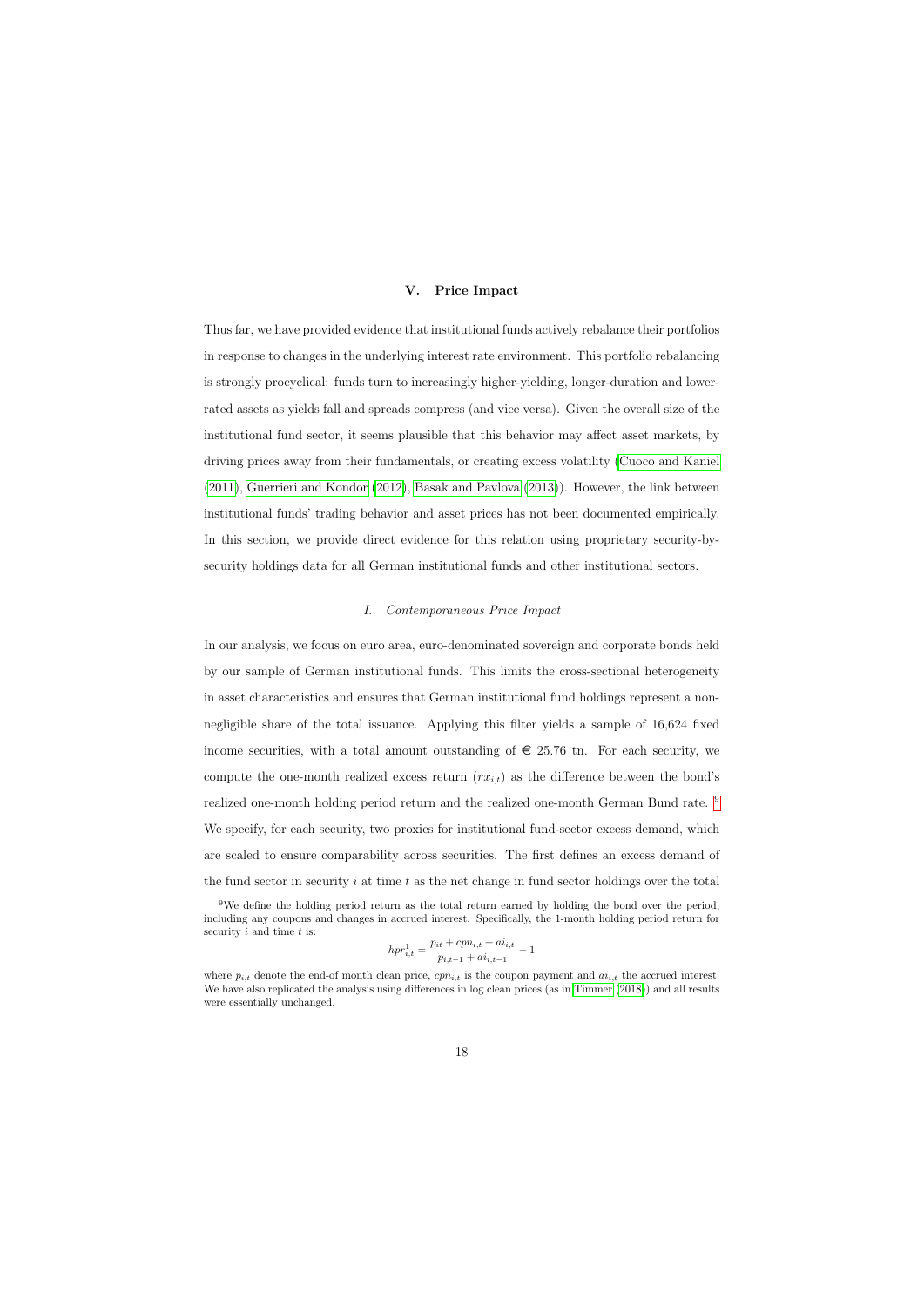amount outstanding for that security:

$$
ExDem_{i,t} = \frac{Buy_{i,t} - Sell_{i,t}}{Amount\ Outstanding_{i,t}} \times 100
$$
\n(2)

Exdem is a continuous variable on  $[-100, 100]$ , where  $100(-100)$  means the fund sector has acquired (sold) the entire amount outstanding in a given security. Note that  $ExDem$  can be zero in cases where transactions occur only within the fund sector, or when transactions with other sectors entirely cancel each other out. The second measure, inspired by [Lakonishok](#page-38-15) [et al.](#page-38-15) [\(1992a\)](#page-38-15), defines excess fund sector demand as the net change in total fund sector holdings over the gross change in fund sector holdings for security  $i$  at time  $t$ :

$$
ExLSV92_{i,t} = \frac{Buy_{i,t} - Sell_{i,t}}{Buy_{i,t} + Sell_{i,t}}
$$
\n
$$
(3)
$$

 $ExLSV92$  is a continuous variable on  $[-1, 1]$ , where  $-1$  refers to unanimous selling pressure, 1 stands for unanimous buying pressure, and 0 stands for cases where within-sector buy and sell demands completely cancel out. While both measures' numerator captures net buying, differences in the denominator lead to different interpretations of the two measures.  $ExDem_{it}$  places more weight on transactions that are large with respect to the total outstanding stock of a fixed income security. By contrast,  $ExLSV92$  puts more emphasis on how asymmetric the buying pressures are within the fund sector (strong demand pressures vs. strong supply pressures), regardless of how this pressure compares in magnitude to the overall stock outstanding.

One potential concern could be that fund-specific demand shocks may be correlated with other sectors' demands. To address this issue, we merge data on securities holdings from all institutional sectors from the German Securities Holdings Statistics. Since January 2013, around 2,000 financial institutions domiciled in Germany have been reporting, on a monthly basis, all securities held in their own accounts, as well as in the custody accounts of resident and non-resident customers. These customers are further broken down by institutional sector. In practice, the German SHS contains all securities held by German counterparties, as well as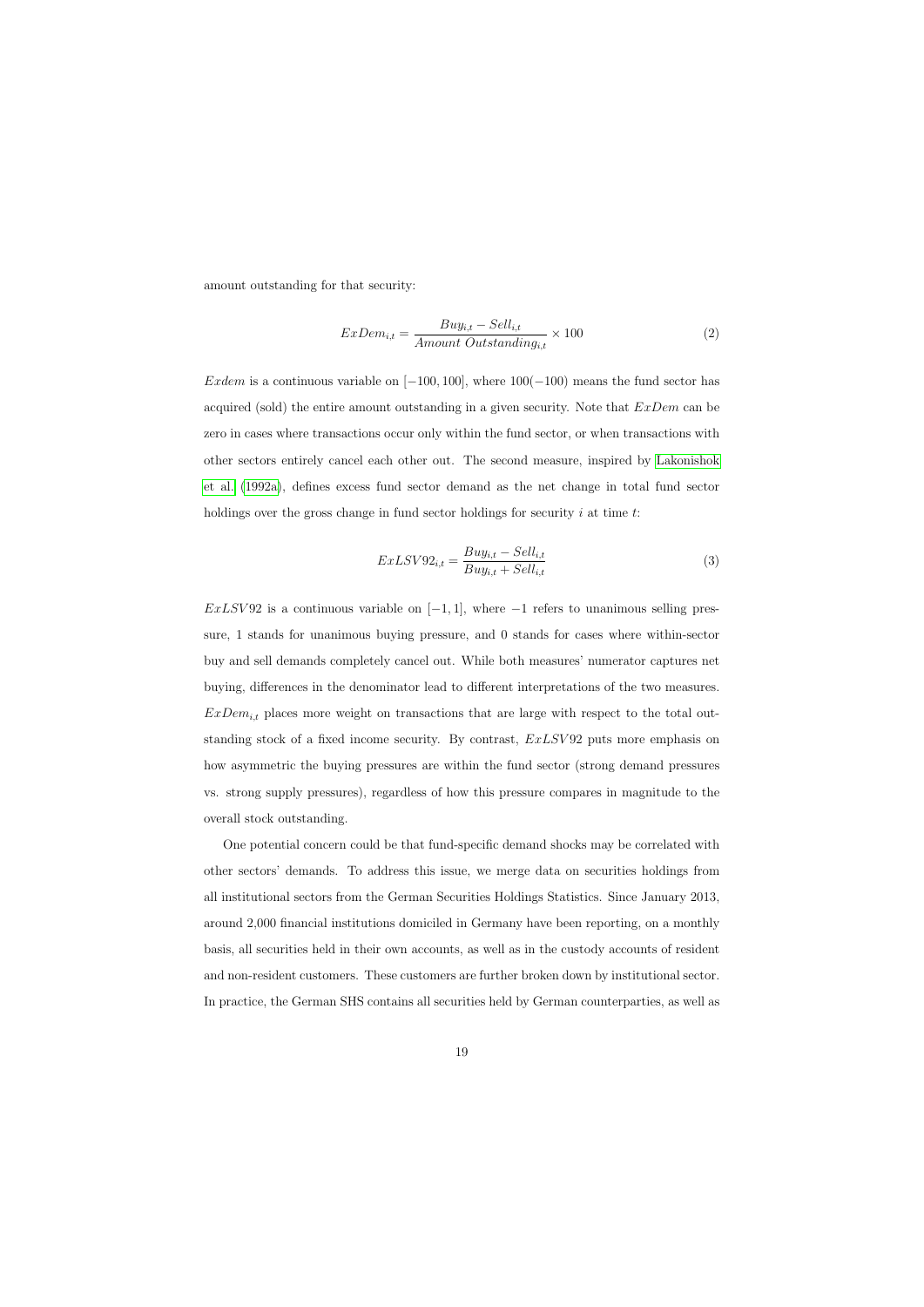holdings of virtually all German-issued securities held by foreigners. The sectoral breakdown follows the 2010 European System of Accounts (ESA) guidelines. Specifically, we identify 10 institutional sectors: Central Banks (CB), Centralized Securities Depositories (CSD), Central, Regional and Local Government and Government Agencies (GOV), Households (HH), Insurance Companies (IC), Monetary Financial Institutions (MFI), Money Market Funds (MMF), Non-Financial Corporations (NFC), Other Financial Intermediaries (OFI) and Pension Funds (PF). We further add all holdings of Retail Mutual Funds (RF) from the German Investment Fund Statistics. For each sector s, we compute the excess demand  $ExDem_{s,i,t}$  as the net change in the sector holdings over the total value outstanding of that security. To further control for changes in the supply outstanding  $10$ , we remove all observations where there are changes in units outstanding due to either tap issuance or bond buybacks.

To get an estimate of institutional funds' price impact, we regress the one-month realized excess bond return on institutional fund excess demand, controlling for other sectors' demands, lagged sector demands and lagged securities returns (collected in the vector  $z_{i,t-1}$ ):

$$
rx_{it} = \alpha_i + \alpha_t + \beta_f ExDem_{i,t} + \sum_s \beta_s ExDem_{s,i,t} + \gamma' \mathbf{z_{i,t-1}} + \epsilon_{i,t}
$$
(4)

The regression includes security fixed effects to account for differences in time-invariant security characteristics, time fixed effects to account for any common factors driving the cross-section of excess returns and past three months excess returns to account for potential momentum trading (as documented by [Timmer](#page-39-3) [\(2018\)](#page-39-3)). Results are reported in Table [V.](#page-49-0) Column I shows results for the full sample. Columns II and III present results for securities for which we record institutional fund sector transaction activity in the current month. The effect of institutional funds' excess demand on excess bond returns is economically large for both measures. The estimated coefficient for  $ExDem$  in column II implies that a 1% increase in fund sector holdings (as a percentage of market value outstanding) in security  $i$  is

<span id="page-21-0"></span><sup>10</sup>As an extension, to isolate the effect of primary market trading, we have replicated the results excluding all bonds with less than 90 days since issuance. The results are essentially identical, suggesting that our price impact findings are entirely reflective of secondary market trading.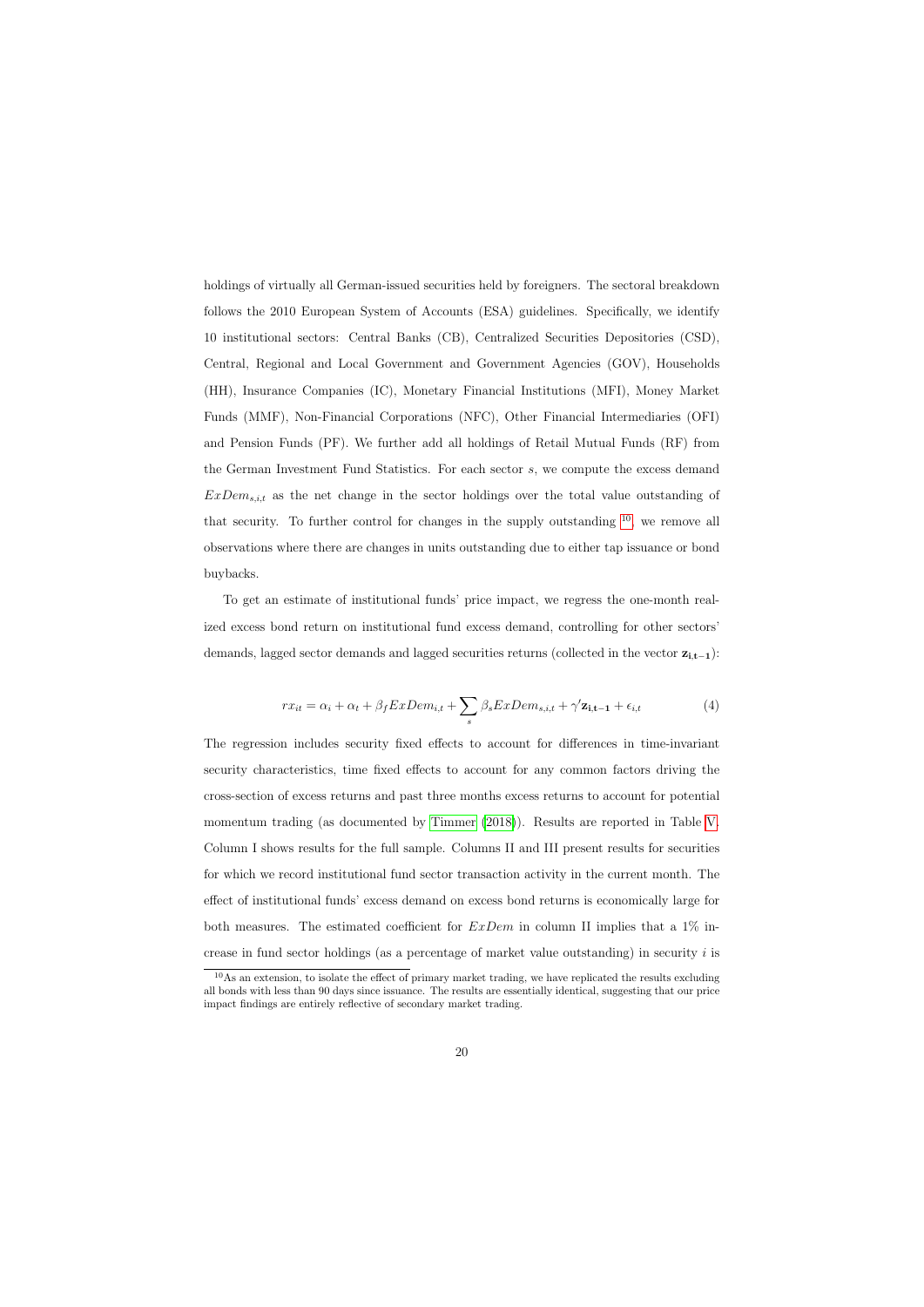associated, on average, with a 6 bps higher realized return contemporaneously. The results using the  $LSV1992$  measure, shown in column III, suggest that for any given security, a shift from "balanced demand" (buys and sells are equal and cancel each other out) to unanimous buying pressure in the institutional fund sector is associated, on average, with 49.4 bps higher realized excess returns.

Taken jointly, our results indicate that institutional funds' trading has price impact: institutional fund sector demand tends to be associated with higher excess returns and is stronger when buying or selling pressures are correlated across funds.

### II. A Panel Difference-in-Differences Design

To further control for differences in time-varying security characteristics, we turn to a panel difference-in-differences design and look within groups of bonds with comparable characteristics (see [Choi et al.](#page-37-9) [\(2020\)](#page-37-9)). Specifically, we identify bonds issued in the same country by the same company and having the same issue-level rating and duration at some given time t. The issue rating proxies for issue-specific characteristics like secured/unsecured sta-tus.<sup>[11](#page-22-0)</sup> To discretize duration, we rank securities, at every time  $t$ , based on their Macaulay duration and assign them into 20 duration quantiles (discretizing duration in annual buckets returned similar results). We assign such securities into groups, narrowing our attention to those groups with non-zero variation in institutional fund sector excess demand. Our filtered sample comprises 5,202 bonds from 290 different issuers. On average, there are 2.59 bonds in a group. The average bond has an amount outstanding of about  $\epsilon$  1 bn. Within groups, our control group is the subset of securities which do not receive fund demand shocks (or receive relatively smaller shocks, if all group securities are demanded). The "treatment" is the fund sector demand shock. To exploit this within variation, we regress bond excess returns on fund sector demands, controlling for contemporaneous and lagged sectoral demands, lagged

<span id="page-22-0"></span><sup>11</sup>Typically, for a given issuer in our sample, secured bonds (Pfandbriefe), preferred senior unsecured bonds, non-preferred senior unsecured (also known as senior junior) bonds and subordinated bonds each have different issue ratings.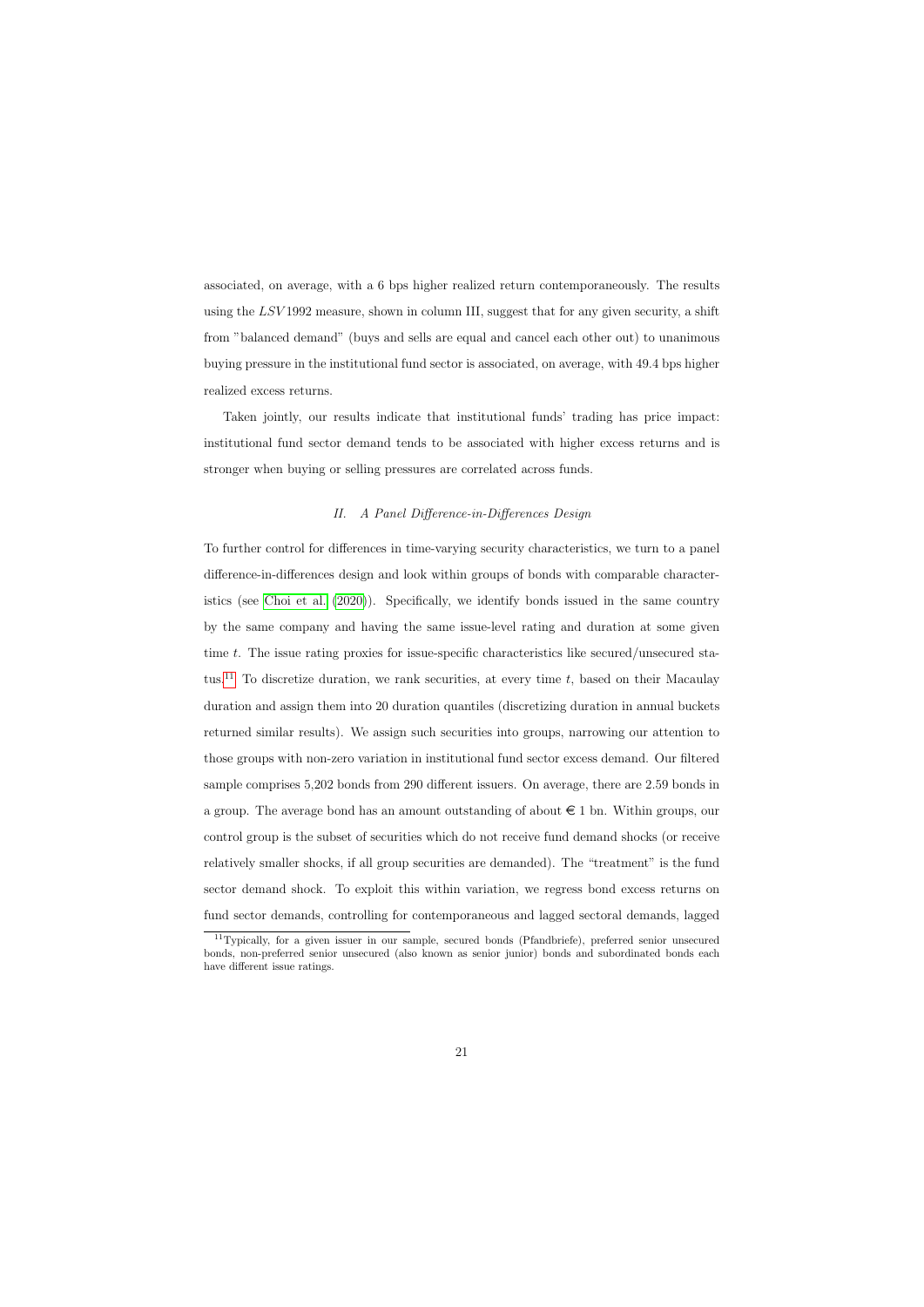returns and group  $\times$  time FE  $(\alpha_{g,t})$ :

$$
rx_{i,t} = \alpha_{g,t} + \beta ExDem_{i,t} + \sum_{s} \beta_s ExDem_{s,i,t} + \gamma' \mathbf{z_{i,t-1}} + \epsilon_{i,t}
$$
(5)

Results are reported in column I of Table [VI](#page-50-0) and suggest that a 1% increase in fund sector holdings (as a percentage of market value outstanding) for a security  $i$  is associated, on average, with a 4.5 bps higher contemporaneous realized excess return. Looking at the remaining sectoral demands, we find that retail mutual funds and money market funds are momentum investors  $(\hat{\beta}_s > 0)$ , whereas insurance companies and to a lesser extent pension funds are contrarians ( $\hat{\beta}_s < 0$ , see [Timmer](#page-39-3) [\(2018\)](#page-39-3)). That is, insurance companies and pension funds provide the liquidity demanded by institutional investment funds.

As institutional funds shifted their portfolios towards bonds with lower ratings and longer durations (Figure [3\)](#page-42-0), we analyze how the price impact of institutional funds varies in the cross section of bonds. First, columns IV-V of Table [VI](#page-50-0) replicate the difference-in-differences analysis separately for pairs of bonds in different maturity buckets. For every bond in our paired sample, we compute the weighted average residual maturity of its cashflows. We split the paired sample into bonds with weighted average residual maturity smaller or greater than 10 years. We find that the price impact is essentially zero for cashflows with residual maturities of less than 10 years. The price impact rises to 21 bps for bonds whose cashflows have, on average, more than 10 years to mature. Next, we partition the bond universe into pairs of bonds rated above BBB versus BBB and below, and replicate the analysis on each sample separately. The results are reported in columns VI-VII of Table [VI.](#page-50-0) Here, a  $1\%$  increase in fund sector holdings for a given security i (as a percentage of market value outstanding) is associated with a 5 bps higher contemporaneous realized excess return, on average, if the pair is rated above BBB. By contrast, the price impact is up to 9 times higher (42.6 bps) for bonds rated BBB and below. As before, the result controls for past and contemporaneous demand of other sectors and past realized returns.

Finally, one might be concerned that our results simply reflect market microstructure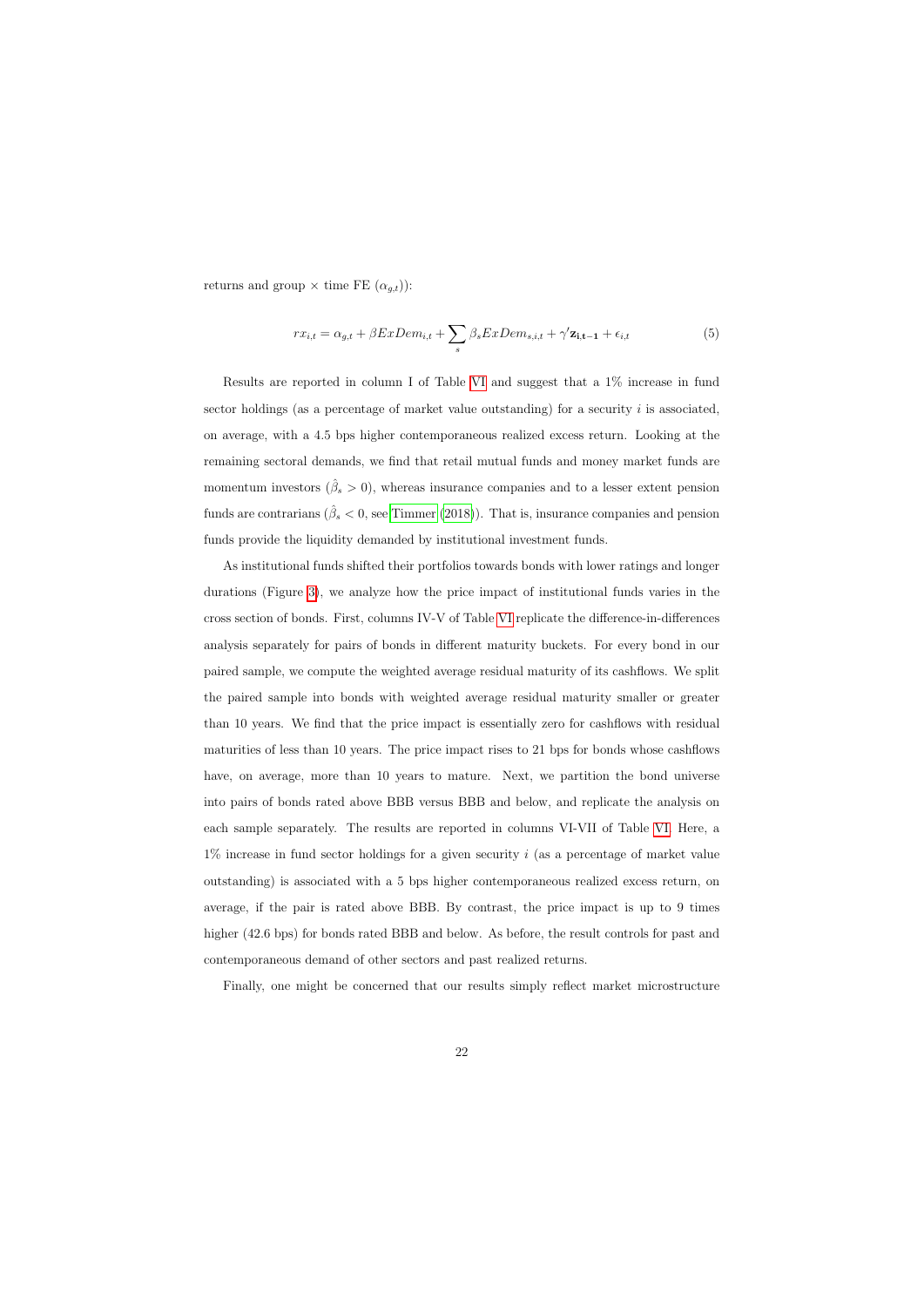issues related to illiquidity.<sup>[12](#page-24-0)</sup> To alleviate this concern, columns VIII-X report results for corporates, sovereign and German sovereign bonds separately. We find that institutional funds' trading is associated with strong contemporaneous price effects even in sovereign bond markets. Specifically, within groups of essentially identical securities, a 1% increase in institutional fund sector holdings for a given security  $i$  (as a percentage of market value outstanding) is associated with a 5.6 bps higher contemporaneous realized excess return in sovereign bonds, and a 6.8 bps higher contemporaneous realized excess return in German sovereigns. This compares to a 5.4 bps average price effect for non-sovereign bonds and rules out the possibility that our findings are driven solely by relatively more illiquid corporate bonds.

In conclusion, we find considerable heterogeneity in the effect of institutional funds' demand pressures on bond prices. The largest contemporaneous price impacts are documented for long-term and non-investment-grade bonds.

### III. Price Impact and Reach for Yield

We now examine the extent to which the documented price impact is related to institutional funds' reach for yield (RFY) behavior. Our strategy goes as follows: each month, funds are ranked based on their contemporaneous RFY activity. Funds are then assigned into 5 quintiles. For each quintile, the excess demand measure is computed as net purchases from quintile q in security i at time t, divided by the security's nominal amount outstanding.<sup>[13](#page-24-1)</sup> Price impact regressions are run separately for each RFY quintile, controlling for other sector demands, lagged quintile demands, lagged other-sector demands and lagged returns, time and

<sup>12</sup>Our bond pricing data are based on the last closing price in the month. This provides two challenges. First, we do not know when the closing price was last updated. It could be that, for different securities in the pair, the last prices were posted at different times of the month. This raises the possibility that the information might differ. Second, we do not know whether the closing price was a bid or an ask. This means that the price impact could reflect bid-ask spreads in fundamentally identical securities, rather than movements in the equilibrium (mid-price) away from the fundamental. These problems are alleviated in liquid bond markets (such as the German Bund market) as the distance between trades diminishes and the bid-ask spread narrows.

<span id="page-24-1"></span><span id="page-24-0"></span><sup>&</sup>lt;sup>13</sup>There are cases where transactions between different quintiles cancel each other out in full, such that the overall transactions into and out of the fund sector come to zero. We eliminate these transactions as most of these cases occur among members of the same asset management company.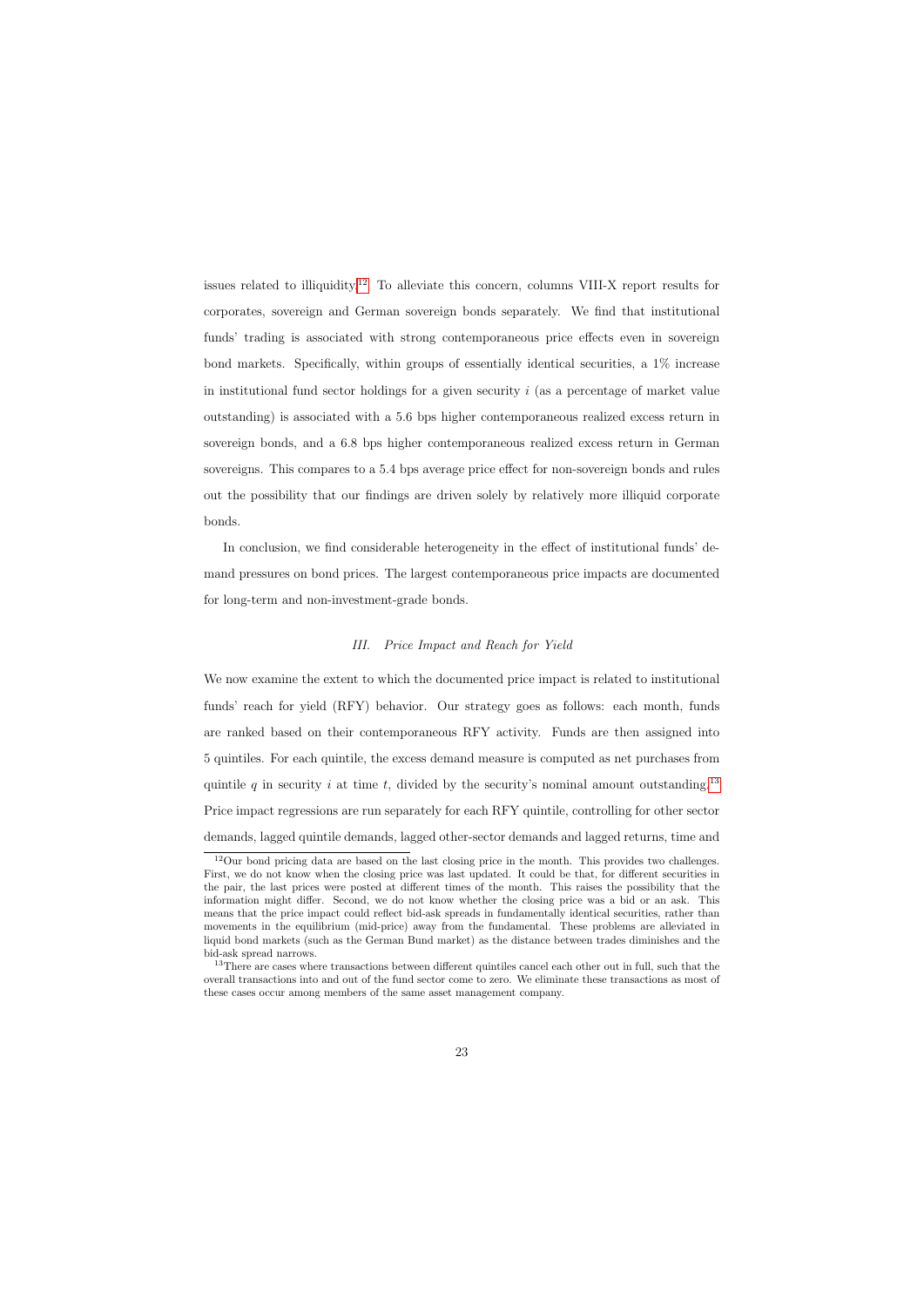security fixed effects.

$$
rx_{i,t} = \alpha_i + \alpha_t + \beta_q ExDem_{q,i,t} + \sum_s \beta_s ExDem_{s,i,t} + \gamma' \mathbf{z_{i,t-1}} + \epsilon_{i,t} \qquad \forall \quad q = 1..5 \qquad (6)
$$

Figure [6](#page-53-0) plots mean coefficients and 95% confidence bands on the price impact of the different RFY quintiles. The top panel of Table [VII](#page-51-0) shows the associated regressions. The relationship between reach for yield and price impact follows a clear V-shaped pattern. Demands originating in funds at either the top or the bottom of the RFY distribution have a statistically significant price impact. The coefficient is positive, implying that a 1% stronger net demand pressure is associated with around 30 bps higher realized bond excess returns. This is not the case for funds ranked in the middle of the distribution. These funds have no price impact. This indicates that funds that are reaching for yield (playing it safe) are willing to internalize higher price impacts in order to tilt their portfolios towards riskier (safer) bonds.

<span id="page-25-0"></span>To get a better sense of the effect of buy and sell pressures on excess bond returns, we split  $ExDem$  into two series: a buying (selling) variable which equals the excess demand series when positive (negative), and zero otherwise. Looking at the differential importance of purchases and sales, we see that demand from the top of the RFY distribution reflects mostly buying pressures, while demand originating at the bottom of the RFY distribution reflects mostly selling pressures. To formalize this point, we modify regression [\(6\)](#page-25-0) by breaking down the fund sector excess demand into net buying and net selling:

$$
rx_{i,t} = \alpha_i + \alpha_t + \beta_q^1 b u y_{q,i,t} + \beta_q^2 \text{sell}_{q,i,t} \sum_s \beta_s ExDem_{s,i,t} + \gamma' \mathbf{z_{i,t-1}} + \epsilon_{i,t} \quad \forall \quad q = 1..5 \quad (7)
$$

The results are provided in the lower panel of Table [VII.](#page-51-0) The coefficient on buying pressures is significant for top RFY quintile funds, while the coefficient on selling pressures is not. The opposite is true for bottom RFY quintile funds: the coefficient is positive and significant only for selling pressures. The magnitude of the coefficients is economically meaningful: buying pressures originating in top RFY funds are associated with 45.6 bps higher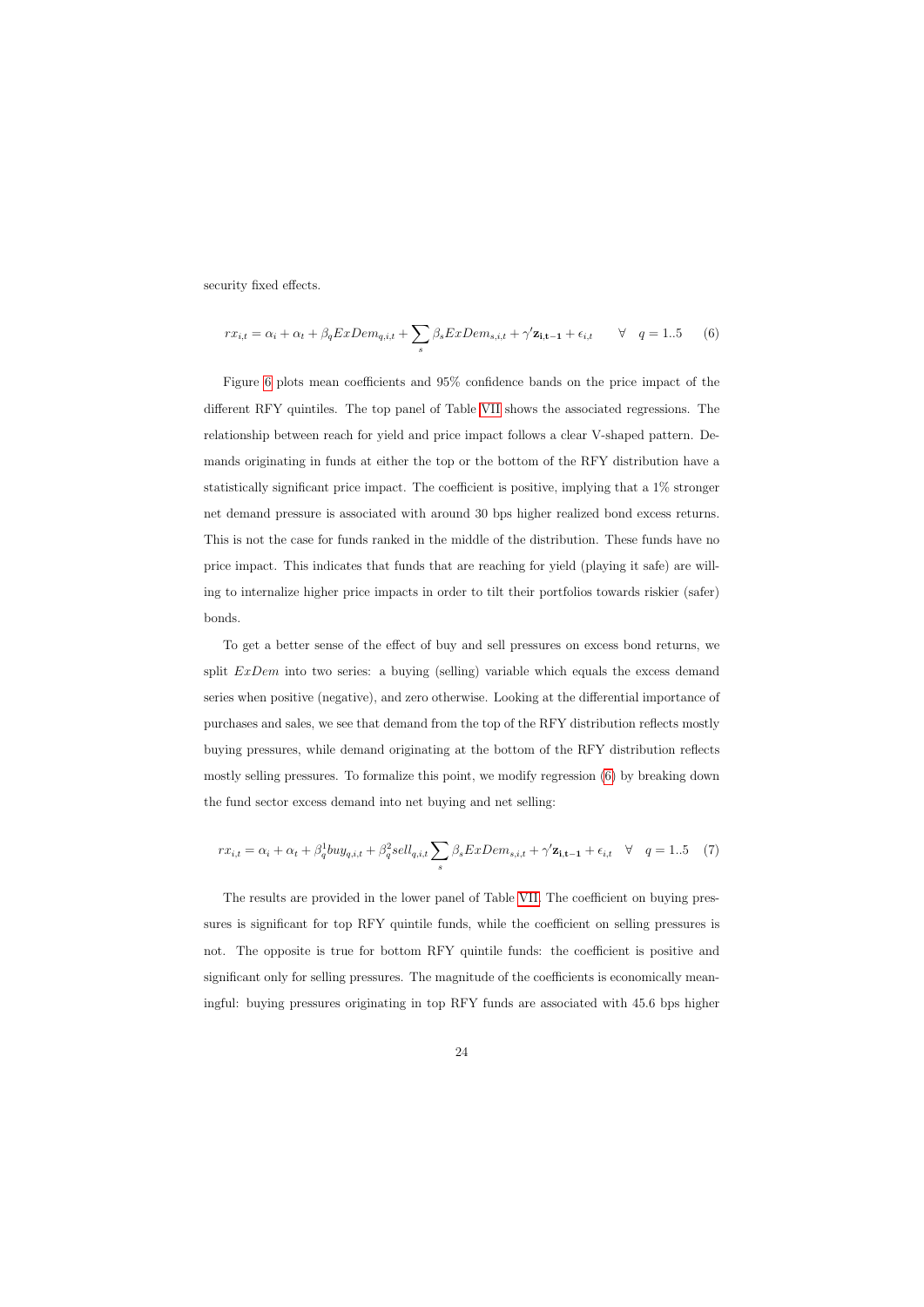contemporaneous realized excess returns. Conversely, selling pressures originating in bottom RFY funds are associated with 40.9 bps lower contemporaneous realized excess returns. Collectively, these results suggest that funds' impact on bond prices is inherently linked to their tendencies to reach for yield, or conversely, fly to safety.

In what follows, we examine the persistency of price impacts stemming from funds in the top and bottom RFY quintile by repeating the previous analysis for longer bond holding period returns. Specifically, for each security at time  $t$ , we compute cumulative returns by compounding the 1 month holding period returns over the next  $h = [0, 23]$  periods. The cumulative returns are then annualized by multiplying by 12 and dividing by the holding period. We then compute cumulative excess returns by subtracting, for each annualized cumulative return computed over time  $t \to t + h$ , the annualized zero-coupon Bund rate of maturity h at time  $t^{14}$  $t^{14}$  $t^{14}$  Price impact regressions are run separately for each RFY quintile, at each horizon, using a local projections method  $(Jordan 2005)$ . As before, we control for other sector demands, lagged fund quintile demands, lagged other-sector demands and lagged returns, time and security fixed effects. We interpret the coefficient of funds' excess demand on cumulative excess returns as a measure of long term price impact:

$$
rx_{i,t\rightarrow t+h} = \alpha_i + \alpha_t + \beta_q ExDem_{q,i,t} + \sum_s \beta_s ExDem_{s,i,t} + \gamma' \mathbf{z_{i,t-1}} + \epsilon_{i,t+h} \quad \forall \quad q = 1..5 \tag{8}
$$

Figure [7](#page-53-1) plots the regression coefficients and 95% confidence bands from the long-term local projections of future cumulative realized excess returns on fund demand, for top and bottom RFY quintiles. Table [VIII](#page-52-0) provides the results for a selected set of horizons. The price impact stemming from institutional funds' buying and selling pressures is highly persistent. The effects on cumulative excess returns last up to 12 months. However, the price response is asymmetric. For top RFY funds, where buying pressures dominate, the price impact exhibits an initial hump shape and slow reversal. On the other hand, for bottom RFY funds, where selling pressures dominate, price pressures dissipate over 3-4 months. Table [A5](#page-64-0) in the

<span id="page-26-0"></span><sup>&</sup>lt;sup>14</sup>For instance, take a 24-month holding period starting at time  $t$ . The cumulative excess return for security i is then obtained by borrowing at the 2Y Bund rate at time t, buying security i at time t, holding it for 24 months and selling it at the end of  $t + 23$ .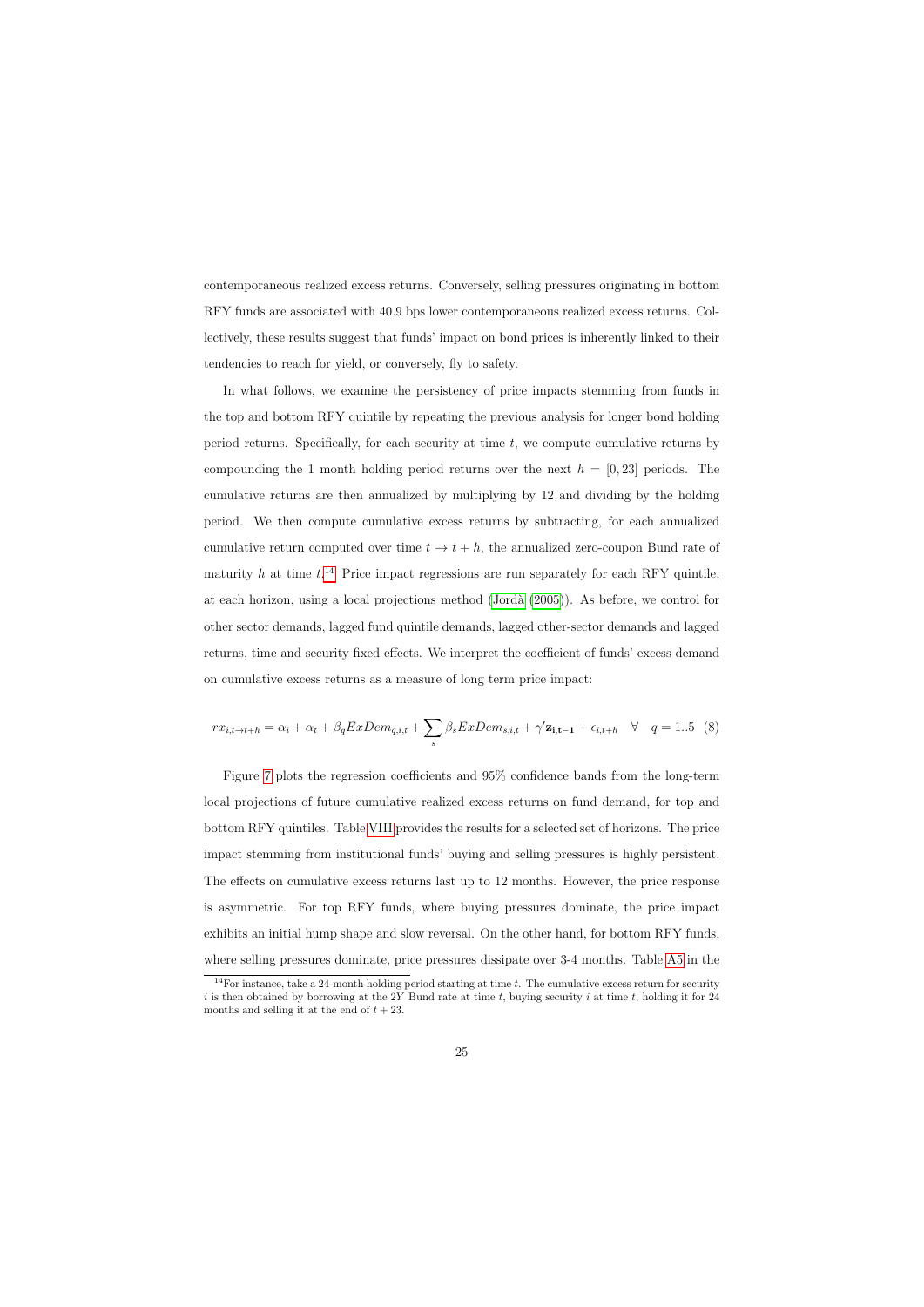Supplementary Appendix shows that the eventual price reversal is partially explained by the unwinding of the inventories of institutional funds' liquidity providers. We have not found notable differences in the identity of liquidity providers trading with top versus bottom RFY funds. Instead, the asymmetric response in cumulative returns suggests that upward price pressures are in general more difficult to correct and is broadly consistent with the existence of short-selling constraints for a variety of institutional investors.

### VI. Incentives

Our previous results show that institutional funds invest strongly procyclically. This behavior is pervasive across time and across types of institutional clients, and generates persistent price impact in bond markets. We now turn to the potential driving forces behind this behavior by looking at some of the incentives that might determine institutional fund managers to invest procyclically. We examine explicit incentives - rebalancing driven by clauses or restrictions explicitly stated in the investment mandates, and implicit incentives: rebalancing in response to the probable actions of investors (institutional clients) or employers (asset management companies).

### I. Explicit Incentives

<span id="page-27-0"></span>Fund managers might face explicit incentives to invest in a procyclical fashion if they have issued minimum return guarantees to their investors. We exploit a particular contractual design present in a subset of institutional funds in our sample to explore if this is the case. Capital-protected funds feature, as part of their investment mandate, a capital guarantee clause. According to this clause, the asset management company sponsoring the fund commits to return the initial invested amount in full at the end of a pre-specified term. The guaranteed period may change on a rolling basis (i.e. an investment today is guaranteed for the next five years) or may be fixed (investment guaranteed until January 1, 2020). In essence, capital-protected funds issue zero-return guarantees.

A total of 136 actively-managed capital-protected institutional funds exist in our sam-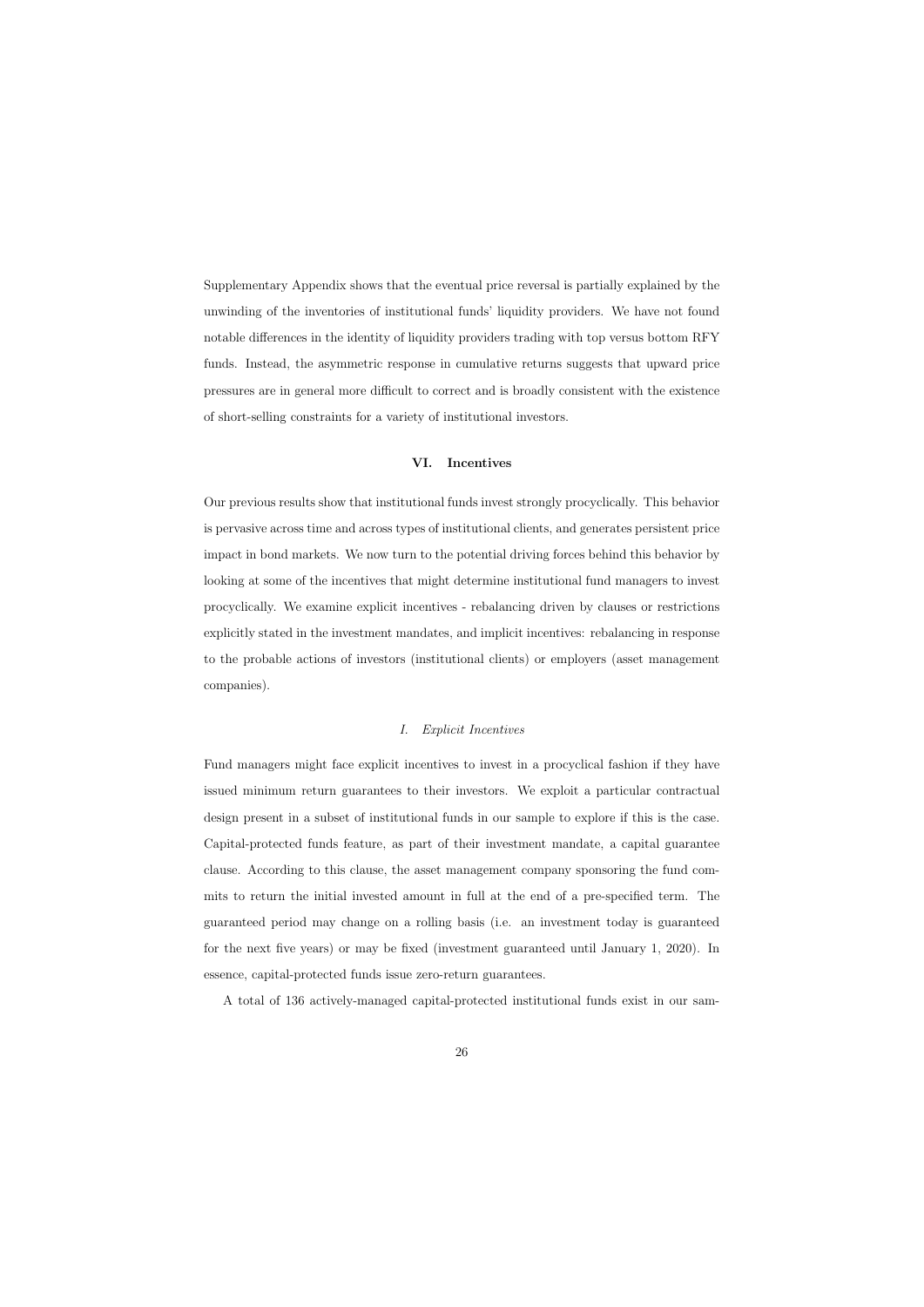ple. As of June 2017, there were 72 capital-guaranteed funds still active, cumulating some  $\epsilon$  13.2 bn in assets under management, representing roughly 1% of the overall German institutional funds market. On average, capital-protected funds earn lower yields, take less credit risk (average *F spread* is 99 bps vs. 124 bps) and invest in bonds with shorter maturities (5.1 years vs. 6.3 years) than conventional funds. Based on these portfolio characteristics, capital-guaranteed funds appear to be relatively safer. However, the presence of zero-return guarantees could induce risk-shifting in the presence of negative yields.

To identify the effect of zero-return guarantees in the context of negative yields, we devise the following empirical strategy: We restrict the analysis to the period post-July 2012, as this is the first month in our sample when securities start trading at negative yields (the first to do so were Danish short-term government bonds). To identify fund-specific exposures to negative yields, we compute, for each fund  $f$  at time  $t$ , the market value share of assets in their benchmark portfolio currently trading at negative yields (denoted  $Share_{f,t}$  and expressed as a continuous variable on  $[0, 1]$ . Our implicit assumption is that a fund holding portfolio is indicative of its desired, or "benchmark" portfolio allocation (see Section [III\)](#page-11-0). When assets in the benchmark portfolio start trading at negative yields, a strategy that purchases according to the benchmark allocation and holds the assets to maturity results in losses on those assets acquired at negative yields. The managers may buy such securities and speculate that with some probability, they could sell them in the future at even lower yields, or avoid such securities altogether. In either case,  $Share_{f,t}$  provides an estimate of how tightly the negative yields constraint is binding. To analyze whether funds more exposed to negative yields reach for yield more, we run the following fund and time fixed effects regression:

$$
\Delta Y t m_{f,t} = \alpha_f + \alpha_t + \beta_1 F slope_{f,t-1} + \beta_2 F spread_{f,t-1} + \delta Share_{f,t-1} + \gamma' \mathbf{z_{f,t-1}} + \epsilon_{f,t} \tag{9}
$$

where the vector  $z_{f,t-1}$  refers to a set of fund-specific controls defined in Table [IX.](#page-54-0) The fixed effects capture differences in reach for yield levels across funds and time. The coefficients on Fslope and Fspread account for the fact that funds differ in their exposures to credit and interest rate risk, but also that reach for yield already intensifies with lower interest rates, as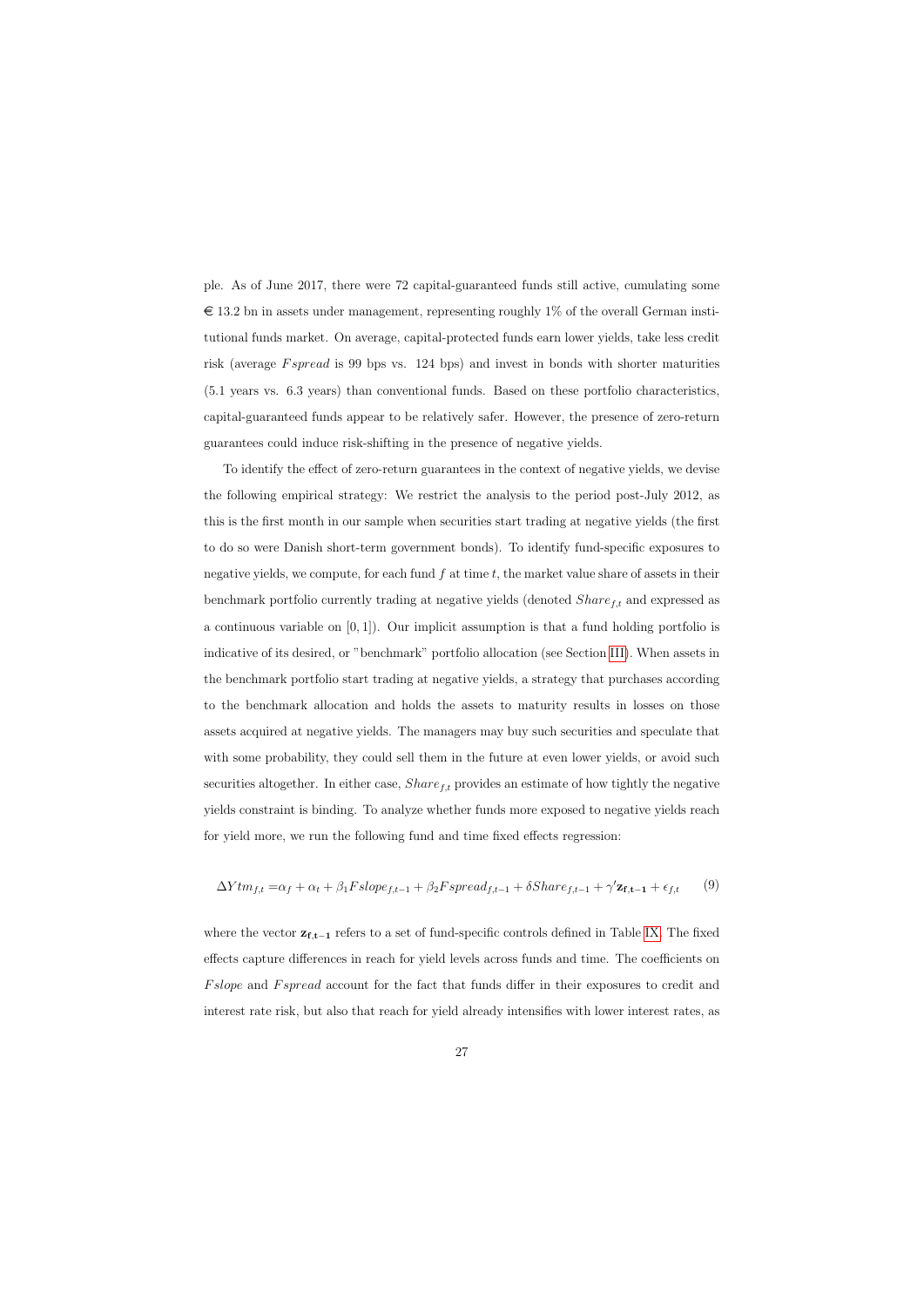documented in the previous section.  $\delta$  is our coefficient of interest. It measures the additional impact of negative yields on funds' reach for yield. The LHS column in Table [IX](#page-54-0) reports the results, and shows that  $\delta$  is positive and statistically significant. All else equal, funds that are fully exposed to negative yields (Share=1) enter transactions which, on average, increase their portfolio yield by 7 bps more than funds not exposed to negative yields at all  $(Share=0)$ . The results suggest that, cross-sectionally, the presence of negative yields creates additional incentives to rebalance portfolios for all funds. To assess the differential effect of minimum return guarantees in capital-protected funds, we run the following specification:

$$
\Delta Y t m_{f,t} = \alpha_f + \alpha_t + \beta_1 F slope_{f,t-1} + \beta_2 F spread_{f,t-1} + \delta_1 Share_{f,t-1}^b + \delta_2 Share_{f,t-1}^b \# CP +
$$
  
+  $\gamma'_1 \mathbf{z}_{f,t-1} + \gamma'_2 Inter_{f,t-1} + \epsilon_{f,t}$  (10)

 $\mathbb{CP}$  is a binary variable indicating whether the fund is capital-protected. The first three constant terms capture differences in levels across funds and time. Specifically, the fund fixed effect captures any differences in fund-level observed and unobserved time-invariant characteristics. The next three coefficients capture sensitivities from changes in slope, credit spreads and negative yields, which are common to all funds. The vector of interaction terms accounts for the fact that conventional and capital-guaranteed funds have different portfolio characteristics and may therefore respond differently to changes in market yields. The coefficient  $\delta_2$  is our coefficient of interest. It measures the additional effect that the presence of negative yields exerts on capital-protected funds, compared to regular funds. The right column of Table [IX](#page-54-0) reports the results.  $\delta_2$  is positive and significant. Holding the exposure to negative yields constant, the presence of zero-return guarantees increases the intensity of reach for yield by an average of 4.9 bps per month. In fact, capital-protected funds appear to be roughly twice as responsive to negative yields compared to conventional funds (11.6 bps vs. 6.7 bps), after controlling for observed differences in fund characteristics.

We have thus provided one example of an explicit incentive which intensifies procyclical portfolio rebalancing towards higher yields in funds which are otherwise deemed the safest and least prone to such type of investment behavior. But while minimum return guarantees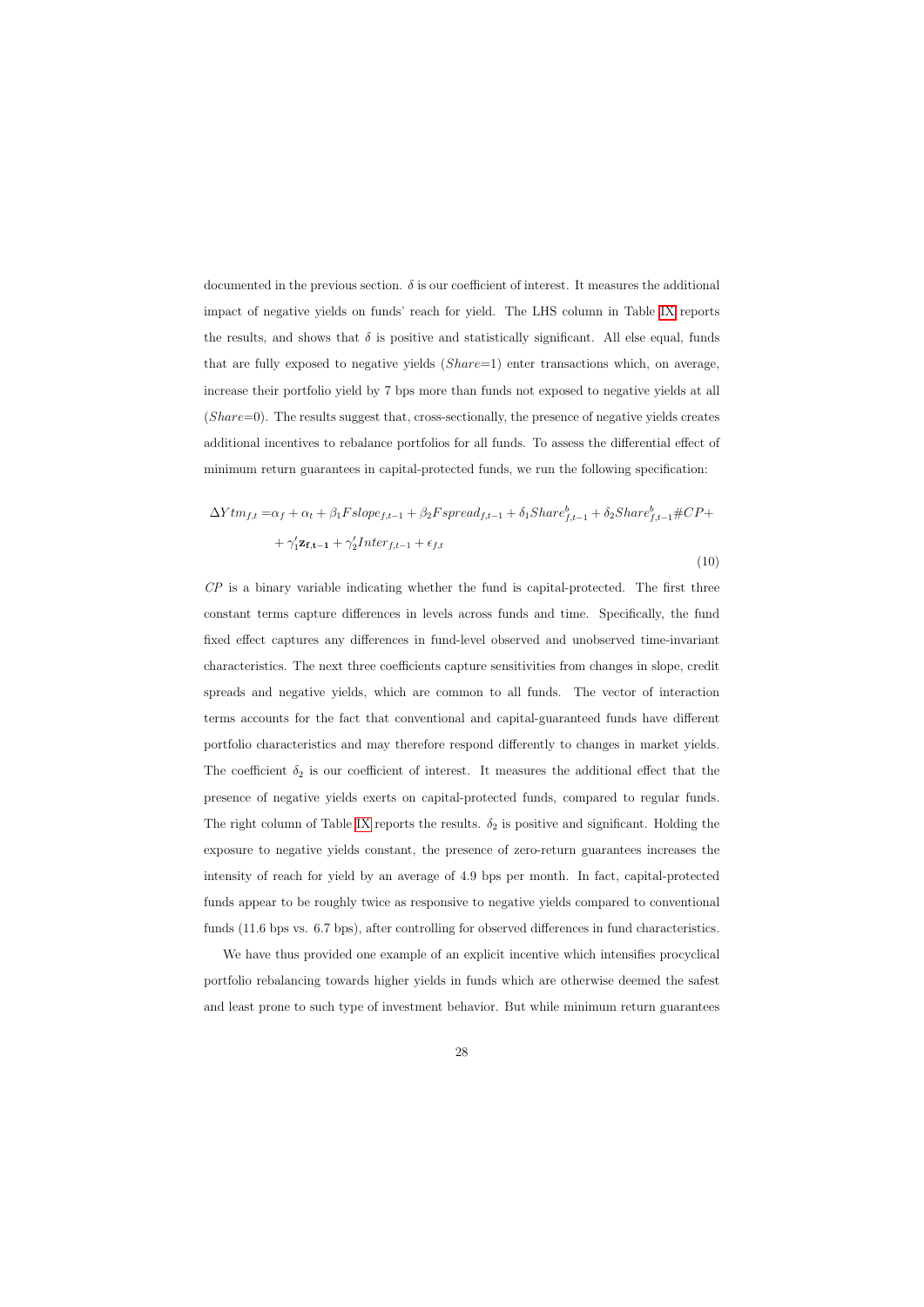in institutional funds (or their institutional clients) can help account for their risk-shifting behavior in a low-yield environment, they cannot rationalize, in isolation, institutional funds' tendencies to participate in bond market sell-offs, such as the 2015 Bund market tantrum discussed in the Introduction. Absent short-term funding shocks from either clients (there is very limited outflow risk) or creditors (there is little if any leverage) and with zero-return guarantees only binding at some later maturity date, institutional funds have the option to wait for the best timing to rebalance their portfolio back to a more conservative portfolio allocation. We now turn to one example of an implicit incentive that could rationalize our findings.

### II. Implicit Incentives

A large body of prior literature focuses on two sources of implicit incentives. The first relates to incentives arising from the agency relationship between fund companies and investors, specifically focusing on how investors' decisions to invest or withdraw from a fund affect the fund manager's investment behavior. A key empirical result is that flows chase past performance [\(Berk and Green](#page-37-15) [\(2004\)](#page-37-15), [Chevalier and Ellison](#page-37-4) [\(1997\)](#page-37-4) and [Sirri and Tufano](#page-39-0) [\(1998\)](#page-39-0), [Chen et al.](#page-37-5) [\(2010\)](#page-37-5), [Sialm et al.](#page-39-6) [\(2015\)](#page-39-6) and [Goldstein et al.](#page-38-2) [\(2017\)](#page-38-2)). The argument goes that managers with compensation tied to assets under management have an incentive to artificially increase performance by taking risk, provided investors cannot properly adjust for risk. A second source of implicit incentives stems from agency frictions within asset management companies - between the fund manager and the fund sponsor. Career concerns - the prospect of promotion, demotion or termination - may affect fund managers' investment behavior [\(Chevalier and Ellison](#page-37-10) [\(1999\)](#page-37-10), [Goyal and Wahal](#page-38-1) [\(2008\)](#page-38-1)).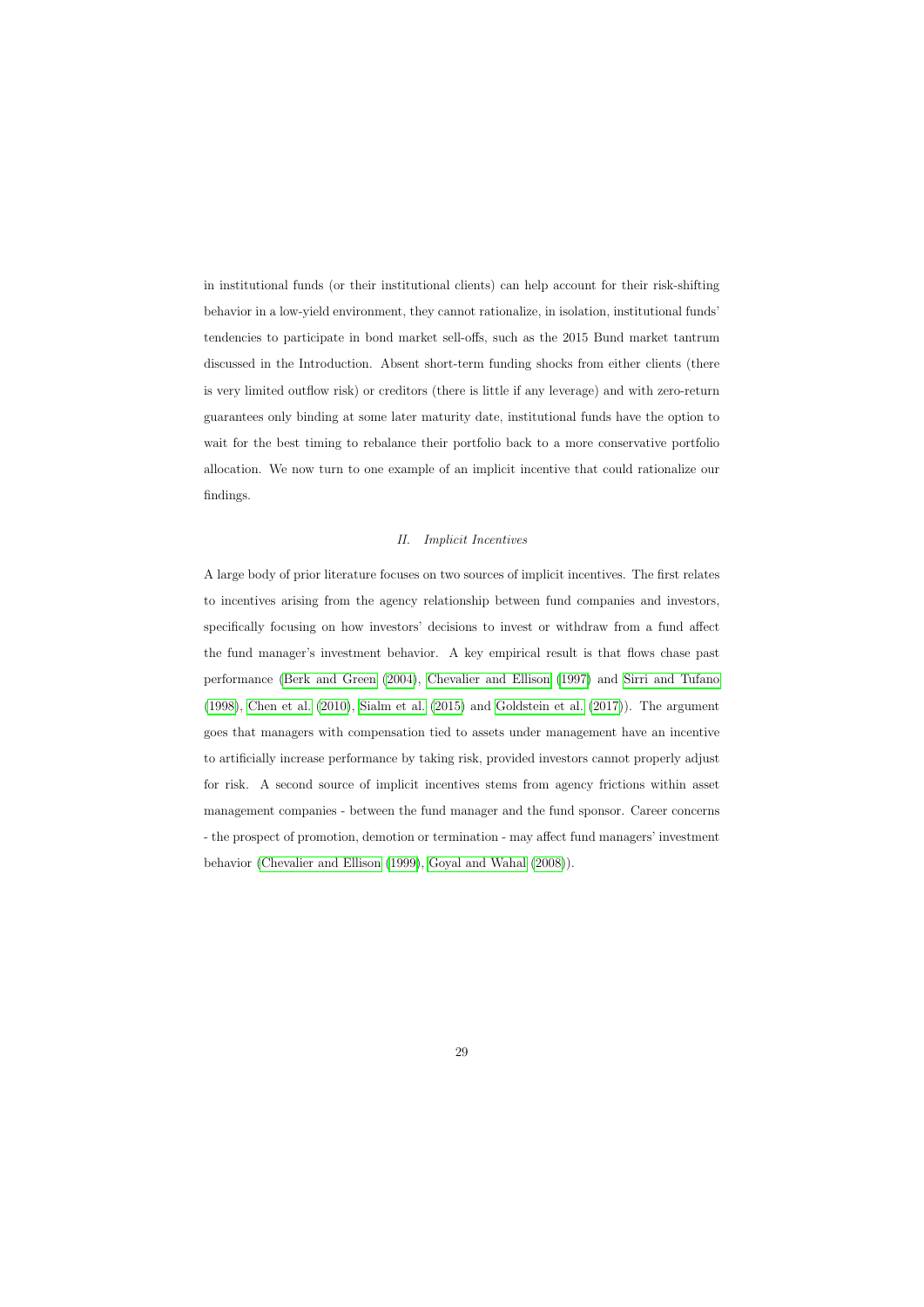### II.A Flows

We begin by showing that the flows channel is largely absent in institutional funds. Specifically, we define the fund percentage net flows as:

$$
Flow_{f,t} = \frac{u_{f,t} - u_{f,t-1}}{u_{f,t-1}} \times 100
$$
\n(11)

where  $u_{f,t}$  is the number of investment fund units for fund f at time t, and regress fund flows on the fund average reach for yield rank over the previous six months, controlling for past returns, fund fixed effects and fund time-varying characteristics:

$$
Flow_{f,t} = \alpha_f + \beta Rank\Delta Y tm_{f,t-6,t-1} + \gamma' \mathbf{z_{f,t-1}} + \epsilon_{f,t}
$$
\n(12)

Table [X](#page-55-0) shows the results for retail funds, institutional funds and the joint retail and institu-tional sample, for the full sample or broken-down into calm vs. stress periods.<sup>[15](#page-31-0)</sup> In line with the existing literature [\(Choi and Kronlund](#page-37-7) [\(2017\)](#page-37-7)), we find that retail investors are sensitive to funds' past reach for yield. Retail funds consistently ranking high in the RFY tournament experience about 0.2% higher monthly inflows in calm periods, with the effect dampening by 0.08% for every one standard deviation increase in market stress (columns I and II). In contrast, institutional investors are insensitive to past reach for yield (columns III and IV). This is in line with our earlier observation that institutional funds rarely experience flows, and suggests that the implicit incentives at play for retail funds are likely not present for institutional funds. Instead, we build on the career concerns literature and ask whether the prospect of a mandate termination can partly explain institutional fund managers' procyclical investment behavior.

<span id="page-31-0"></span><sup>&</sup>lt;sup>15</sup>We illustrate the differential response of investors flows to past reach for yield in calm vs. stress periods by interacting the reach for yield rank with a proxy for bond market stress - the Euro-Area Composite Indicator of Systemic Stress (CISS) bond subindex of Holló et al. [\(2012\)](#page-38-11), expressed in historical standard deviations. The results are robust to various other measures of stress (e.g. BBB-AAA spread, 30 days implied bond volatilities).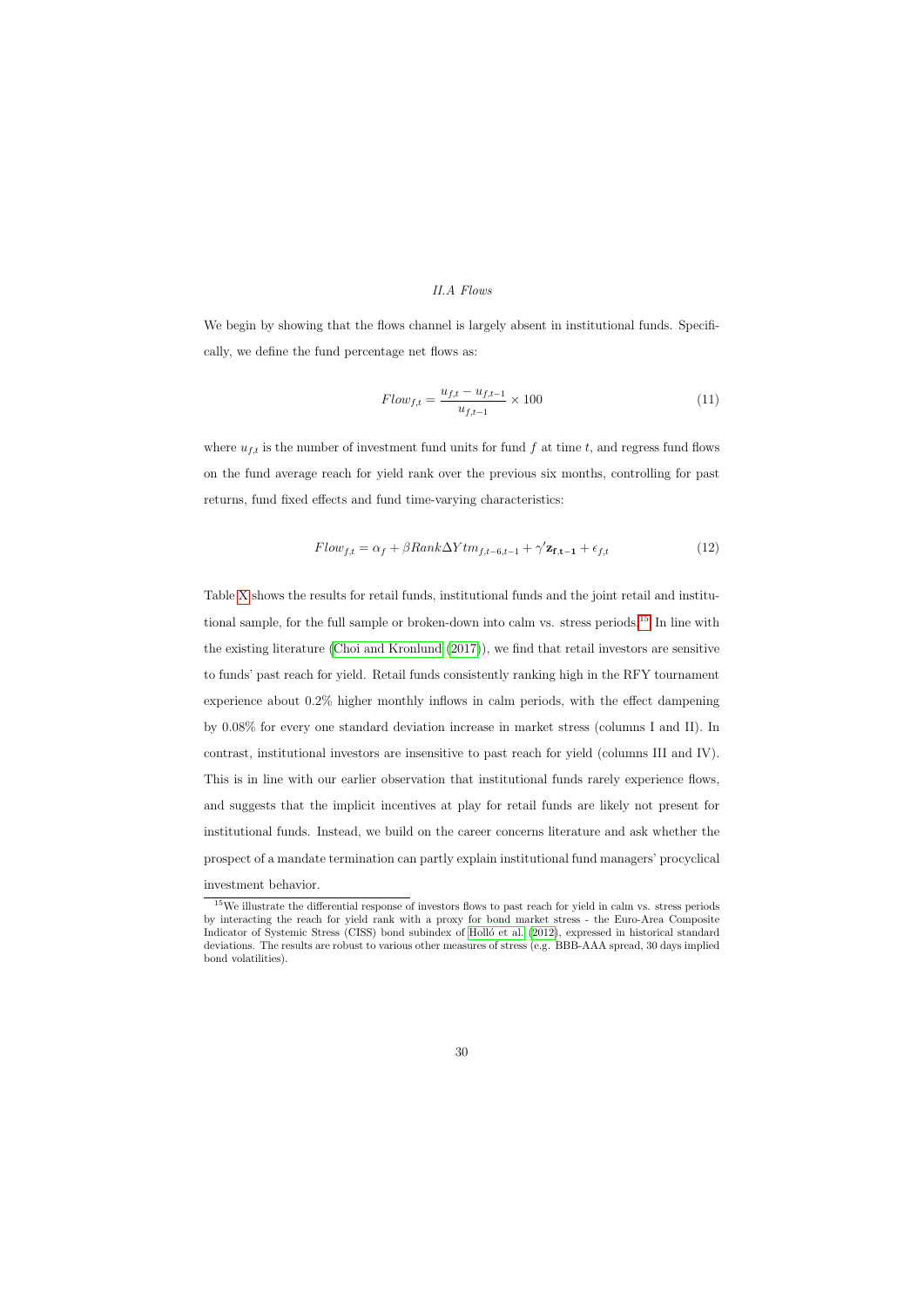### II.B. Mandate Termination

Asset management companies must immediately notify BaFin of their decision to terminate a fund. These funds have all been initially reported as indefinite-term mandates (i.e. mandates which are in principle renewable, without a preset termination date). Over the span of our sample,  $1,392$  institutional fund mandates were terminated.<sup>[16](#page-32-0)</sup> While we do not observe managerial outcomes directly, we assume that terminating a fund mandate coincides with a negative outcome for the fund manager: the manager will either be fired or will have to wait until a new mandate becomes available.

Figure [8](#page-56-0) shows the relationship between reach for yield and the subsequent probability of termination. The x-axis plots a measure of longer-horizon reach for yield. Specifically, each month, we rank funds based on their contemporaneous reach for yield performance. The most aggressive fund gets 1, the least aggressive 0. We then average the ranks over a period of 6 months and allocate funds into 5 groups: top (most aggressive) with average ranks above 0.8 through bottom (least aggressive) with average ranks below  $0.2^{17}$  $0.2^{17}$  $0.2^{17}$  The y-axis plots the subsequent probability of termination. There is a monotonic relationship between past reach for yield and subsequent termination. On average, funds persistently reaching for yield have statistically and economically significantly lower probabilities of termination than funds persistently playing it safe. The probability of termination for funds in the top RFY group is 0.27% per month, compared to 0.87% in the bottom RFY group. To account for additional confounding variables, we repeat the analysis using a random effects probit model:

$$
P(\text{term})_{f,t} = \beta \text{Rank}\Delta Y \text{tm}_{f,t-6,t-1} + \gamma' \mathbf{z}_{f,t-1} + \epsilon_{f,t} \tag{13}
$$

where the dependent variable  $P(term)_{f,t}$  is a  $(0, 1)$  dummy which takes a value of 1 if fund f is terminated at time t.  $Rank\Delta Ytm_{f,t-6,t-1}$  measures the fund's past average reach for

<sup>&</sup>lt;sup>16</sup>By mandate termination we mean termination of the fund as a whole. Where the fund has multiple institutional investors, it means that all investors simultaneously terminate their mandates. Mandate termination by only a subset of the investors would be recorded as an outflow.

<span id="page-32-1"></span><span id="page-32-0"></span><sup>&</sup>lt;sup>17</sup>We chose 6 months to account for the fact that re-auctioning an investment mandate is costly and time consuming, so clients may look at longer periods of persistent behavior before taking a termination decision. The results are robust to different horizons.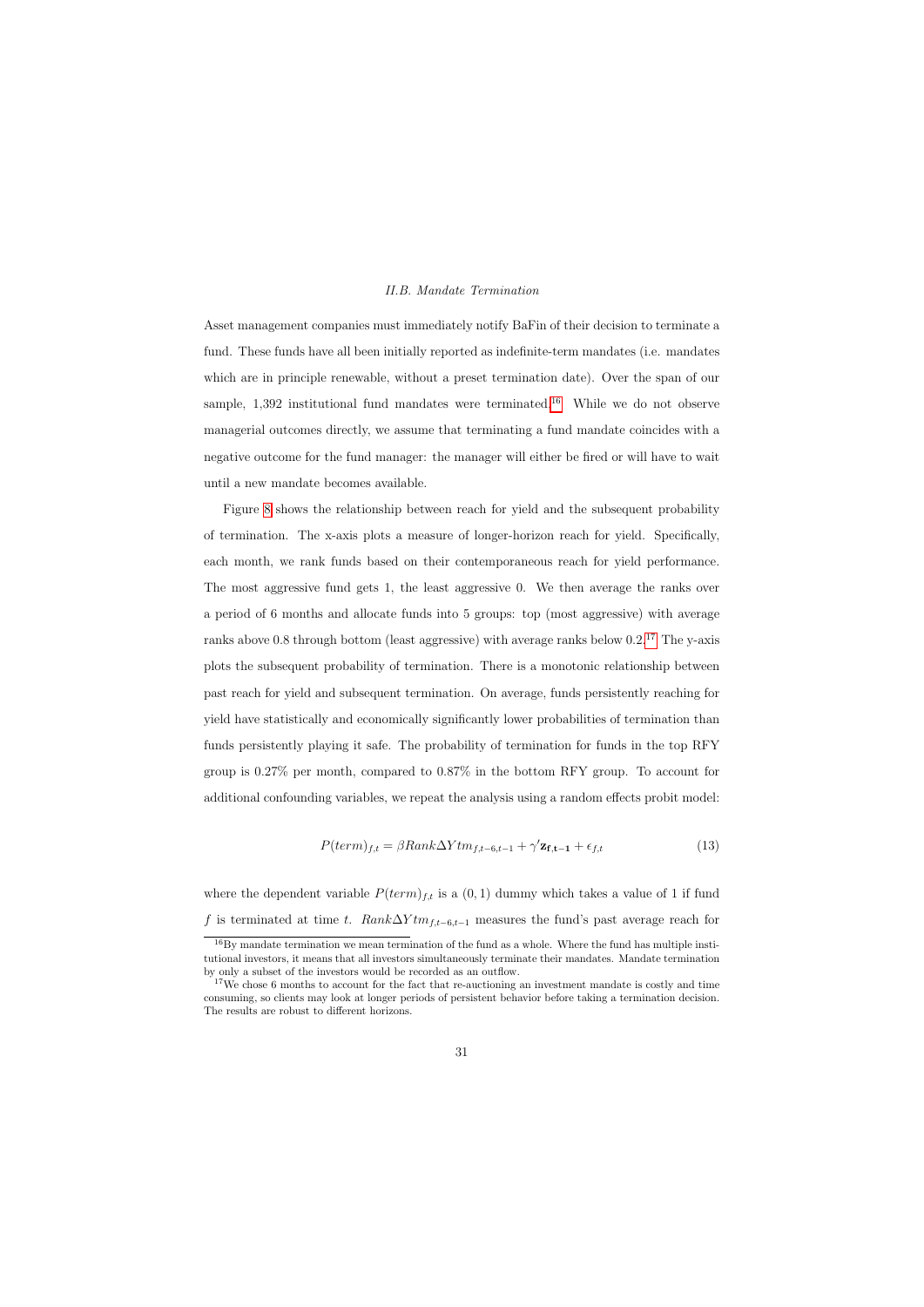yield ranking from  $t - 6$  through  $t - 1$ . Fund controls  $z_{f,t-1}$  include past excess returns and squared excess returns to control for the (potentially non-linear) termination-performance relationship, as well as asset management company total AUM, to account for the fact that a large fund sponsor may have more alternatives (such as hiring multiple managers) before terminating a mandate, as well as the mandate anniversaries, as mandate reviews tend to happen mechanically at fixed frequencies.<sup>[18](#page-33-0)</sup> The left column of Table [XI](#page-57-0) reports the coefficients as average marginal effects. Reaching for yield more than other funds (and doing so persistently) lowers the probability of termination. Specifically, a fund which consistently ranks highest in the reach for yield distribution reduces its monthly termination probability by 0.52% on average. By comparison, the unconditional average monthly probability of termination in our sample is 0.49%. The results are robust to the ranking horizon.

To test whether periods of market stress are associated with greater sensitivity to managers' investment behavior, we interact  $Rank\Delta Ytm_{f,t-6,t-1}$  with our measure of financial stress.

$$
P(term)_{f,t} = \beta Rank\Delta Ytm_{f,t-6,t-1} + \delta Rank\Delta Ytm_{f,t-6,t-1} \# Stress_t + \gamma_1' \mathbf{z_{f,t-1}} + + \gamma_2 Stress_t + \epsilon_{f,t}
$$
\n(14)

The second column of Table [XI](#page-57-0) reports the results. The effect of reaching for yield is strongest when market volatility is lowest (topping the reach for yield distribution over the previous 6 months lowers the subsequent monthly probability of termination by 1%) and declines by approximately 0.27% for every one standard deviation increase in market stress. For levels of market stress more than two standard deviations above the average, past reaching for yield increases the probability of termination. We find somewhat similar dynamics when interacting with measures of term and credit spreads. In other words, the effect is non-linear: reaching for yield lowers a fund's probability of termination in normal times, but increases it in stress times.

<span id="page-33-0"></span><sup>&</sup>lt;sup>18</sup>Results indeed suggest that being in the month prior to the mandate anniversary increases the monthly probability of termination by 0.15%, By comparison, the month immediately after the mandate anniversary decreases the probability of termination.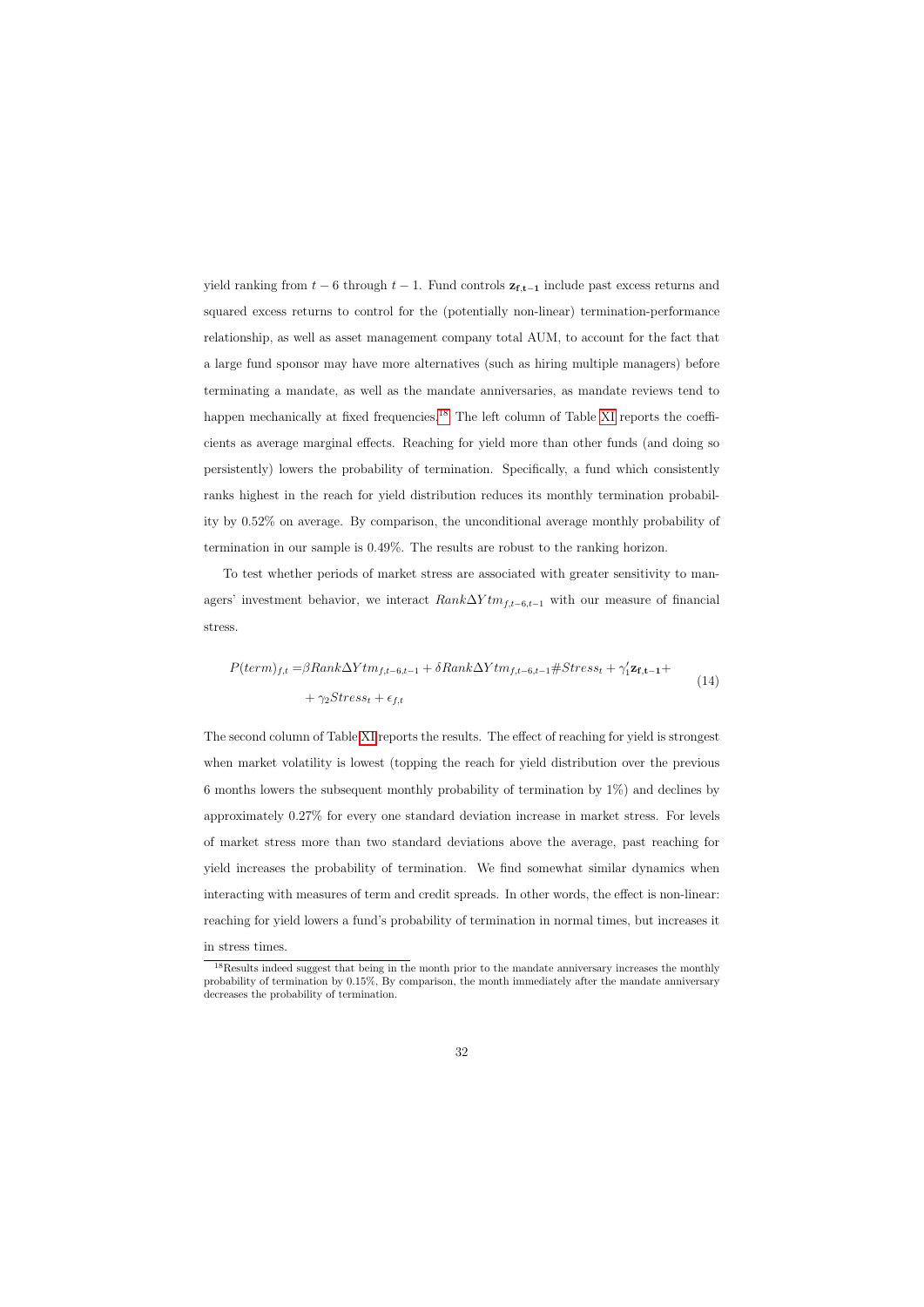Why would asset management companies or their clients condition termination on past RFY? One hypothesis is that reaching for yield predicts future fund returns. To test this hypothesis, we regress the six month average future fund returns on previous six month average fund reach for yield, controlling for past returns, fund age, fund size and fund fixed effects. We consider raw fund returns, returns in excess of fund category average and returns in excess of fund family average. To account for time-series variation in returns unrelated to investment behavior, we rank returns each month and run the regression in ranks. Table [XII](#page-58-0) shows that funds persistently reaching for yield over the previous six months rank  $6-8\%$ higher in the subsequent return distribution, but fall 1−2% in the ranking for every one standard deviation increase in bond market stress. This suggests that unconditionally, managers seem to reach for yield to outperform their peers, but rebalance to avoid underperforming their peers in stress periods.

### II.C. Mandate Reviews

In the previous subsection, we have argued that managers may reach for yield to pass mandate reviews and avoid termination. Anectodal evidence, also supported by our data on terminations, suggests that mandate reviews tend to occur at fixed intervals, and most often, at mandate anniversary dates. We exploit this institutional feature to formulate another test for career concerns: if managers reach for yield to pass mandate reviews, we would expect managerial reach for yield to be higher before, but not after, a mandate anniversary date. We test this hypothesis by running the following fixed effects regression:

$$
\Delta Y t m_{f,t} = \alpha_t + \alpha_f + \sum_{k=-6}^{5} \beta_k \mathbb{1}_{t,k} + \epsilon_{f,t}
$$
\n(15)

<span id="page-34-0"></span>where the first two coefficients are time and fund fixed effects, and  $\mathbb{1}_{t,k}$  is a dummy variable set to 1 whenever the fund is k months away from its mandate anniversary at time  $t$ . Month 0 is the omitted category, so that all  $\beta_k$  coefficients are normalized by the reach for yield at mandate anniversary. We test whether RFY in the months before  $(k = -3, -2, -1)$  or after the anniversary  $(k = 1, 2, 3)$  is different from zero. Figure [9](#page-59-0) plots the  $\beta_k$  coefficients with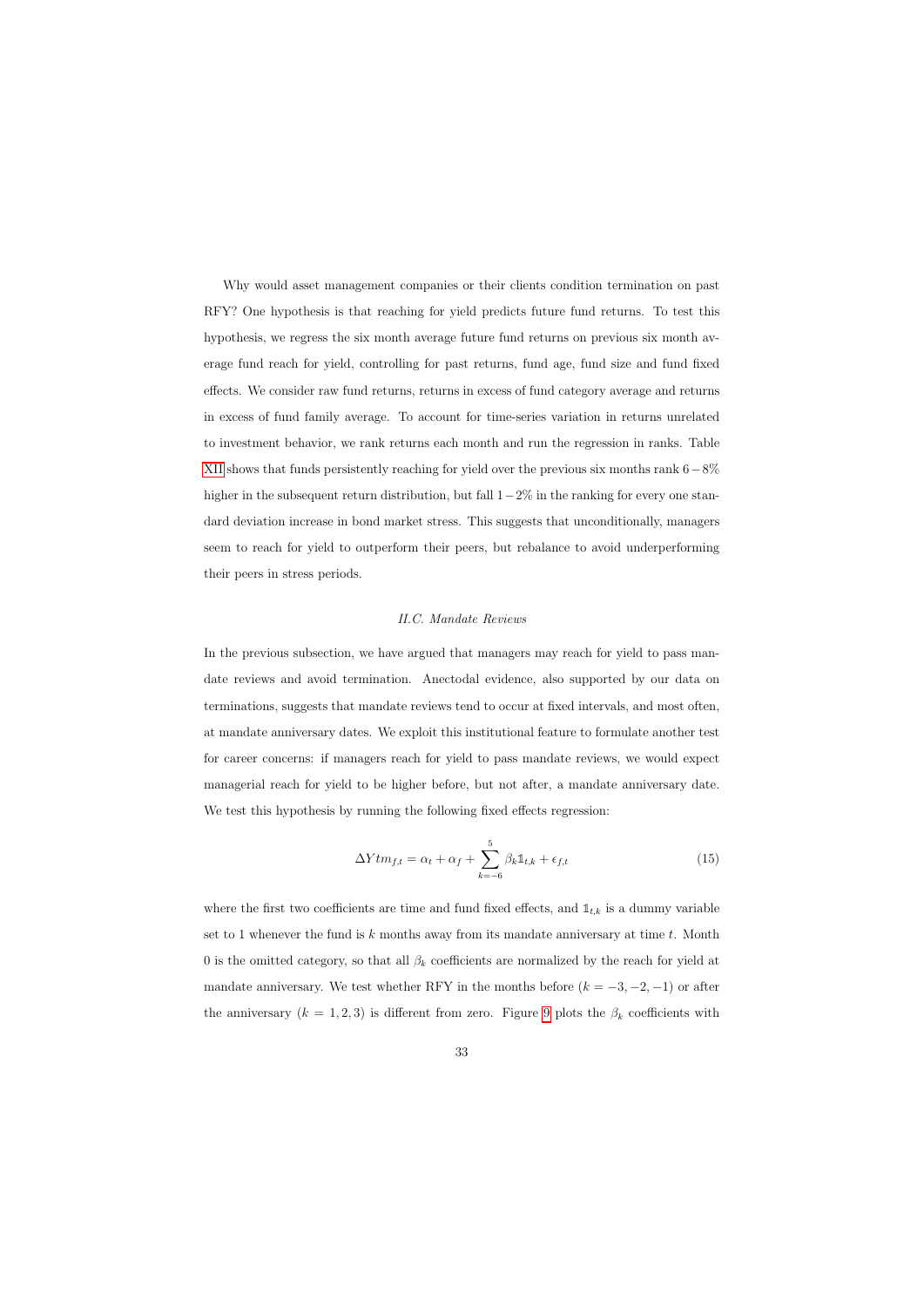95% confidence intervals around the anniversary date. These coefficients show that reach for yield is indeed more pronounced in the months leading up to mandate anniversaries. A joint coefficient test confirms that  $\Delta Y t m_{f,t}$  is larger in the three months before the mandate anniversary (F-statistic: 12.7, p-value: 0.0004) but not afterwards (F-statistic: 2.18, p-value: 0.1398).

### II.D. Robustness

As highlighted by [Goyal and Wahal](#page-38-1) [\(2008\)](#page-38-1)), mandates are often terminated for reasons unrelated to the performance or the reach for yield ability of the manager. Fund investment strategies might fall out of fashion, asset management companies might be acquired or go out of business, or sponsors might shift their asset allocations. By omitting such factors, we might incorrectly attribute some of the terminations to managerial reach for yield. First, older funds are more likely to be terminated, but may also have a reduced ability or incentives to reach for yield if they follow outdated investment strategies or if the managers themselves are older and approaching retirement [\(Chevalier and Ellison](#page-37-10) [\(1999\)](#page-37-10)). This might lead to a mechanical negative relationship between past reach for yield and future probability of termination in older funds. Second, termination decisions might be known by managers in advance, reducing their incentives to reach for yield. Finally, asset management companies may prematurely exit our sample due to mergers, acquisitions or closure. We address these issues and provide the results in the Supplementary Appendix. Table [A6](#page-65-0) replicates the reach for yield termination relationship for different fund age groups and shows that the relationship is pervasive across age groups. Table [A7](#page-66-0) replicates the reach for yield termination relationship allowing only for information available up to six months prior to the termination decision being communicated to BaFin. In Table [A8](#page-67-0) we rerun the reach for yield termination relationship removing all fund terminations occurring in a six months window (three months before and three months after) surrounding the date at which the parent asset management company exits the sample.<sup>[19](#page-35-0)</sup> All our results are unchanged.

<span id="page-35-0"></span><sup>19</sup>A total of 16 asset management companies (Kapitalanlagegesellschaften - KAGs) exit our sample prematurely, and we observe the date at which this sample exit happens.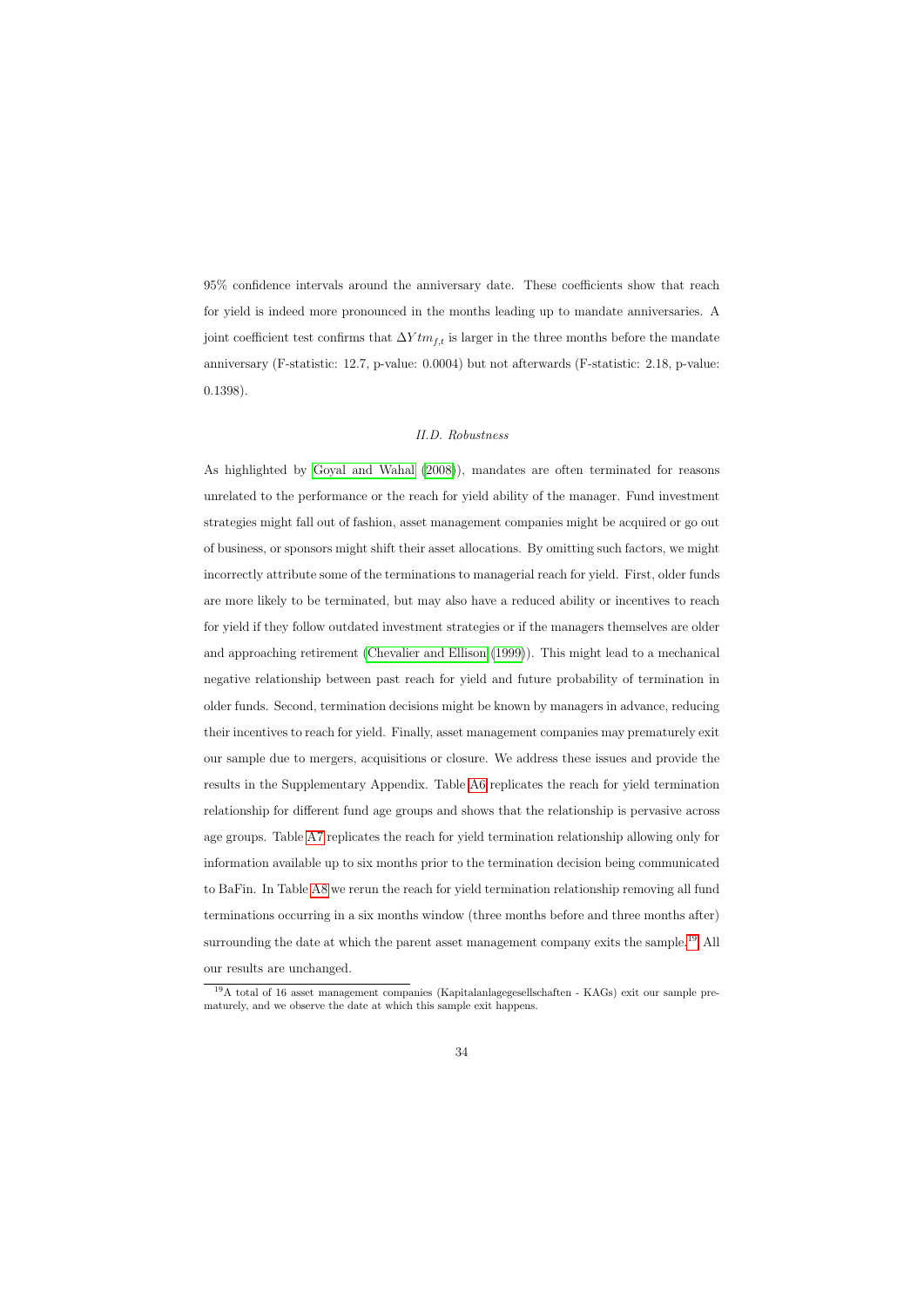In sum, the results in this section confirm that fund managers act on implicit and explicit incentives to engage in pro-cyclical investment behavior.

### VII. Conclusion

In this paper, we exploited a unique granular dataset to study the investment behavior of institutional funds, financial intermediaries which manage institutional investors' money. We documented that these institutional funds rebalance their portfolios in a strongly procyclical fashion: they increase their portfolio shares of higher-yielding, longer-duration, and lowerrated assets in response to lower interest rate spreads. We also showed that this investment behavior elicits price impact: controlling for other sectors' demand, the net bond purchases of institutional funds significantly raise bond prices for more than a year. The price impact of net sales is also significant but shorter-lived.

While we have provided some empirical support for explicit and implicit incentives for fund managers to engage in procyclical asset management, our results raise a number of issues for future research. First, we find that the investment behavior of institutional funds substantially differs from that in other sectors. Specifically, the liquidity that institutional funds demand in the process of purchasing higher-yielding securities is provided by the same sectors that also represent the main owners of institutional fund shares. The rationale behind the investment strategy at the level of ultimate ownership needs to be better understood.

Second, we documented that institutional funds increase the riskiness of their bond portfolios in response to lower interest rate spreads, and that bond purchases in turn drive up bond prices. This raises the potential for destabilizing feedback loops in which bond risk premia are driven to unsustainably low levels that can ultimately lead to sudden snap backs in interest rates [\(Morris and Shin](#page-39-7) [\(2016\)](#page-39-7)). To what extent the documented institutional fund behavior contributes to such patterns and what this implies for financial stability and monetary policy transmission remain open questions.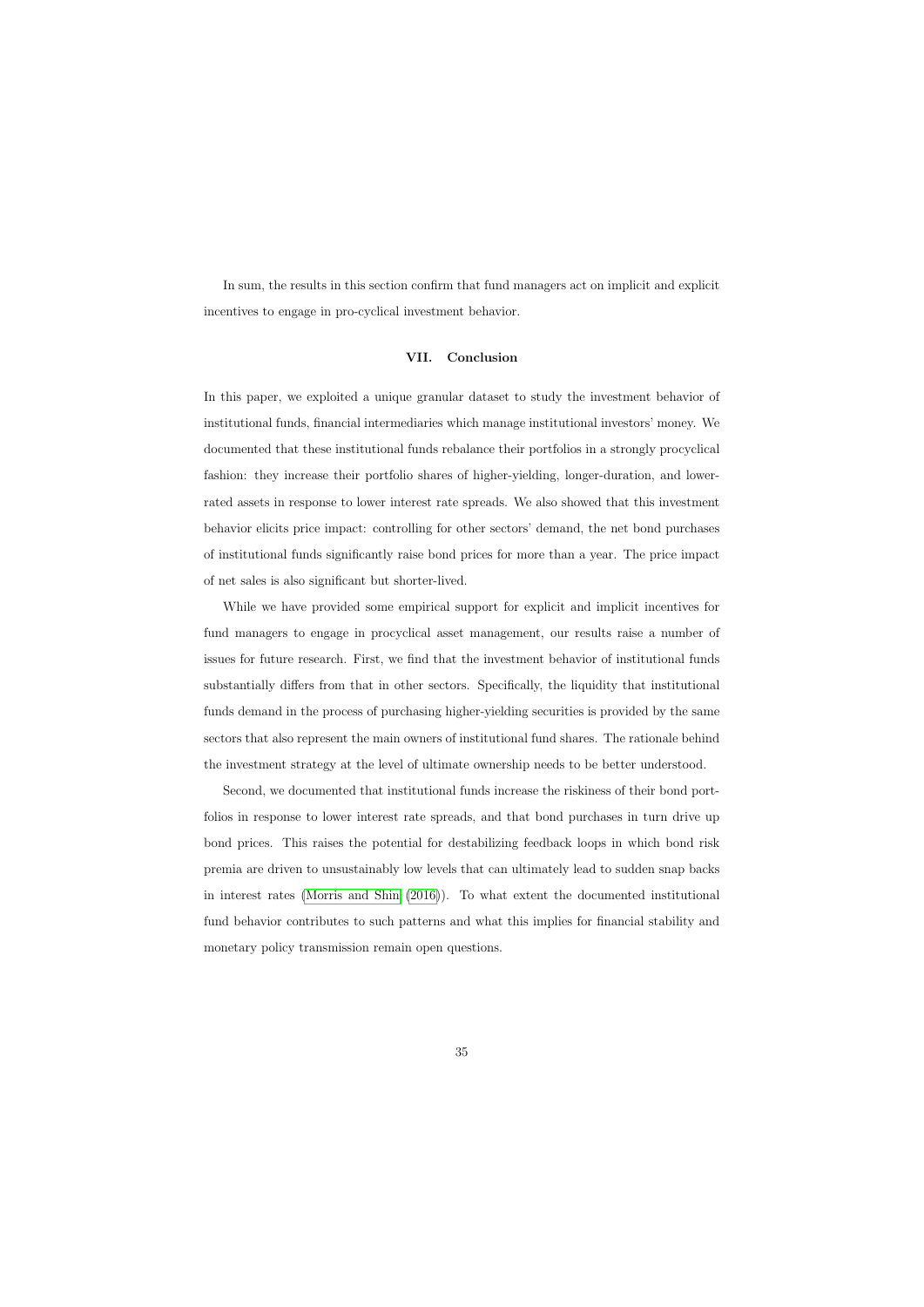### References

- Adrian, Tobias, Emanuel Moench, and Hyun Song Shin, 2019, Dynamic leverage asset pricing, CEPR discussion paper no. 11466.
- Andonov, Aleksandar, Rob MMJ Bauer, and KJ Cremers, 2017, Pension fund asset allocation and liability discount rates, The Review of Financial Studies 30, 2555–2595.
- Barber, Brad M., and Terrance Odean, 2000, Trading is hazardous to your wealth: The common stock investment performance of individual investors, The Journal of Finance 55, 773–806.
- Basak, Suleyman, and Anna Pavlova, 2013, Asset prices and institutional investors, American Economic Review 103, 1728–1758.
- Becker, Bo, and Victoria Ivashina, 2015, Reaching for yield in the bond market, The Journal of Finance 70, 1863–1902.
- <span id="page-37-2"></span>Berk, Jonathan B., and Richard C. Green, 2004, Mutual fund flows and performance in rational markets, Journal of Political Economy 112, 1269–1295.
- <span id="page-37-13"></span>Berk, Jonathan B, Jules H Van Binsbergen, and Binying Liu, 2017, Matching capital and labor, The Journal of Finance 72, 2467–2504.
- <span id="page-37-3"></span>Busse, Jefferey A., Amit Goyal, and Sunil Wahal, 2010, Performance and persistence in institutional investment management, The Journal of Finance 65, 765–790.
- <span id="page-37-1"></span>Chen, Qi, Itay Goldstein, and Wei Jiang, 2010, Payoff complementarities and financial fragility: Evidence from mutual fund outflows, Journal of Financial Economics 97, 239– 262.
- <span id="page-37-12"></span>Chevalier, Judith, and Glenn Ellison, 1997, Risk taking by mutual funds as a response to incentives, Journal of Political Economy 105, 1167–1200.
- <span id="page-37-15"></span>Chevalier, Judith, and Glenn Ellison, 1999, Career concerns of mutual fund managers, The Quarterly Journal of Economics 114, 389–432.
- <span id="page-37-11"></span>Choi, Jaewon, Saeid Hoseinzade, Sean S. Shin, and Hassan Tehranian, 2020, Corporate bond mutual funds and asset fire sales, *Journal of Financial Economics* 138,  $432 - 457$ .
- <span id="page-37-8"></span>Choi, Jaewon, and Mathias Kronlund, 2017, Reaching for yield in corporate bond mutual funds, The Review of Financial Studies 31, 1930–1965.
- <span id="page-37-5"></span>Coval, Joshua, and Erik Stafford, 2007, Asset fire sales (and purchases) in equity markets, Journal of Financial Economics 86, 479–512.
- <span id="page-37-4"></span>Cuoco, Domenico, and Ron Kaniel, 2011, Equilibrium prices in the presence of delegated portfolio management, Journal of Financial Economics 101, 264–296.
- <span id="page-37-14"></span><span id="page-37-10"></span><span id="page-37-9"></span><span id="page-37-7"></span><span id="page-37-6"></span><span id="page-37-0"></span>Di Maggio, Marco, and Marcin Kacperczyk, 2017, The unintended consequences of the zero lower bound policy, Journal of Financial Economics 123, 59–80.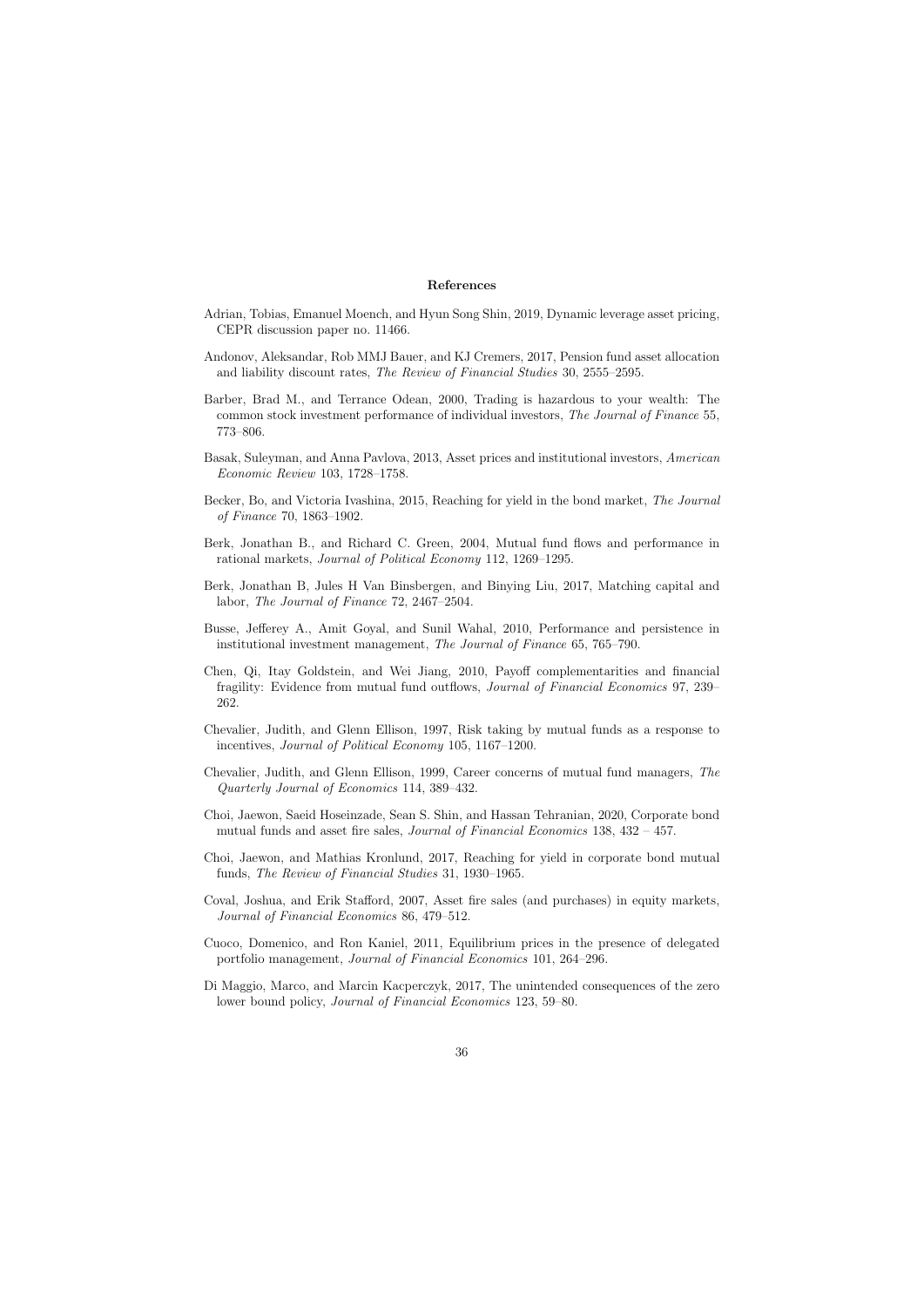- Dyck, Alexander, and Lukasz Pomorski, 2011, Is bigger better? Size and performance in pension plan management, Rotman School of Management Working Paper.
- Ellul, Andrew, Marco Pagano, and Annalisa Scognamiglio, 2020, Career risk and market discipline in asset management, The Review of Financial Studies 33, 783–828.
- ESMA, European Securities Markets Authority, 2019, EU Alternative Investment Funds 2019, Statistical Report.
- Falato, Antonio, Itay Goldstein, and Ali Hortaçsu, 2020, Financial fragility in the covid-19 crisis: The case of investment funds in corporate bond markets, Technical report, National Bureau of Economic Research.
- Gerakos, Joseph, Juhani T. Linnainmaa, and Adair Morse, 2019, Asset managers: Institutional performance and factor exposures, Working Paper.
- <span id="page-38-6"></span>Gilchrist, Simon, and Egon Zakrajsek, 2012, Credit spreads and business cycle fluctuations, American Economic Review 102, 1692–1720.
- <span id="page-38-7"></span>Goldstein, Itay, Hao Jiang, and David T. Ng, 2017, Investor flows and fragility in corporate bond funds, Journal of Financial Economics 126, 592–613.
- <span id="page-38-10"></span>Goyal, Amit, and Sunil Wahal, 2008, The selection and termination of investment management firms by plan sponsors, The Journal of Finance 63, 1805–1847.
- <span id="page-38-3"></span>Greenwood, Robin, and Samuel G Hanson, 2013, Issuer quality and corporate bond returns, The Review of Financial Studies 26, 1483–1525.
- <span id="page-38-4"></span>Grinblatt, Mark, and Sheridan Titman, 1993, Performance measurement without benchmarks: An examination of mutual fund returns, Journal of Business 47–68.
- <span id="page-38-14"></span>Guerrieri, Veronica, and Péter Kondor, 2012, Fund managers, career concerns, and asset price volatility, American Economic Review 102, 1986–2017.
- <span id="page-38-2"></span>Hanson, Samuel G., and Jeremy C. Stein, 2015, Monetary policy and long-term real rates, Journal of Financial Economics 115, 429–448.
- <span id="page-38-1"></span>Holló, Dániel, Manfred Kremer, and Marco Lo Duca, 2012, CISS – A composite indicator of systemic stress in the financial system, Working Paper Series 1426, ECB.
- <span id="page-38-12"></span>Jenkinson, Tim, Howard Jones, and Jose Vincente Martinez, 2016, Picking winners? Investment consultants' recommendations of fund managers, The Journal of Finance 71, 2333–2370.
- <span id="page-38-13"></span>Jordà, Oscar, 2005, Estimation and inference of impulse responses by local projections, American Economic Review 95, 161–182.
- <span id="page-38-8"></span>Koijen, Ralph SJ, and Motohiro Yogo, 2019, A demand system approach to asset pricing, Journal of Political Economy 127, 1475–1515.
- <span id="page-38-16"></span><span id="page-38-15"></span><span id="page-38-11"></span><span id="page-38-9"></span><span id="page-38-5"></span><span id="page-38-0"></span>Lakonishok, Josef, Andrei Shleifer, and Robert W. Vishny, 1992a, The impact of institutional trading on stock prices, Journal of Financial Economics 32, 23–43.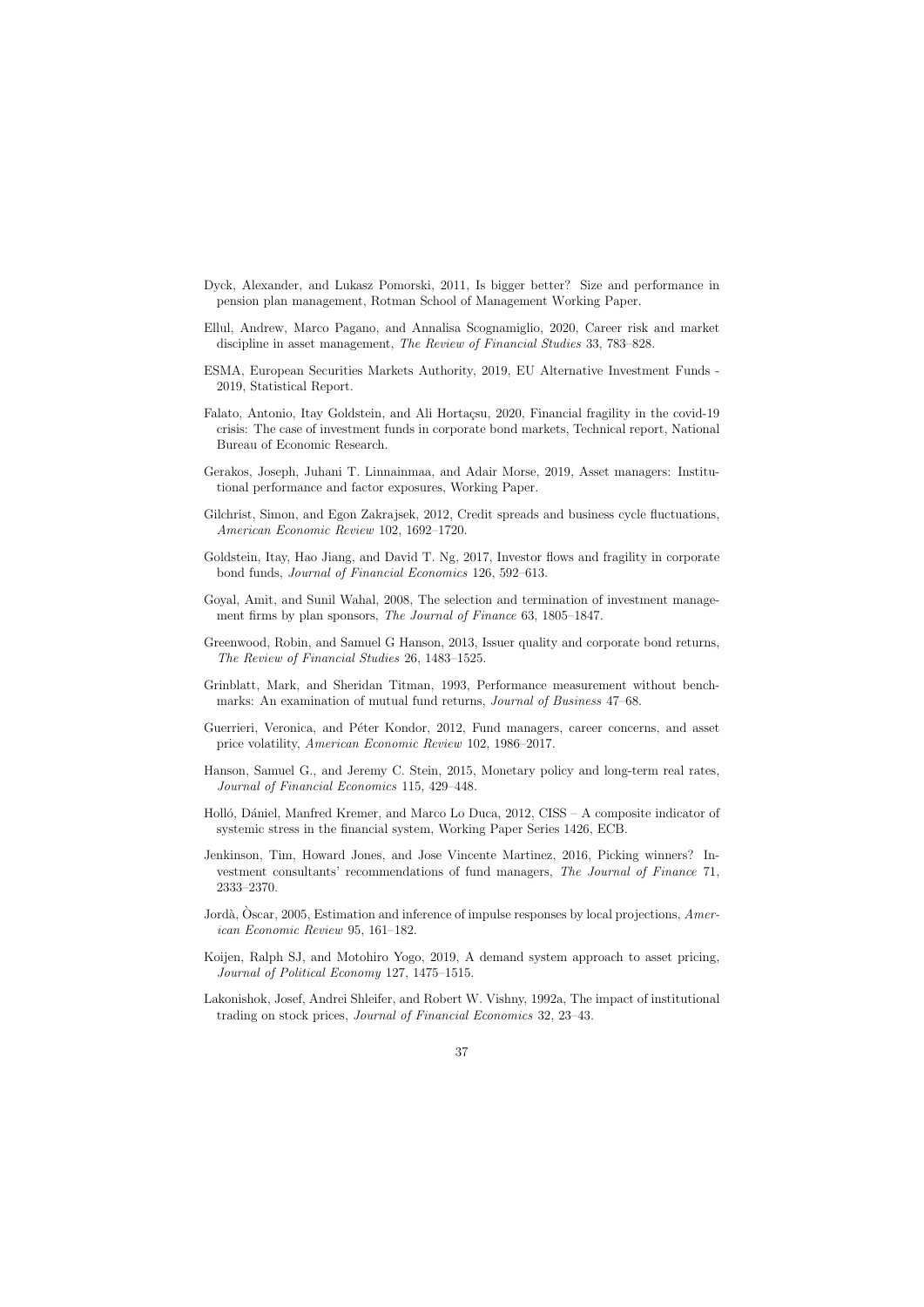- Lakonishok, Josef, Andrei Shleifer, Robert W. Vishny, Oliver Hart, and George L Perry, 1992b, The structure and performance of the money management industry, Brookings Papers on Economic Activity. Microeconomics 339–391.
- Leombroni, Matteo, Andrea Vedolin, Gyuri Venter, and Paul Whelan, 2018, Central bank communication and the yield curve .
- Lian, Chen, Yueran Ma, and Carmen Wang, 2019, Low interest rates and risk-taking: Evidence from individual investment decisions, The Review of Financial Studies 32, 2107– 2148.
- Morris, Stephen, and Hyun Song Shin, 2016, Risk premium shifts and monetary policy: A coordination approach, Series on Central Banking Analysis and Economic Policies 24, Banco Central de Chile.
- <span id="page-39-4"></span>Rajan, Raghuram G, 2006, Has finance made the world riskier?, European Financial Management 12, 499–533.
- <span id="page-39-5"></span>Sialm, Clemens, Laura T Starks, and Hanjiang Zhang, 2015, Defined contribution pension plans: Sticky or discerning money?, The Journal of Finance 70, 805–838.
- <span id="page-39-2"></span>Sirri, Erik R., and Peter Tufano, 1998, Costly search and mutual fund flows, The Journal of Finance 53, 1589–1622.
- <span id="page-39-7"></span><span id="page-39-6"></span><span id="page-39-3"></span><span id="page-39-1"></span><span id="page-39-0"></span>Timmer, Yannick, 2018, Cyclical investment behavior across financial institutions, Journal of Financial Economics 129, 268–286.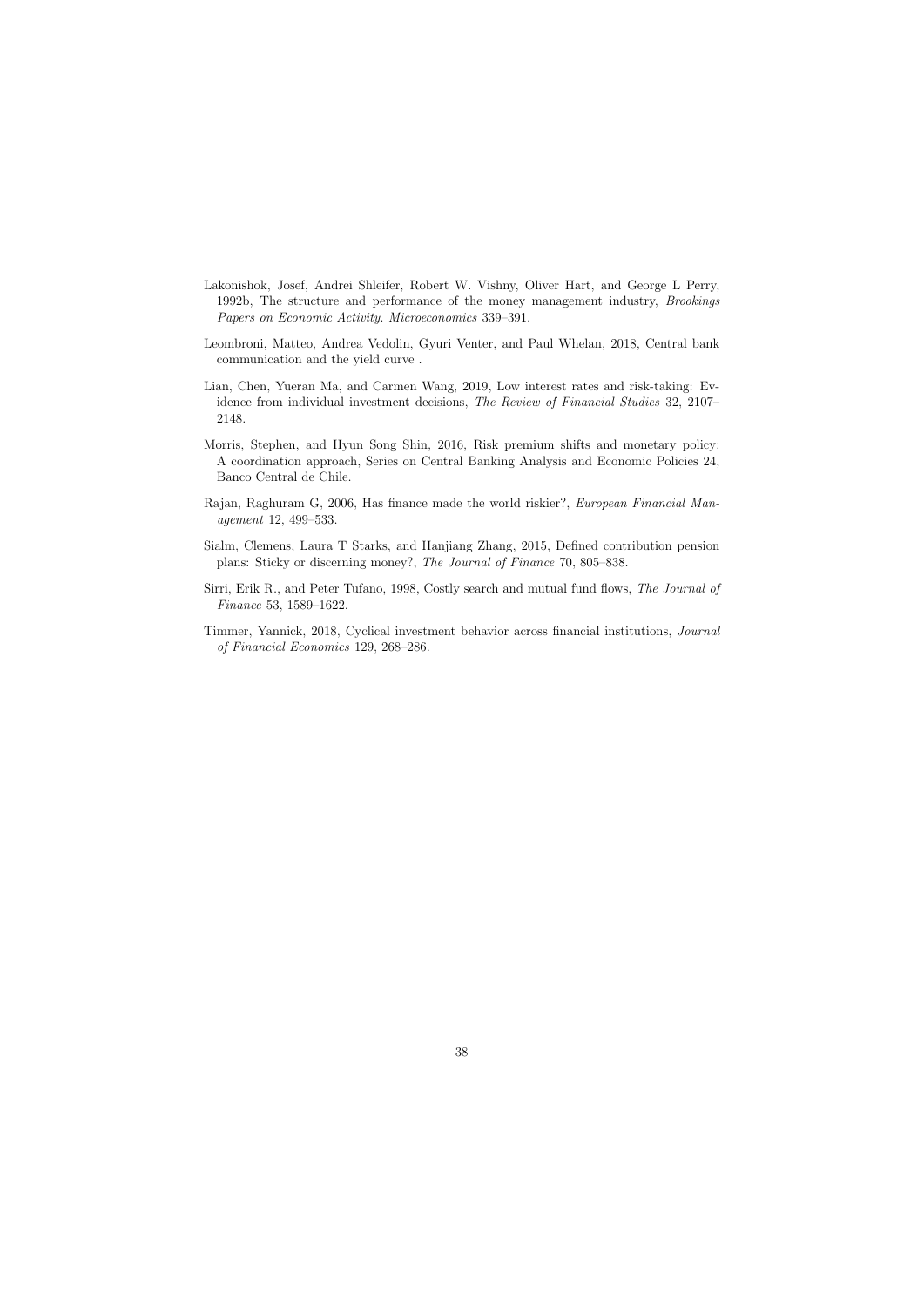# <span id="page-40-0"></span>Figure 1: Institutional Trading Patterns During the Bund Tantrum Figure 1: Institutional Trading Patterns During the Bund Tantrum

21st marking Bill Gross' "short of a lifetime" tweet), are provided for reference. Aggregate outflows defined as fund units redeemed as a percentage of This chart plots the institutional trading pattern in German Bunds with residual maturities under 10Y, broken down by maturity, during the Bund market tantrum of April-June 2015. The institutional sectors considered are institutional funds, retail mutual funds, banks and insurance companies. Trades are The dynamics of the Bund zero-coupon Nelson Siegel Svensson smoothed yield curve, at two reference dates around the holdings reporting dates (April defined as changes in the holdings of Bunds of each respective maturity, aggregated at the sectoral level, between the April 2015 and May 2015 reportings. 21st marking Bill Gross' "short of a lifetime" tweet), are provided for reference. Aggregate outflows defined as fund units redeemed as a percentage of previous-period fund units outstanding. Holdings data from the German Securities Holdings Statistics. Outflow data from the German Investment Fund This chart plots the institutional trading pattern in German Bunds with residual maturities under 10Y, broken down by maturity, during the Bund market tantrum of April-June 2015. The institutional sectors considered are institutional funds, retail mutual funds, banks and insurance companies. Trades are defined as changes in the holdings of Bunds of each respective maturity, aggregated at the sectoral level, between the April 2015 and May 2015 reportings. The dynamics of the Bund zero-coupon Nelson Siegel Svensson smoothed yield curve, at two reference dates around the holdings reporting dates (April previous-period fund units outstanding. Holdings data from the German Securities Holdings Statistics. Outflow data from the German Investment Fund Statistics.

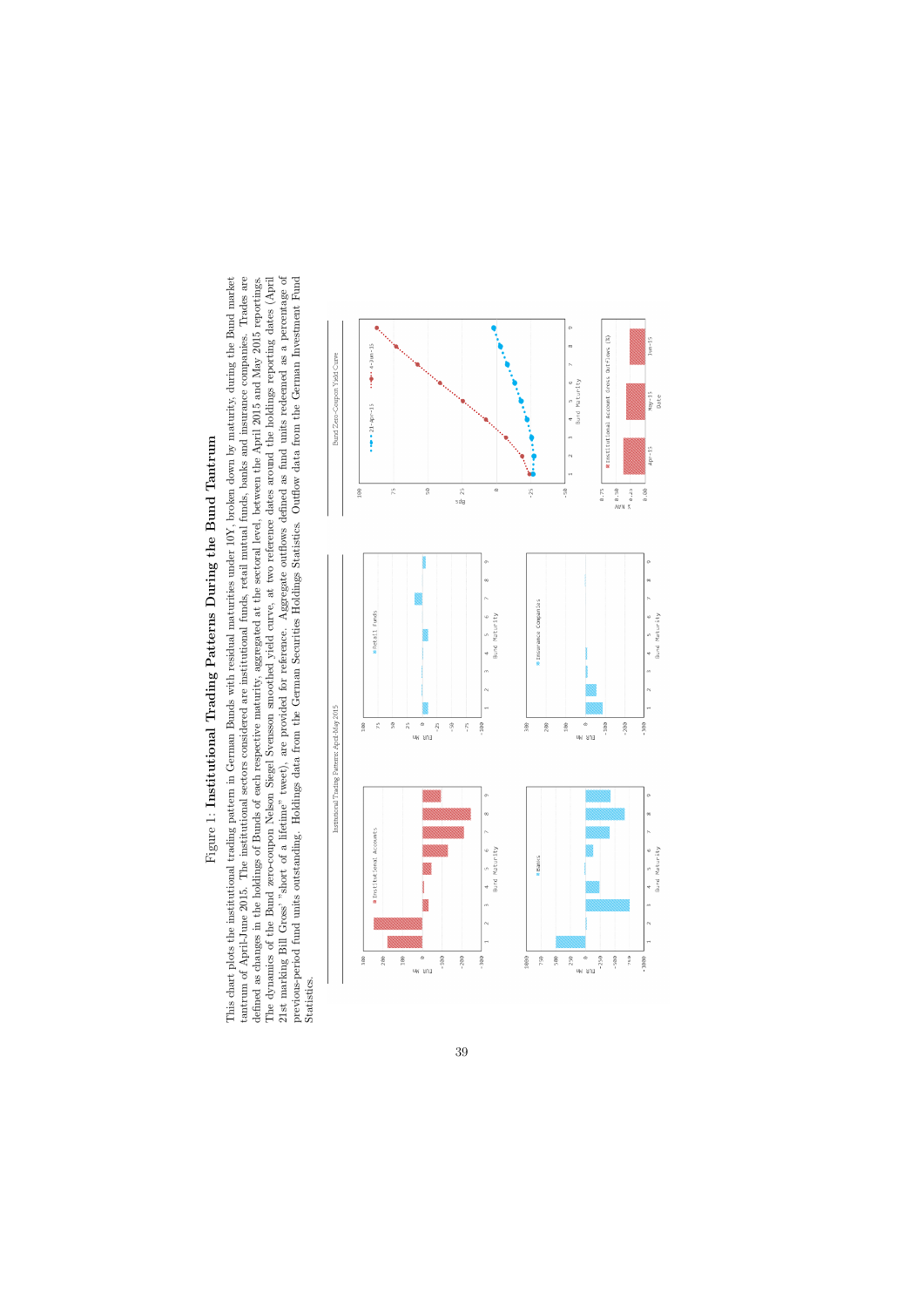### Figure 2: Institutional Funds' Bond Portfolio Characteristics

This figure illustrates the time series and cross-sectional distribution of institutional funds' portfolio average duration and ratings. For each fund, we define the portfolio average Macaulay duration as a weighted average of individual securities duration, weighted by their market value share in overall portfolio holdings. Similarly, we define the portfolio average rating as the weighted average of individual securities ratings, weighted by their market value share in overall portfolio holdings. At the security level, the asset rating refers to the best asset rating of four credit rating agencies (DBRS, Fitch, Moody's and S&P). Individual ratings are converted on a numerical scale from 1 to 24, where 24 is highest (AAA), following the Eurosystem Eligible Assets Database guidelines. Once aggregated, portfolio ratings are reconverted to an alphanumerical scale, using the S&P rating scale, for illustration. The black line plots the median fund. The shaded gray area plots the interquartile range of the fund distribution. Data at fund  $\times$  month level. Data on securities holdings from the German Securities Holdings Statistics. Data on securities characteristics from CSDB.

<span id="page-41-0"></span>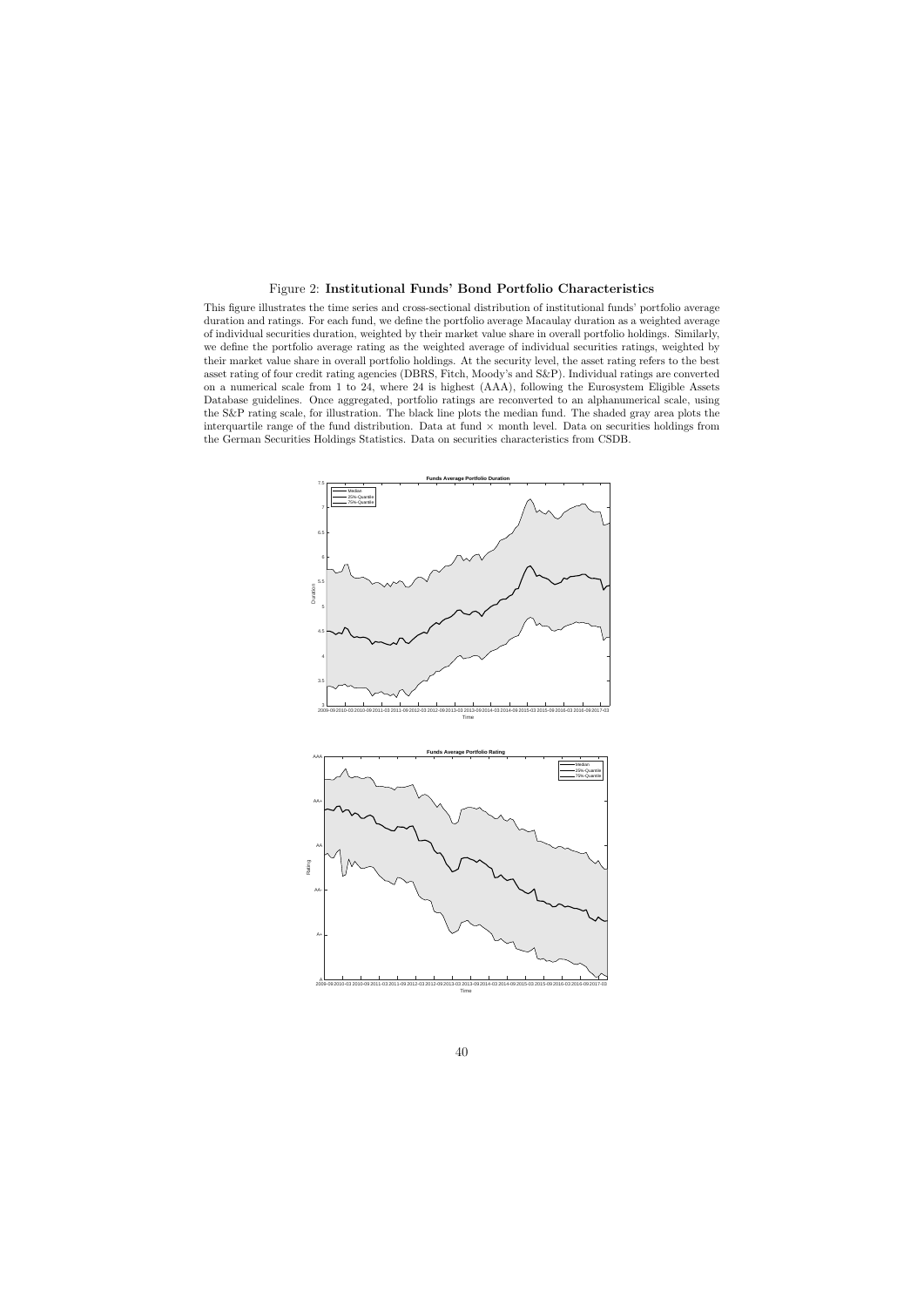### Figure 3: Portfolio Rebalancing across Institutional Sectors

This figure plots the distribution of fixed income holdings by Macaulay duration (upper panel) and credit rating (lower panel) for 4 different German institutional sectors and the market at two different points in time: December 2009 (sample start) and June 2017 (sample end). Each panel considers, in clockwise direction, the set of all corporate and sovereign bonds held by actively managed institutional funds, actively-managed retail funds, banks and insurance companies, respectively. The bottom-left chart plots the evolution of the bond market portfolio, defined as all corporate and sovereign bonds issued or held by European counterparties from CSDB. The bottom-right chart plots the distribution of fixed income holdings for institutional funds as deviations from the market portfolio. The rating refers the best asset rating of four credit rating agencies (DBRS, Fitch, Moody's and S&P), converted to the S&P rating scale. Data on securities holdings at institutional sector level from the German Securities Holdings Statistics. Data on securities characteristics from CSDB. Data on retail and institutional funds' characteristics from the German Investment Fund Statistics.

<span id="page-42-0"></span>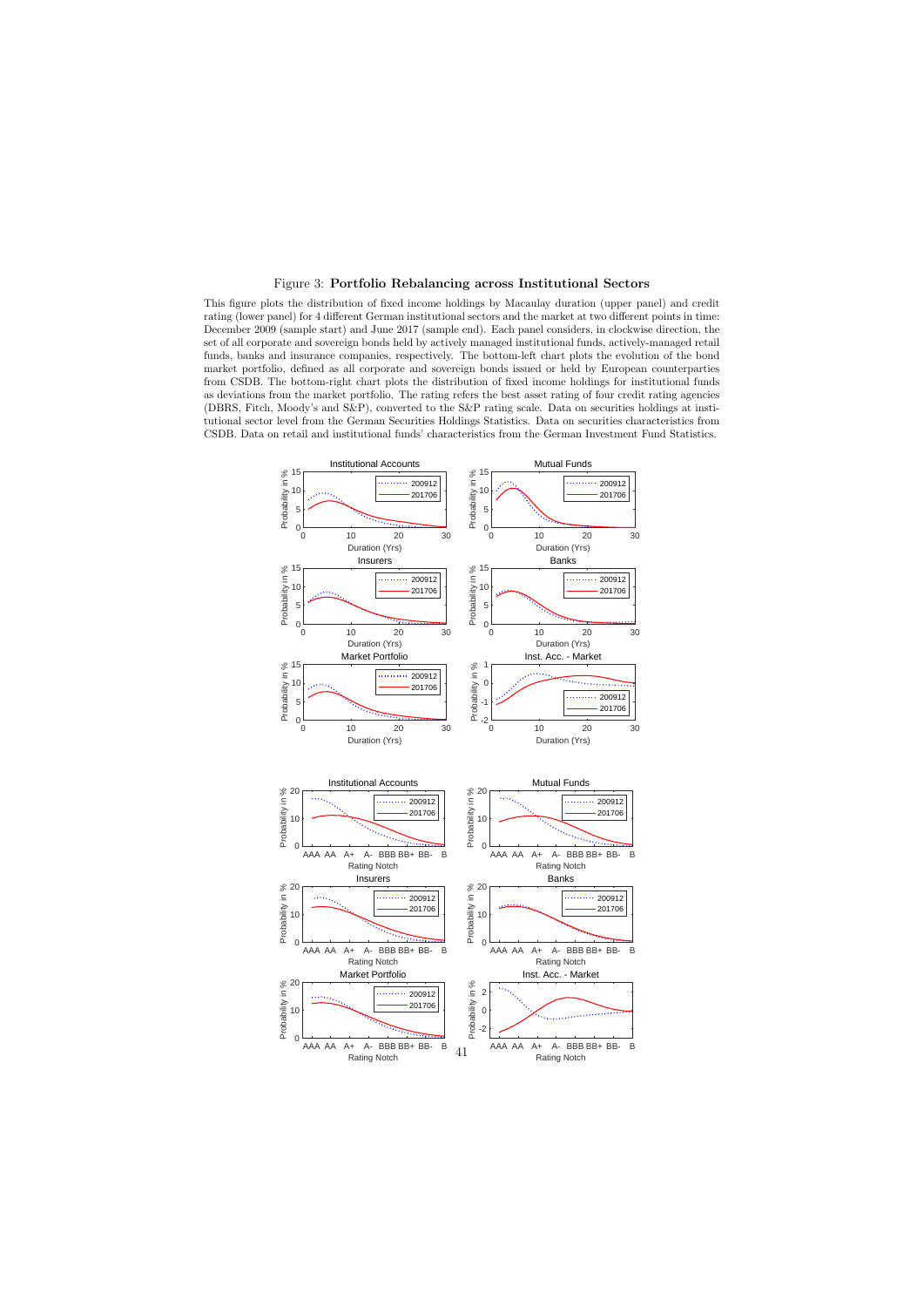### Figure 4: Changes in Bond Portfolio Characteristics from Transactions

This figure plots the time series and cross-sectional distribution of monthly changes in average portfolio yield to maturity (upper chart), Macaulay duration (middle chart) and rating (lower chart) arising from transactions. The sample refers to actively-managed, institutional German bond and mixed funds. Every period, we winsorize the distribution at 5% and 95% to control for outliers. The dotted lines follow the median fund. The shaded regions track the interquartile range. Data for the period Nov. 2009 - Jun. 2017.

<span id="page-43-0"></span>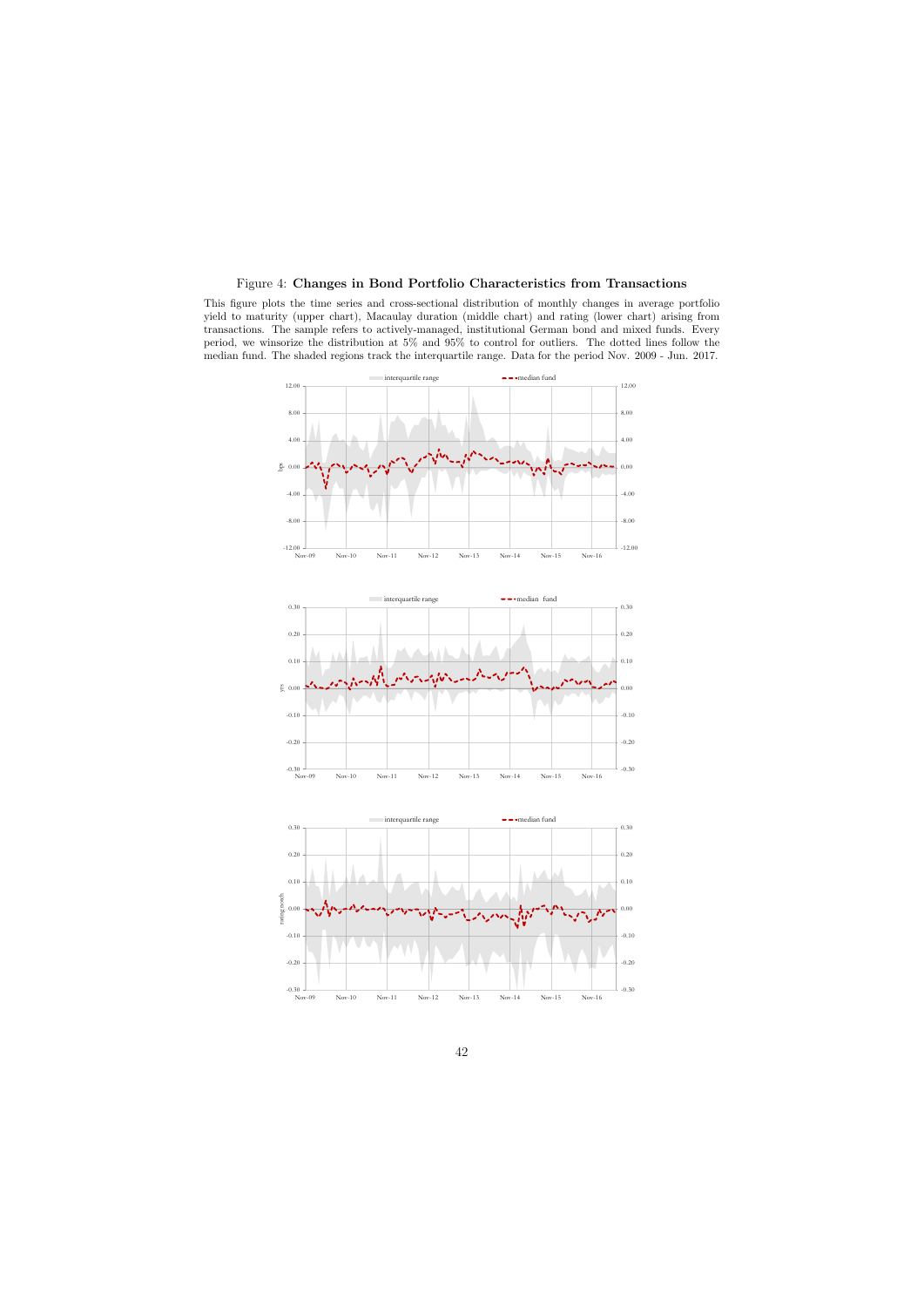Figure 5: Decomposing Funds' Portfolio Yield

(A) This figure provides a stylized representation of our decomposition of a fund portfolio yield to maturity into three components: a short-term interest rate, a fund-specific interest rate spread  $(Fslope)$  and a fund specific credit spread (*F spread*), for two hypothetical funds with an identical yield to maturity but different exposures to interest rate and credit risk. Fspread is defined as the difference between a fund's portfolio yield to maturity and the yield to maturity on a portfolio of zero-coupon Bunds replicating the fund cashflows. The Fslope is the difference between the yield to maturity on the Bund replicating portfolio and the short rate.



<span id="page-44-0"></span>(B) This figure plots the time series and cross-sectional distribution of our fund-specific measure of interest rate risk (Fslope) and credit risk (Fspread) against some commonly-used market benchmarks over the period November 2009-June 2017. The bottom panel plots funds' F spread, defined as the difference between a fund's portfolio yield to maturity and the yield to maturity on a portfolio of zero-coupon Bunds replicating the fund cashflows, against the Euro-Area AA Corporate Bond option-adjusted yield spread to the Government from Bank of America Merrill Lynch. The top panel plots funds' Fslope, defined as the difference between the yield to maturity on the fund-specific Bund replicating portfolio and the 3m Bund rate, against the 5Y Bund slope, computed as the difference between the smoothed zero-coupon 5Y and 3m Bund rates. The dotted lines follow the median fund. The shaded regions depict the interquartile range. Figures are based on our sample of actively-managed institutional German bond and mixed funds. The frequency is monthly.

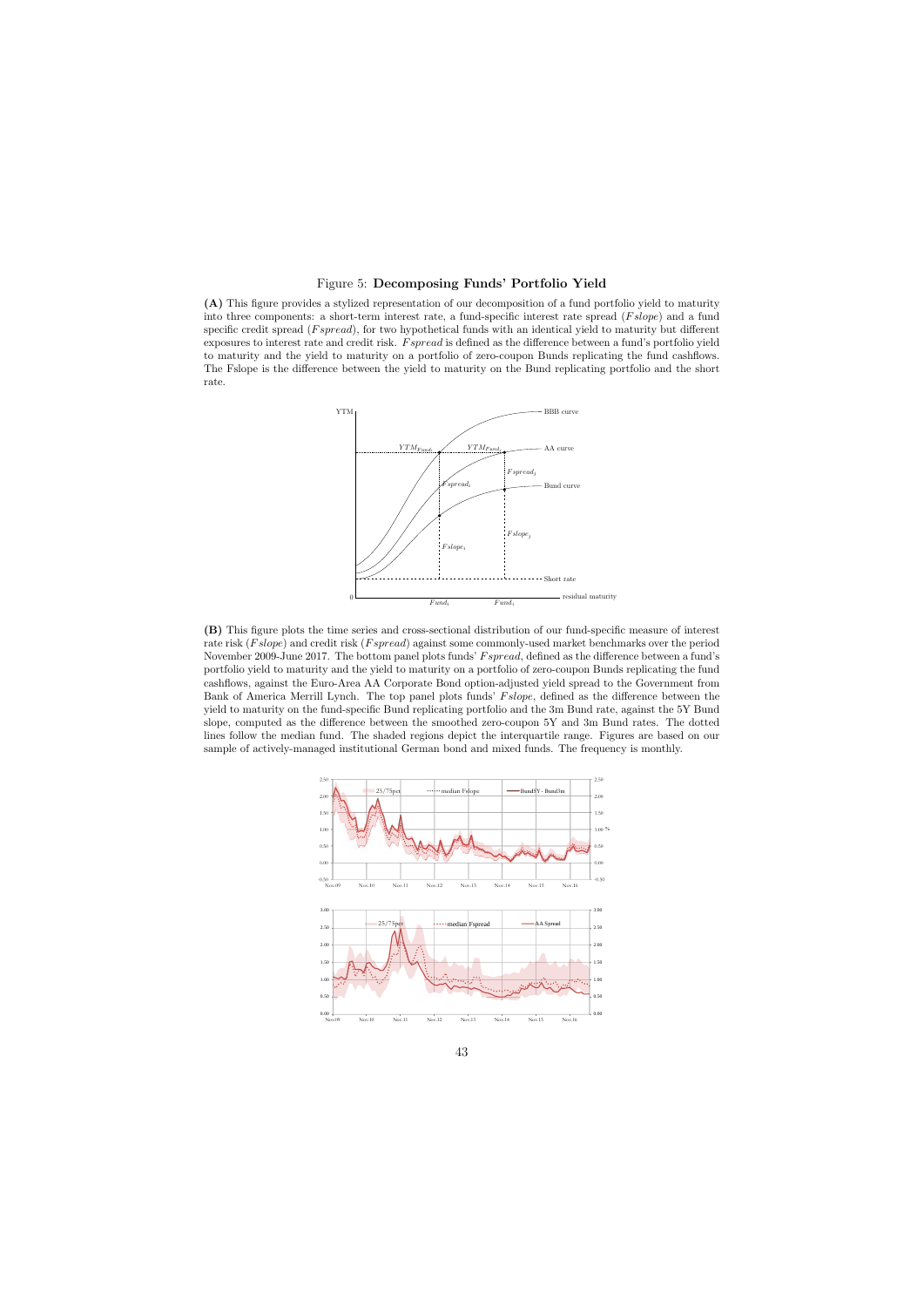### Table I: Institutional Funds' Summary Statistics

This table reports summary statistics for our sample of institutional funds. Outflows are defined as fund units redeemed as a percentage of previous-period fund units outstanding. Net flows are defined as the difference between fund units issued and redeemed, as a percentage of previous period fund units outstanding. Debt is defined as the difference between the fund's total assets and net asset value, where the net asset value is computed as the number of fund units outstanding  $\times$  repurchase price per unit. The portfolio-averaged yield to maturity, duration and ratings are obtained, for each fund  $\times$  month, by value weighting the individual bonds in the portfolio. The asset rating represents the best asset rating of 4 credit rating agencies (DBRS, Fitch, Moody's and S&P), converted to the S&P rating scale. Duration refers to the Macaulay duration. The number of bonds refers to those bonds for which accurate price and yield information exists. The sectoral breakdown (sovereign, financials and non-financial corporations) follows the European System of Accounts (ESA) 1995 for reportings prior to January 2015, and ESA 2010 thereafter. The data comes from the German Investment Fund Statistics.

<span id="page-45-0"></span>

| Variable                     | N      | P <sub>5</sub> | <b>P50</b> | P <sub>95</sub> | Mean   | SD      |
|------------------------------|--------|----------------|------------|-----------------|--------|---------|
| Age $(Yrs)$                  | 245230 | 0.75           | 8.76       | 21.10           | 9.68   | 6.56    |
| Size $(\epsilon m)$          | 245230 | 16.19          | 78.87      | 1068.50         | 294.35 | 1330.77 |
| Netflows $(\%)$              | 243949 | 0.00           | 0.00       | 2.68            | 0.72   | 11.33   |
| Outflows $(\%)$              | 243920 | 0.00           | 0.00       | 0.00            | 0.36   | 3.71    |
| Debt/Assets $(\%)$           | 245230 | $-0.01$        | 0.00       | 0.00            | 0.00   | 0.52    |
| Cash (%AUM)                  | 245230 | 0.25           | 2.76       | 18.33           | 5.30   | 8.01    |
| Derivatives $(\%\text{AUM})$ | 245230 | 0.00           | 0.00       | 1.41            | 0.40   | 2.39    |
| Securities $(\%AUM)$         | 245230 | 79.72          | 96.08      | 99.04           | 94.53  | 8.62    |
| of which:                    |        |                |            |                 |        |         |
| Equities                     |        | 0.00           | 0.00       | 39.60           | 9.79   | 15.09   |
| Fund Shares                  |        | 0.00           | 0.00       | 52.77           | 11.16  | 18.34   |
| <b>Bonds</b>                 |        | 34.08          | 83.94      | 100.00          | 78.99  | 22.46   |

Bond Portfolio Summaries

| Variable                | N      | P <sub>5</sub> | <b>P50</b> | P95    | Mean  | SD.    |
|-------------------------|--------|----------------|------------|--------|-------|--------|
| Sovereigns $(\%$ Total) | 245230 | 0.00           | 35.20      | 100.00 | 39.06 | 31.56  |
| Financials $(\%$ Total) | 245230 | 0.00           | 45.46      | 94.82  | 46.42 | 26.18  |
| Corporates $(\%$ Total) | 245230 | 0.00           | 6.53       | 57.50  | 14.50 | 18.82  |
| Ytm $(\%$ p.a.)         | 245230 | 0.13           | 1.75       | 4.25   | 1.93  | 1.46   |
| Time-to-Maturity (Yrs)  | 245230 | 2.51           | 5.40       | 12.24  | 6.28  | 3.87   |
| Duration (Yrs)          | 245230 | 2.43           | 4.92       | 8.98   | 5.31  | 2.62   |
| Rating notches          | 242308 | $BBB+$         | $AA-$      | A A A  | $AA-$ | 1.88   |
| No. bonds               | 245230 | 6              | 39         | 367    | 96.40 | 189.88 |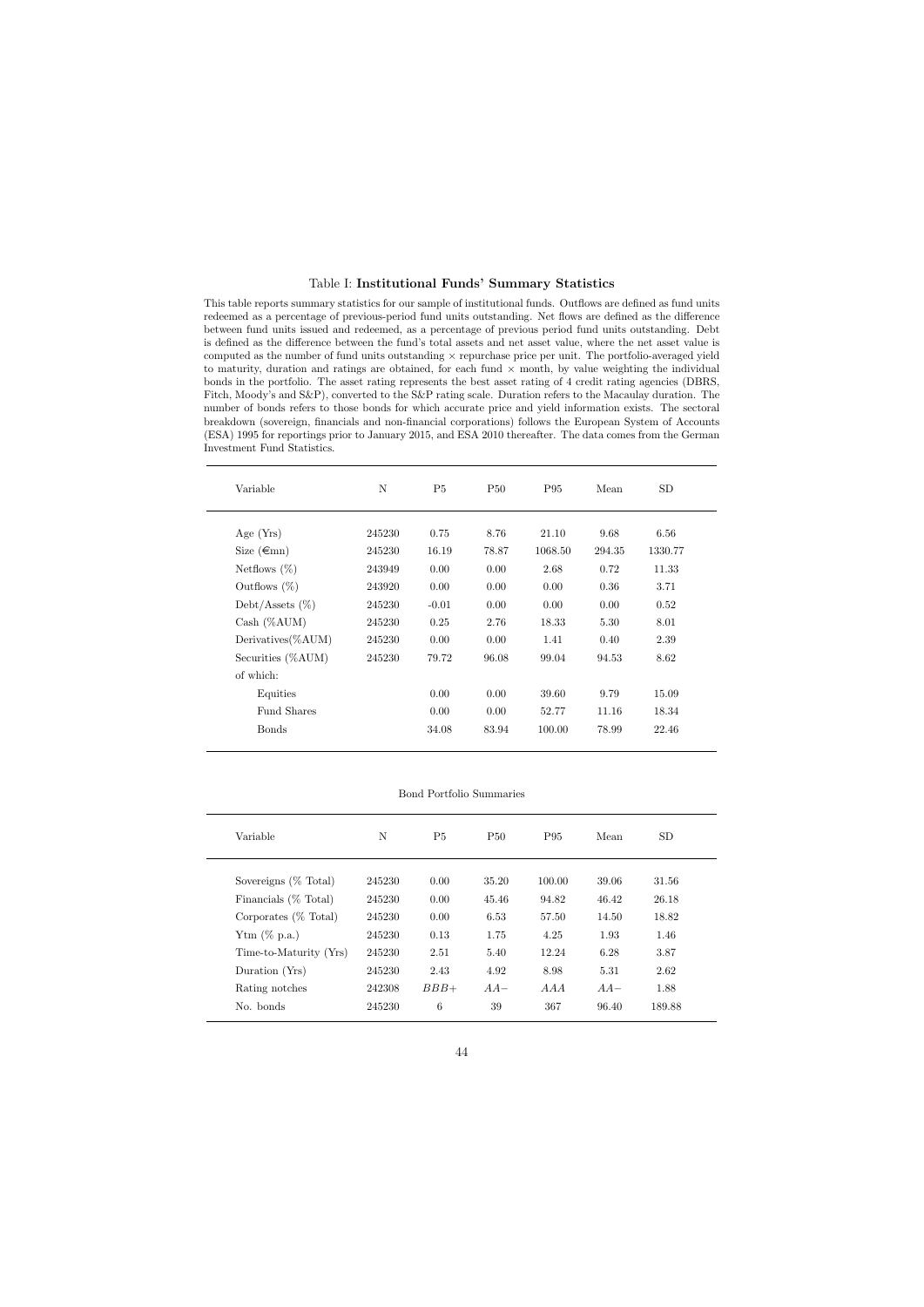### Table II: Institutional Funds' Ownership Statistics

This table reports the ownership structure of the German institutional fund sector. The ownership information comes from the German Securities Holdings Statistics. Single Sector Owned refers to funds 100% owned by a single domestic institutional sector, as defined in the German SHS. The difference between Total and Single Sector Owned refers to funds whose ownership is shared by two or more domestic or foreign institutional sectors. All of these funds are at least partially-owned domestically. Within the 710 fully-owned bank funds, one fund is jointly owned by two different bank types. This appears in Other Banks. Foreign Owned refers to funds 100% owned by a single foreign institutional sector. The sample is all active, open-ended bond and mixed German institutional funds. Data as of May 2017.

<span id="page-46-0"></span>

| Sector              | No. Funds | NAV (Euro<br>Bn) |
|---------------------|-----------|------------------|
| Total               | 2535      | 1032.9           |
| Single Sector Owned | 2223      | 899.8            |
| <b>Banks</b>        | 710       | 112.4            |
| Savings Banks       | 399       | 58.1             |
| Cooperative Banks   | 225       | 35.1             |
| Mortgage Banks      | 50        | 10.4             |
| Other Banks         | 36        | 8.8              |
| Pension Funds       | 334       | 167.4            |
| Insurance Companies | 320       | 385.4            |
| Non-Financial Corp. | 306       | 88.5             |
| Non-profits         | 230       | 28.5             |
| Investment Funds    | 170       | 87.3             |
| Others              | 153       | 30.3             |
| Foreign Owned       | 61        | 36.1             |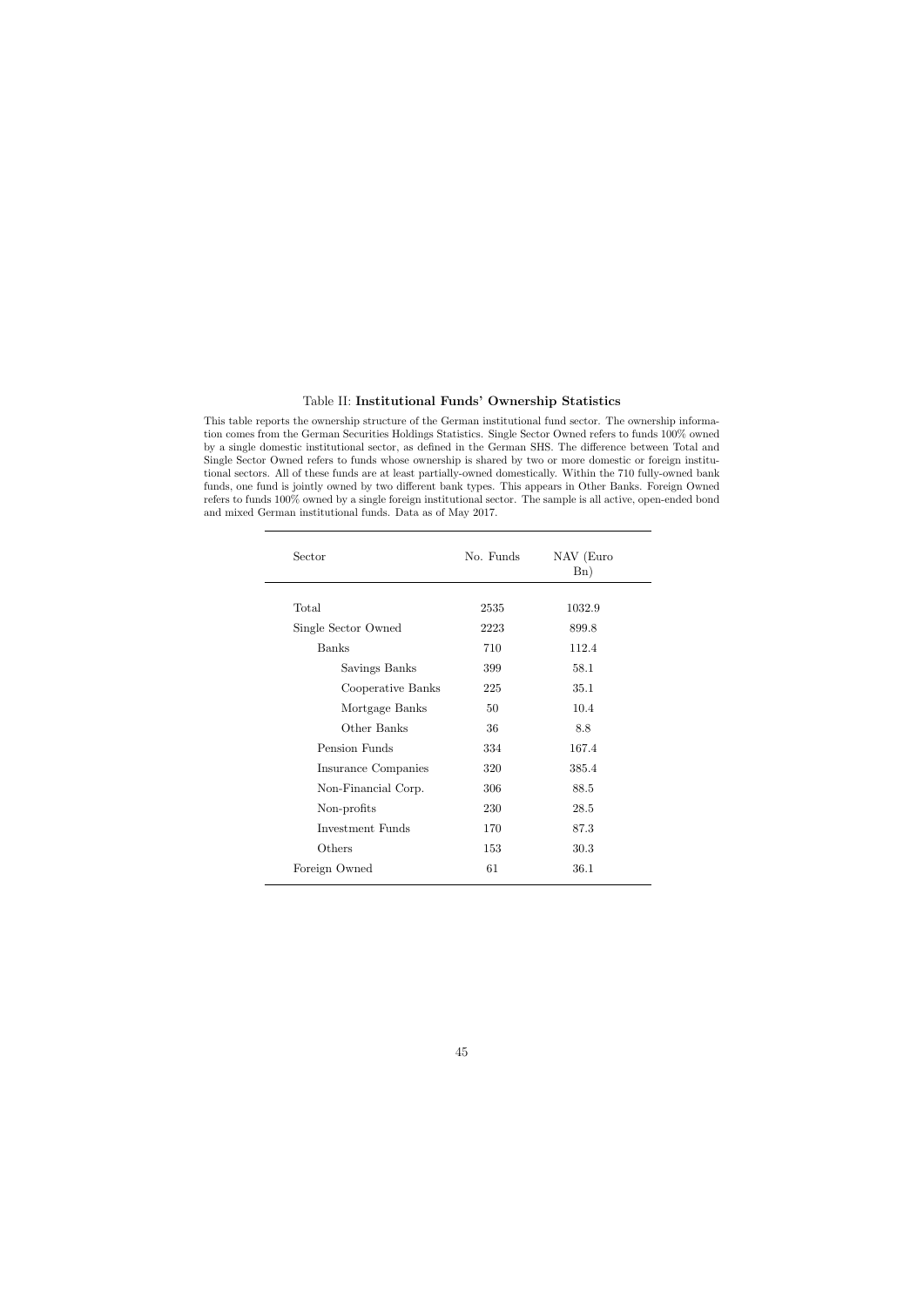<span id="page-47-0"></span>

| This table illustrates institutional funds' portfolio rebalancing in response to changes in the yield curve. $\Delta Y$ tm is the portfolio-averaged yield change from<br>Table III: Institutional Funds' Portfolio Rebalancing and the Yield Curve                                                                                                                                                            |
|----------------------------------------------------------------------------------------------------------------------------------------------------------------------------------------------------------------------------------------------------------------------------------------------------------------------------------------------------------------------------------------------------------------|
| current-period securities transactions. $\Delta Y \text{tm}(P)$ is the component arising from purchases. $\Delta Y \text{tm}(S)$ is the component arising from sales. $\Delta \text{Rat}$ is the change<br>in the portfolio-averaged credit rating from current-period transactions. $\Delta \text{Rat}(\mathbf{F})$ is the component arising from purchases. $\Delta \text{Rat}(\mathbf{S})$ is the component |
| and sales, respectively. Figuread is a fund-specific risk spread computed as the difference between the<br>arising from sales. ADuration represents the change in a fund's average bond portfolio Macaulay duration due to current-period transactions. ADur(P) and<br>$\Delta\text{Dur}(S)$ are the components arising from purchases and                                                                     |
| average yield on a fund's bond portfolio and the equivalent-duration Nelson-Siegel Svensson zero-coupon Bund rate. Fslope is a fund-specific risk-free slope                                                                                                                                                                                                                                                   |
| computed as the difference between the Nelson-Siegel Svensson zero-coupon Bund rate having the same duration as the fund's bond portfolio and the 3m                                                                                                                                                                                                                                                           |
| zero-coupon Bund rate. The fund controls are log(fund age) log(fund size), log(fund family size), lagged cash share, lagged equities share, lagged derivatives                                                                                                                                                                                                                                                 |
| share, lagged 1m and 6m average returns and 6m excess fund returns with respect to their fund family and fund class. We control for previous-period net                                                                                                                                                                                                                                                        |
| flows. The sample is all active, open-ended, bond and mixed German institutional funds. All series are monthly and reported in percentage points. Standard                                                                                                                                                                                                                                                     |
| t-stats in parentheses. ***,**, and * indicate statistical significance at the 1%, 5% and, 10% level,<br>errors are two-way clustered at fund and time levels.                                                                                                                                                                                                                                                 |
| respectively.                                                                                                                                                                                                                                                                                                                                                                                                  |

| $\Delta\mathrm{Dur}(\mathrm{S})$ | $-0.113***$<br>$(-4.65)$<br>-0.007**<br>(-2.02)     | 142954<br>${\rm \begin{array}{c} Y_{\rm es}\\ Y_{\rm es}\\ Y_{\rm es}\\ \end{array}}$                |
|----------------------------------|-----------------------------------------------------|------------------------------------------------------------------------------------------------------|
|                                  |                                                     |                                                                                                      |
| $\Delta\mathrm{Dur}(\mathrm{P})$ | $-0.247***$<br>$(-9.90)$<br>$-0.002$<br>$(-0.19)$   | 179176<br>$\begin{tabular}{l} \bf Yes \\ \bf Yes \\ \bf Yes \\ \bf Yes \\ \end{tabular}$             |
| $\Delta$ Dur                     | $0.329***$<br>$(-11.52)$<br>$-0.012$<br>$(-1.26)$   | 91120<br>${\rm Yes} \atop {\rm Yes}$ ${\rm Yes} \atop {\rm Yes}$ 0.072                               |
| $\Delta \text{Rat}(\text{S})$    | 0.008<br>(1.47)<br>0.014***<br>(5.24)               | 131681<br>$\begin{array}{c}\n\mathbf{Yes}\\ \mathbf{Yes}\\ \mathbf{Yes}\\ \mathbf{0.071}\end{array}$ |
| $\Delta \text{Rat}(\text{P})$    | $-0.010$<br>$(-1.46)$<br>$0.024***$<br>(6.95)       | 167443<br>${\rm Yes} \atop 0.071$<br>${\rm Yes}$<br>$\rm Yes$                                        |
| <b>ARat</b>                      | $-0.006$<br>$(-0.88)$<br>$0.030***$<br>$(7.45)$     | 183756<br>$\begin{array}{c}\n\text{Yes} \\ \text{Yes} \\ \text{Yes} \\ \text{Yes}\n\end{array}$      |
| $\Delta$ Ytm(S)                  | $0.013***$<br>(-4.04)<br>0.012***<br>(-8.22)        | 143695<br>0.073<br>${\rm Yes}$ ${\rm Yes}$<br>$Y_{\text{CS}}$                                        |
| $\Delta$ Ytm $\Delta$ Ytm(P)     | $-0.038***$<br>$(-3.36)$<br>$0.037**$<br>$(-2.27)$  | 179627<br>0.067<br>$\mathbf{Yes}$<br>${\rm Yes}$<br>$\mathbf{Yes}$                                   |
|                                  | $-0.048***$<br>$0.040***$<br>$(-4.89)$<br>$(-3.00)$ | 191120<br>0.037<br>${\rm Yes}$<br>${\rm Yes}$<br>${\rm Yes}$                                         |
| Variable                         | L.Fspread<br>L.Fslope                               | Fund controls<br>Time FE<br>Fund FE<br>R2                                                            |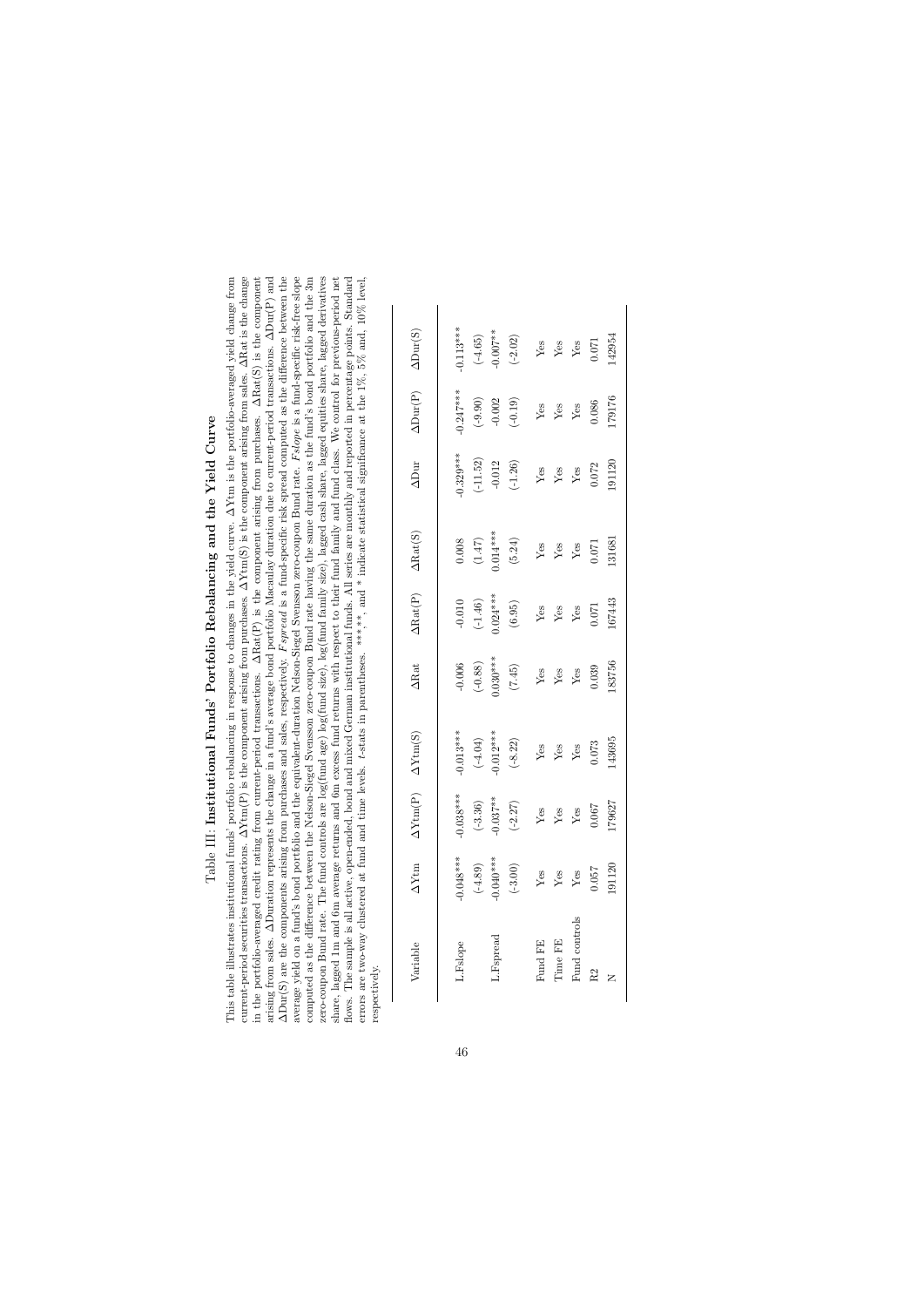<span id="page-48-0"></span>

| Table IV: Funds' Portfolio Rebalancing and the Yield Curve: Institutional vs. Retail Funds                                                                                                                                                                                                                                                                                                                                                                                                                                                |
|-------------------------------------------------------------------------------------------------------------------------------------------------------------------------------------------------------------------------------------------------------------------------------------------------------------------------------------------------------------------------------------------------------------------------------------------------------------------------------------------------------------------------------------------|
| arising from purchases. $\Delta Y \text{tm}(S)$ is the component arising from sales. $\Delta \text{Rat}$ is the change in the<br>This table illustrates funds' portfolio rebalancing in response to changes in the yield curve. $\Delta Y$ tm is the portfolio-averaged yield change from current-period<br>portfolio-averaged credit rating from current-period transactions. ARat(P) is the component arising from purchases. ARat(S) is the component arising from<br>securities transactions. $\Delta \text{Ytm}(P)$ is the component |
| sales. ADur represents the change in a fund's average bond portfolio Macaulay duration due to current-period transactions. ADur(P) and ADur(S) are the<br>components arising from purchases and sales, respectively. Fspread is a fund-specific risk spread computed as the difference between the average yield on a                                                                                                                                                                                                                     |
| fund's bond portfolio and the equivalent-duration Nelson-Siegel Svensson zero-coupon Bund rate. Fslope is a fund-specific risk-free slope computed as the<br>difference between the Nelson-Siegel Svensson zero-coupon Bund rate having the same duration as the fund's bond portfolio and the 3m zero-coupon Bund                                                                                                                                                                                                                        |
| rate. RF is a dummy set to 1 whenever the fund is reported as retail. The fund controls are log(fund age) log(fund size), log(fund family size), lagged cash<br>lagged 1m and 6m average returns and 6m excess fund returns with respect to their fund family and<br>share, lagged equities share, lagged derivatives share,                                                                                                                                                                                                              |
| are monthly and reported in percentage points. Standard errors are two-way clustered at fund and time levels. t-stats in parentheses. ***,**, and * indicate<br>fund class. We control for previous-period net flows. The sample is all active, open-ended, bond and mixed German retail and institutional funds. All series<br>statistical significance at the 1%, 5% and, 10% level, respectively.                                                                                                                                      |
|                                                                                                                                                                                                                                                                                                                                                                                                                                                                                                                                           |

| Variable         | $\Delta$ Ytm | $\Delta$ Ytm $(P)$      | $\Delta$ Ytm(S)         | $\Delta \text{Rat}$ | $\Delta \text{Rat}(\text{P})$ | $\Delta$ Rat(S)      | $\Delta$ Dur | $\Delta\mathrm{Dur}(\mathrm{P})$ | $\Delta\mathrm{Dur}(\mathrm{S})$ |
|------------------|--------------|-------------------------|-------------------------|---------------------|-------------------------------|----------------------|--------------|----------------------------------|----------------------------------|
| L.Fslope         | $-0.053***$  | $-0.044***$             | $-0.014***$             | $-0.004$            | $-0.006$                      | $0.009*$             | $0.342***$   | $0.270***$                       | $0.109***$                       |
|                  | $(-5.58)$    | $(-4.06)$               | $(-3.99)$               | $(-0.58)$           | $(-0.94)$                     | (1.72)               | $(-12.38)$   | $(-11.09)$                       | $(-5.19)$                        |
| L.Fspread        | $-0.042***$  | $-0.039**$              | $0.012***$              | $0.030***$          | $0.025***$                    | $0.014***$           | $-0.012$     | $-0.003$                         | $-0.007$ **                      |
|                  | $(-3.27)$    | $(-2.51)$               | $(-6.95)$               | (7.82)              | (7.26)                        | $(5.56)$             | $(-1.35)$    | $(-0.28)$                        | $(-2.07)$                        |
| L.Fslope # RF    | $-0.021**$   | $-0.020*$               | $-0.004$                | $-0.000$            | 0.006                         | $-0.005$             | $-0.034**$   | $0.048***$                       | 0.003                            |
|                  | $(-2.34)$    | $(-1.94)$               | $\left( -1.07\right)$   | $(-0.03)$           | $(1.17)$ $0.001$              | $(-1.25)$            | $(-2.58)$    | $(-3.33)$                        |                                  |
| L.Fspread $#$ RF | $-0.015$     | $-0.022$                |                         | $\!0.003\!$         |                               | $0.003\,$            | (0.000)      | $-0.001$                         | $(0.031)$<br>-0.004              |
|                  | $(-0.87)$    | $(-1.05)$               | (1.04)                  | $(0.51)$            | $\left( 0.11\right)$          | (0.57)               |              | $(-0.10)$                        | $(-0.74)$                        |
| Fund FE          | ${\rm Yes}$  | Yes                     | ${\rm Yes}$             | ${\rm Yes}$         | ${\rm Yes}$                   | $\operatorname{Yes}$ | ${\rm Yes}$  | ${\rm Yes}$                      | ${\rm Yes}$                      |
| Time FE          | ${\rm Yes}$  | $\mathbf{Yes}$          | ${\rm Yes}$             | ${\rm Yes}$         | ${\rm Yes}$                   | $\operatorname{Yes}$ | ${\rm Yes}$  | $\mathbf{Yes}$                   | ${\rm Yes}$ ${\rm Yes}$          |
| Fund controls    | ${\rm Yes}$  | $\mathbf{Y}\mathbf{es}$ | $\mathbf{Y}\mathbf{es}$ | ${\rm Yes}$         | ${\rm Yes}$                   | $\operatorname{Yes}$ | $\rm Yes$    | $\mathbf{Y}\mathbf{es}$          |                                  |
| R <sub>2</sub>   | 0.067        | 0.079                   | 0.086                   | 0.041               | 0.071                         | 0.076                | 0.069        | 0.083                            | 0.072                            |
| Z                | 228374       | 213313                  | 171786                  | 217813              | 197116                        | 56010                | 228374       | 212816                           | 71008                            |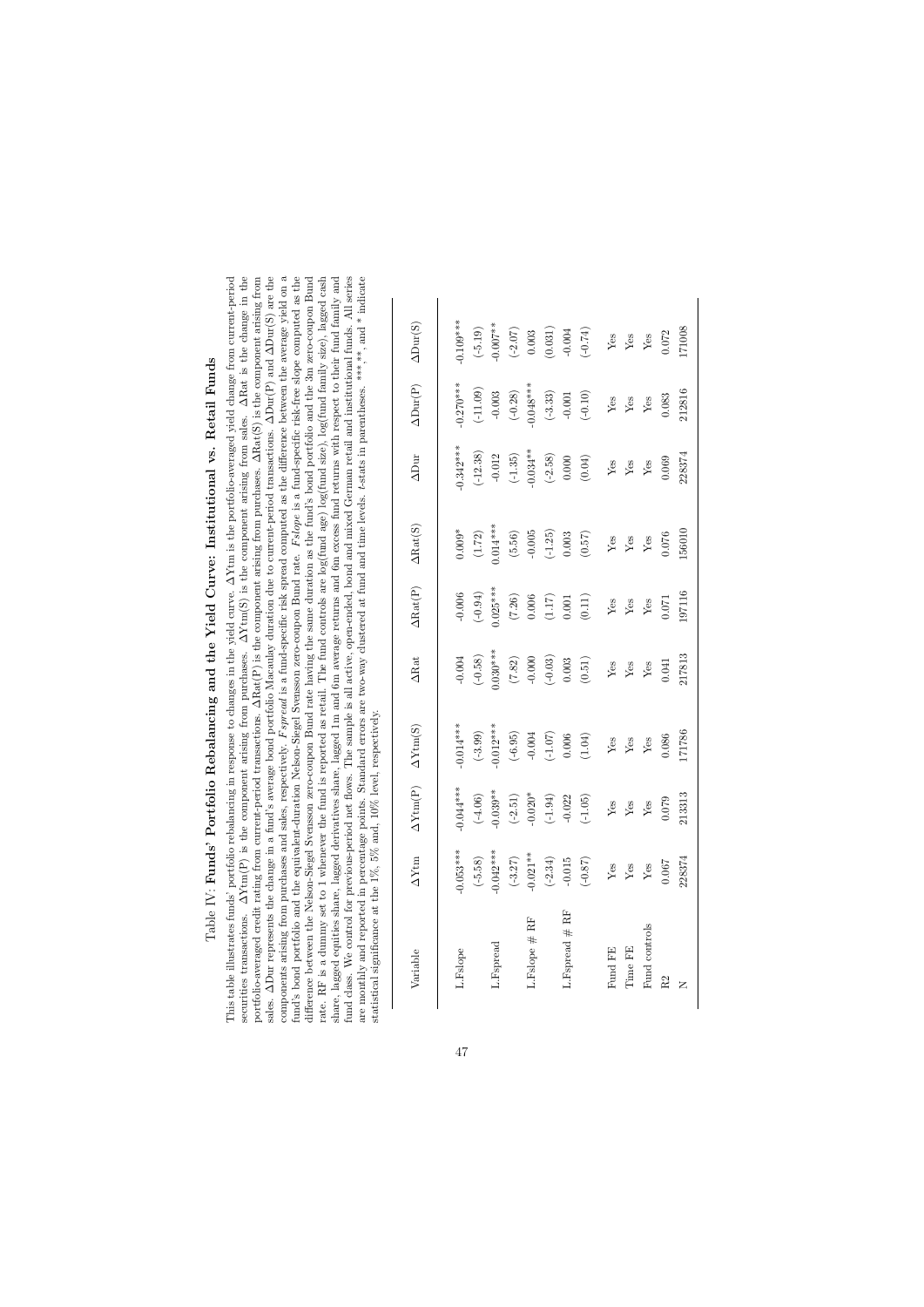### Table V: Price Impact: Demand Pressures and Excess Bond Returns

This table shows results from a security-level fixed-effects panel regression on the institutional fund-sector excess demand as a potential determinant for bond excess returns. The dependent variable is the 1m bond excess return, computed as the difference between the 1m bond holding period return and the 1m Bund rate. ExDem is a measure of institutional fund sector excess demand defined, for a given security, as the difference between gross fund sector purchases and gross fund sector sales, divided by the security's market value outstanding. LSV1992 is inspired by [Lakonishok et al.](#page-38-15) [\(1992a\)](#page-38-15) and defines excess demand, for a given security, as the ratio of total fund sector net monthly transactions to total fund sector gross monthly transactions. We control for the previous 3m bond excess returns, contemporaneous and lagged sectoral demands. Sector definitions are provided in the text. All series are monthly and reported in percentage points. We apply Huber-White standard errors. t-stats are reported in parentheses. \*\*\*,\*\*, and \* indicate statistical significance at the 1%, 5% and, 10% level, respectively.

<span id="page-49-0"></span>

|                | Full sample           | No zeroes                      | No zeroes            |  |
|----------------|-----------------------|--------------------------------|----------------------|--|
| Variable       | $1m$ Excess<br>Return | $1\mathrm{m}$ Excess<br>Return | 1m Excess<br>Return  |  |
| <b>ExDem</b>   | $0.041***$            | $0.060***$                     |                      |  |
|                | (3.82)                | (3.78)                         |                      |  |
| <b>LSV1992</b> |                       |                                | $0.494***$           |  |
|                |                       |                                | (12.60)              |  |
| Exdem RF       | 0.069                 | $0.151\,$                      | $0.236*$             |  |
|                | (1.45)                | (1.12)                         | (1.68)               |  |
| Exdem CB       | $0.144***$            | $0.152***$                     | $0.151***$           |  |
|                | (6.58)                | (6.02)                         | (6.01)               |  |
| Exdem IC       | $-0.022$              | $-0.009$                       | 0.000                |  |
|                | $(-1.37)$             | $(-0.48)$                      | (0.01)               |  |
| Exdem MFI      | $-0.001$              | $-0.004$                       | $-0.003$             |  |
|                | $(-0.49)$             | $(-0.75)$                      | $(-0.65)$            |  |
| Exdem MMF      | $0.079**$             | $0.256***$                     | 0.148                |  |
|                | (2.47)                | (4.73)                         | (1.32)               |  |
| Exdem NFC      | 0.015                 | 0.067                          | $\,0.099\,$          |  |
|                | (0.33)                | (0.70)                         | (1.02)               |  |
| Exdem PF       | $-0.090$              | $-0.293$                       | $-0.422$             |  |
|                | $(-0.76)$             | $(-0.74)$                      | $(-1.01)$            |  |
| Security FE    | Yes                   | Yes                            | Yes                  |  |
| Time FE        | Yes                   | Yes                            | Yes                  |  |
| Past demands   | Yes                   | Yes                            | Yes                  |  |
| Past returns   | Yes                   | Yes                            | $\operatorname{Yes}$ |  |
| $\mathbf{R}2$  | 0.256                 | 0.368                          | $0.372\,$            |  |
| N              | 197714                | 105807                         | 104693               |  |
|                |                       |                                |                      |  |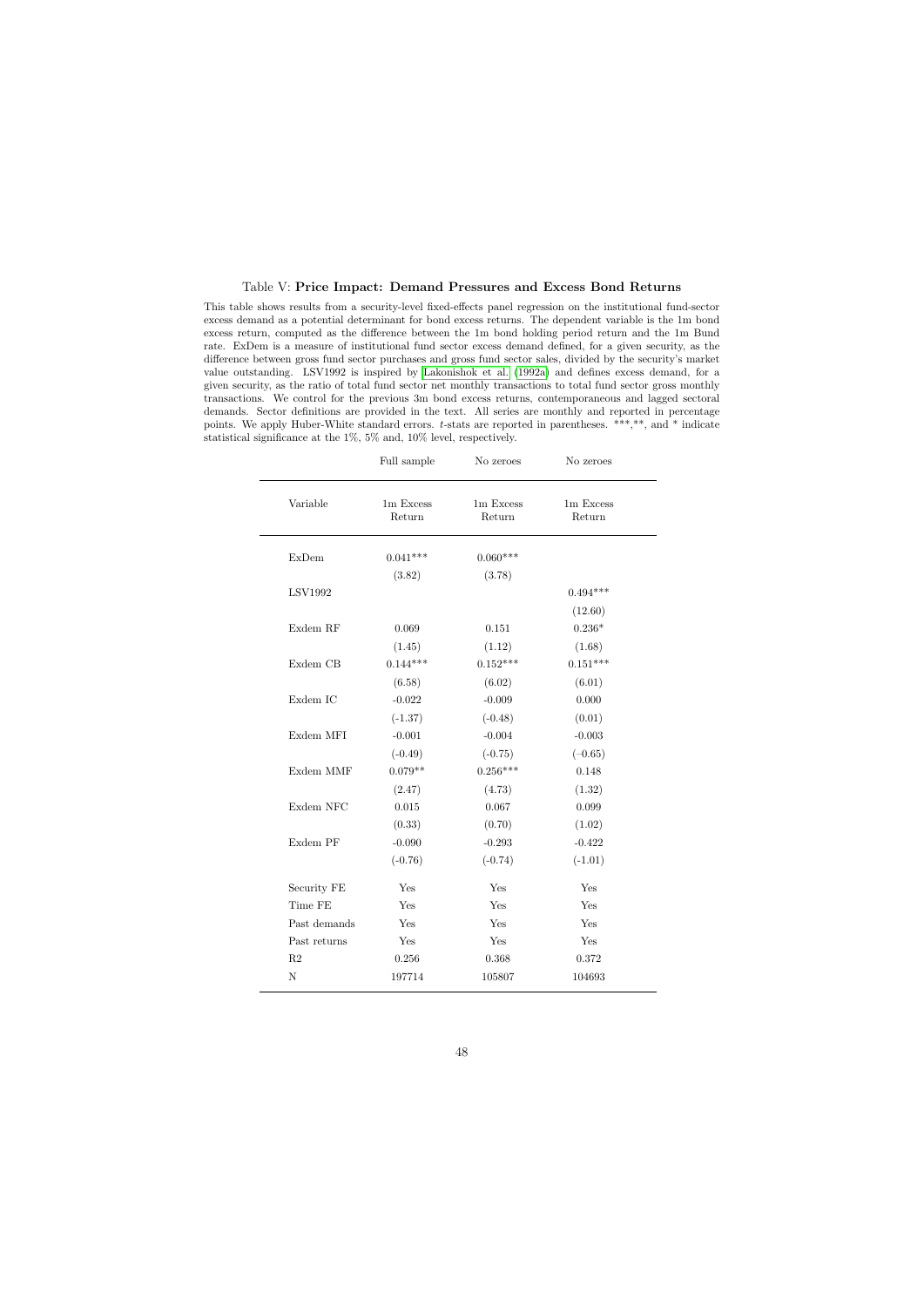<span id="page-50-0"></span>

| ؟<br>أ                           |
|----------------------------------|
| l<br>ׇ֖֚֚֬֓֕֓                    |
| - 5<br>5<br>5<br>5<br>l          |
|                                  |
|                                  |
| $\ddot{\phantom{a}}$<br>{<br>    |
|                                  |
| <br> }<br>                       |
| ĺ                                |
|                                  |
|                                  |
| $\sim$ $\sim$ $\sim$ $\sim$<br>l |
| i                                |
|                                  |
| ۱                                |
|                                  |
|                                  |
|                                  |
| - 6 + + + - - 6<br>)<br>}<br>}   |

 $\Omega$ 

This table provides additional evidence on the contemporaneous price impact of fund-sector excess demand. We identify bonds issued in the same country by the same company, having the same issue-level rating and duration (in integer years) at some given time  $t$ . We assign such securities into groups, restricting attention to those groups with non-zero variation in fund excess demand. We then regress bond excess returns on fund sector demands, controlling for contemporaneous and lagged sector demands, lagged returns and group  $\times$  time FE. The dependent variable is the 1m bond excess return, computed as the difference between the 1m bond holding period return and the 1m Bund rate. ExDem is a measure of fund-sector excess demand defined, for a given security, as the difference between gross fund-sector purchases and gross fund-sector sales, divided by the security's market value outstanding. Sector definitions are provided in the text. All series are monthly and reported in percentage points. We use Huber-White standard errors. t-stats are reported in parentheses. This table provides additional evidence on the contemporaneous price impact of fund-sector excess demand. We identify bonds issued in the same country by the same company, having the same issue-level rating and duration (in integer years) at some given time t. We assign such securities into groups, restricting attention to those groups with non-zero variation in fund excess demand. We then regress bond excess returns on fund sector demands, controlling for contemporaneous and lagged sector demands, lagged returns and group  $\times$  time FE. The dependent variable is the 1m bond excess return, computed as the indifference between the 1m bond holding period return and the 1m Bund rate. ExDem is a measure of fund-sector excess demand defined, for a given security, as the difference between gross fund-sector purchases and gross fund-sector sales, divided by the security's market value outstanding. Sector definitions are provided in the text. All series are monthly and reported in percentage points. We use Huber-White standard errors. t-stats are reported in parentheses. \*\*\*, and \* indicate statistical significance at the 1%, 5% and, 10% level, respectively. \*\*\*,\*\*, and \* indicate statistical significance at the 1%, 5% and, 10% level, respectively.

|                        | Full sample                           | Full sample                                             | Full sample         | $<10Y$              | $>10Y$              | Above<br><b>BBB</b> | <b>BBB</b> and<br>under | Corporate           | Sovereign          | sovereign<br>German  |
|------------------------|---------------------------------------|---------------------------------------------------------|---------------------|---------------------|---------------------|---------------------|-------------------------|---------------------|--------------------|----------------------|
| Variable               | 1m Excess                             | 1m Excess                                               | 1m Excess           | 1m Excess           | 1m Excess           | 1m Excess           | 1m Excess               | 1m Excess           | 1m Excess          | 1m Excess            |
|                        | Return                                | Return                                                  | Return              | Return              | Return              | Return              | Return                  | Return              | Return             | Return               |
| ExDem                  | $0.045***$                            | $0.041***$                                              | $0.056***$          | 0.012               | $0.213***$          | $0.046***$          | $0.426***$              | $0.054***$          | $0.056***$         | $0.068**$            |
|                        | (2.71)                                | $(2.41)$                                                | (3.00)              | (1.08)              | (3.78)              | (2.69)              | $\left( 2.64\right)$    | (2.45)              | (2.14)             | (2.34)               |
| ExDem RF               | $0.220*$                              | $(1.61)$                                                | $0.219*$            | $0.225*$            | (0.08)              | $0.246***$          | $-1.028$                | 0.195               | 0.447              | $0.483*$             |
|                        | (1.78)                                | 0.162                                                   | (1.85)              | (1.72)              | 0.024               | $(2.07)$            | $(-1.22)$               | (1.50)              | (1.81)             | (1.87)               |
| ExDem CB               | $0.245***$                            | $0.088**$                                               | $0.100***$          | (1.56)              | $0.602*$            | $0.100**$           | 12.223                  | $0.304*$            | (1.62)             | $0.064*$             |
|                        | $(2.27)$                              | $(2.47)$                                                | (2.41)              | 0.054               | (1.93)              | (2.42)              | $(0.84)$                | (1.89)              | 0.063              | (1.78)               |
| ExDem IC               | $-0.079**$                            | $-0.096**$                                              | $-0.098**$          | $-0.062$            | $0.112**$           | $-0.095**$          | $-0.276$                | $0.109**$           | $-0.025$           | $-0.010$             |
|                        | $(-2.29)$                             | $(-2.23)$                                               | $(-2.39)$           | $(-1.33)$           | $(-2.02)$           | $(-2.28)$           | $(-0.96)$               | $(-2.37)$           | $(-0.43)$          | $(-0.19)$            |
| ExDem MFI              | (1.10)<br>$0.006\,$                   | $0.007$                                                 | 0.006<br>$(1.06)\,$ | 0.000<br>(0.06)     | $-0.006$<br>(1.38)  | 0.005<br>$(0.86)$   | 0.150<br>(1.23)         | (0.99)<br>0.007     | 0.009<br>(0.70)    | 0.010<br>(0.79)      |
| ExDem MMF              | $0.057*$                              | $(1.16)$<br>0.058*                                      | $0.099***$          | $0.057***$          | $-22.021$           | $0.092***$          | 0.122                   | $0.052***$          | 0.009              | 0.010                |
|                        | $(1.80)$                              | $(1.80)$                                                | (3.23)              | (2.10)              | $(-0.46)$           | (2.97)              | (1.48)                  | (2.40)              | (0.70)             | (0.79)               |
| ExDem NFC              | (1.50)                                | $\begin{array}{c} 0.145 \\ (1.36) \\ 0.061 \end{array}$ | 0.182<br>(1.45)     | 0.125<br>(1.03)     | (1.43)<br>1.564     | 0.185<br>(1.45)     | 0.866<br>(1.25)         | 0.028<br>(0.20)     | $0.493*$<br>(1.91) | 0488*<br>(1.84)      |
| ExDem PF               | (1.54)<br>$0.187\,$                   | $(0.45)$                                                | 0.158<br>(1.09)     | $0.506**$<br>(2.45) | $0.070\,$<br>(0.14) | 0.130<br>(0.92)     | $-879*$<br>(1.82)       | $0.176\,$<br>(1.04) | 0.022<br>(0.07)    | 0.230<br>(0.66)      |
| $Group \times Time$ FE | ${\rm Yes}$                           | $\mathbf{Yes}$                                          | ${\rm Yes}$         | ${\rm Yes}$         | ${\rm Yes}$         | ${\rm Yes}$         | ${\rm Yes}$             | ${\rm Yes}$         | ${\rm Yes}$        | ${\rm Yes}$          |
| Past demands           | $\stackrel{\circ}{\phantom{}_{\sim}}$ | ${\rm Yes}$                                             | ${\rm Yes}$         | ${\rm Yes}$         | ${\rm Yes}$         | ${\rm Yes}$         | ${\rm Yes}$             | ${\rm Yes}$         | ${\rm Yes}$        | $\operatorname{Yes}$ |
| Past returns           | $\stackrel{\circ}{\phantom{}_{\sim}}$ | $\stackrel{\circ}{\mathbf{Z}}$                          | ${\rm Yes}$         | ${\rm Yes}$         | ${\rm Yes}$         | ${\rm Yes}$         | ${\rm Yes}$             | ${\rm Yes}$         | ${\rm Yes}$        | ${\rm Yes}$          |
| R <sub>2</sub>         | 67217                                 | 61706                                                   | 57604               | 50537               | 0.033               | 53962               | 0.046                   | $0.017$             | 0.019              | 10239                |
| Z                      | 0.002                                 | 0.002                                                   | 0.017               | 0.015               | 7067                | 0.018               | 3642                    | 38424               | 19183              | 0.031                |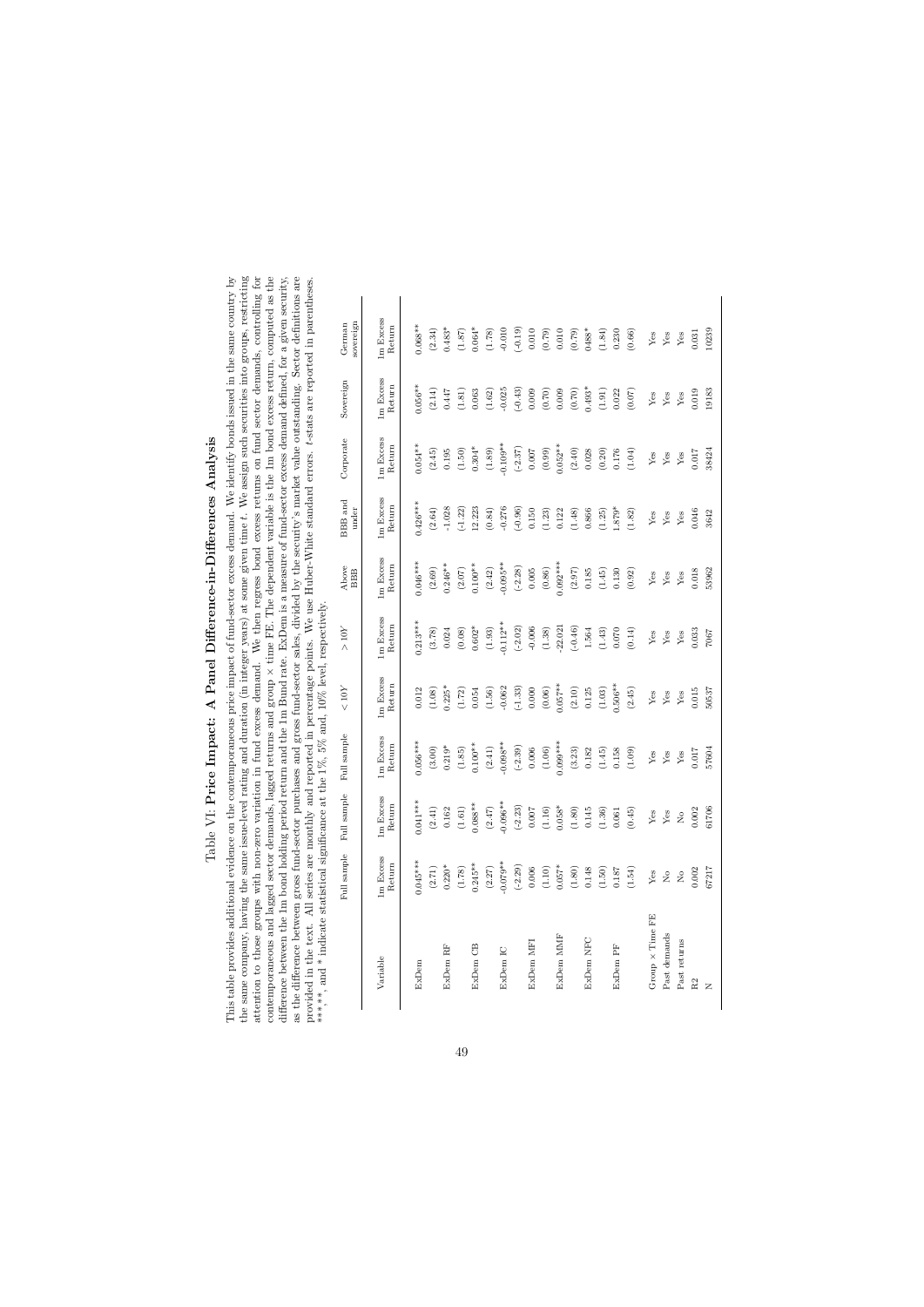### Table VII: Price Impact Breakdown by Reach for Yield Quintile

This table shows results from a fixed effects panel regression of bond excess returns on fund-level excess demand, broken down by RFY quintile. Each month, funds are ranked based on their contemporaneous RFY performance. Funds are then assigned into 5 quintiles. In the top panel, for each quintile, the excess demand measure is computed as net purchases from quintile  $i$  in security  $j$  at time  $t$ , divided by the security's nominal amount outstanding. In the bottom panel, the excess demand variable is further decomposed into buying and selling pressure, respectively. The buying variable equals the excess demand series when positive, and zero otherwise. The selling variable equals the excess demand series when negative, and zero otherwise. Price impact regressions are run separately for each RFY quintile, controlling for other sector demands, lagged quintile demands, lagged other-sector demands and lagged returns, time and security fixed effects. We use Huber-White standard errors. t-stats are reported in parentheses. \*\*\*,\*\*, and \* indicate statistical significance at the  $1\%$ ,  $5\%$  and,  $10\%$  level, respectively. For the top panel, the coefficients and associated confidence bands can be found in Figure [6](#page-53-0)

<span id="page-51-0"></span>

| RFY quintile | Top       | $\overline{2}$ | 3         | 4         | <b>Bottom</b> |
|--------------|-----------|----------------|-----------|-----------|---------------|
| <b>ExDem</b> | $0.301**$ | $0.182**$      | $-0.008$  | $0.200**$ | $0.302**$     |
|              | (2.33)    | (2.28)         | $(-0.06)$ | (2.15)    | (2.66)        |
| Time FE      | Yes       | Yes            | Yes       | Yes       | Yes           |
| Security FE  | Yes       | Yes            | Yes       | Yes       | Yes           |
| Past demands | Yes       | Yes            | Yes       | Yes       | Yes           |
| Past returns | Yes       | Yes            | Yes       | Yes       | Yes           |
| R2           | 0.385     | 0.400          | 0.420     | 0.412     | 0.371         |
| N            | 73281     | 65255          | 42635     | 45157     | 70296         |

| RFY quintile   | Top       | $\overline{2}$ | 3         | 4      | <b>Bottom</b> |
|----------------|-----------|----------------|-----------|--------|---------------|
| <b>Buying</b>  | $0.456**$ | $0.327*$       | $-0.074$  | 0.238  | 0.198         |
|                | (2.24)    | (1.76)         | $(-0.30)$ | (1.62) | (1.42)        |
| Selling        | 0.112     | $0.166*$       | 0.051     | 0.167  | $0.409**$     |
|                | (0.87)    | (1.83)         | (0.28)    | (1.24) | (2.16)        |
| Time FE        | Yes       | Yes            | Yes       | Yes    | Yes           |
| Security FE    | Yes       | Yes            | Yes       | Yes    | Yes           |
| Past demands   | Yes       | Yes            | Yes       | Yes    | Yes           |
| Past returns   | Yes       | Yes            | Yes       | Yes    | Yes           |
| R <sub>2</sub> | 0.385     | 0.400          | 0.420     | 0.412  | 0.371         |
| N              | 73281     | 65255          | 42635     | 45157  | 70296         |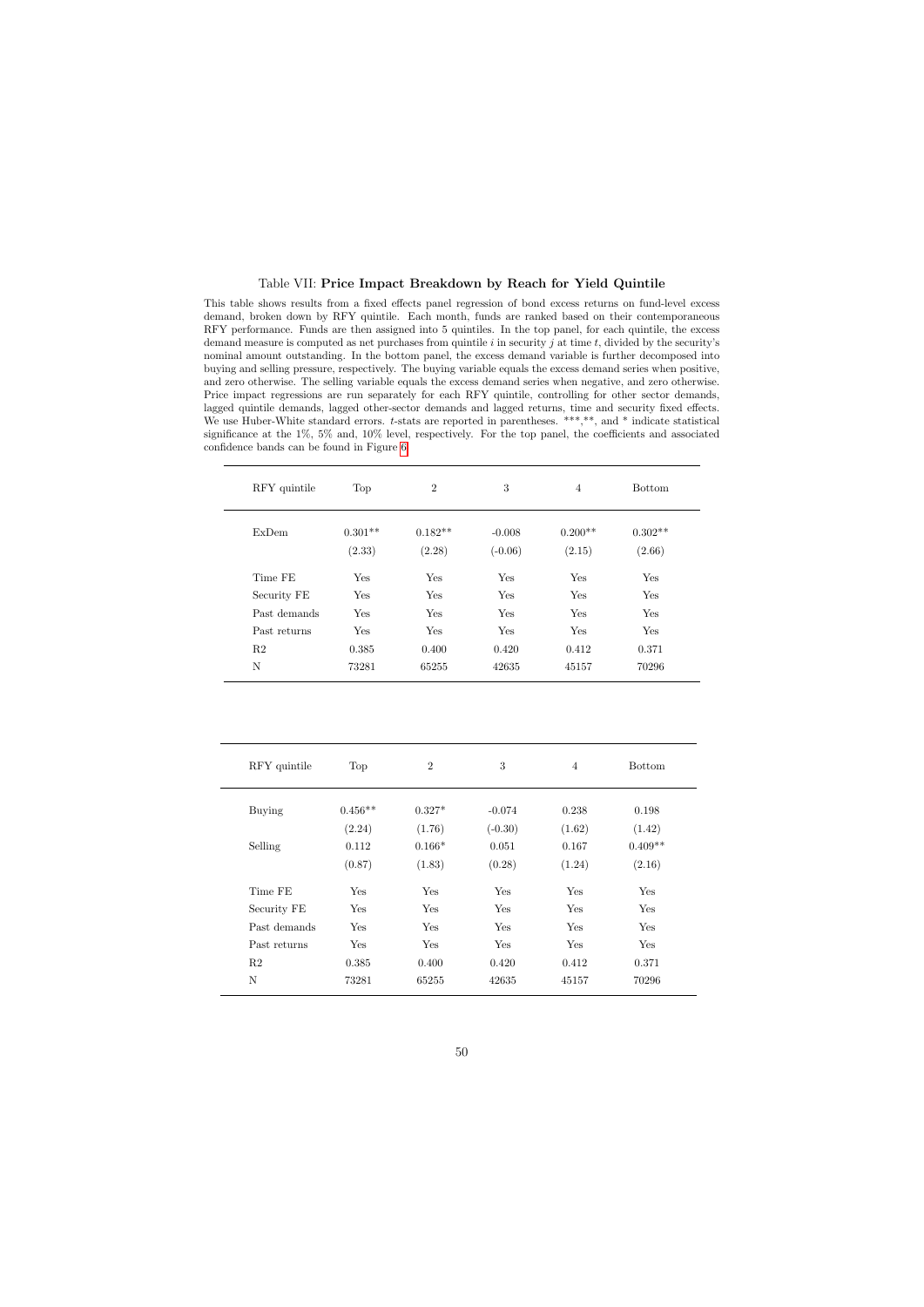### Table VIII: Long-Term Price Impact: Top vs. Bottom RFY Quintile

This table shows results from a set of local projections of future cumulative bond excess returns on current excess fund demand. For each security at time  $t$ , cumulative returns are computed by cumulating the  $1m$ holding period returns over the next  $h = [0, 23]$  periods. The cumulative returns are then annualized by multiplying by 12 and dividing by the holding period. We then compute cumulative excess returns by subtracting for each annualized cumulative return computed over time  $t - t + s$  the annualized Bund zerocoupon rate of maturity s at time t. Each month, funds are ranked based on their contemporaneous RFY performance. Funds are then assigned into 5 quintiles. For each quintile, excess demand is computed as net purchases from quintile  $i$  in security  $j$  at time  $t$ , divided by the security's nominal amount outstanding. Price impact regressions are run separately for the top and bottom RFY quintile, at ever more distant horizons, controlling for other sector demands, lagged quintile demands, lagged other-sector demands and lagged returns, time and security fixed effects. We apply Huber-White standard errors. t-stats are reported in parentheses. \*\*\*,\*\*, and \* indicate statistical significance at the 1%, 5% and, 10% level, respectively.

<span id="page-52-0"></span>

| Top Quintile   | $rx_t$              | $rx_{t,t+1}$         | $rx_{t,t+2}$         | $rx_{t,t+3}$         | $rx_{t,t+6}$         | $rx_{t,t+12}$        | $rx_{t,t+23}$   |
|----------------|---------------------|----------------------|----------------------|----------------------|----------------------|----------------------|-----------------|
| $ExDem_{t}$    | $0.301**$<br>(2.33) | $0.387***$<br>(5.45) | $0.384***$<br>(6.73) | $0.350***$<br>(6.36) | $0.217***$<br>(5.04) | $0.100***$<br>(3.84) | 0.035<br>(1.52) |
| Time FE        | Yes                 | Yes                  | Yes                  | Yes                  | Yes                  | Yes                  | Yes             |
| Security FE    | Yes                 | Yes                  | Yes                  | Yes                  | Yes                  | Yes                  | Yes             |
| Past demands   | Yes                 | Yes                  | Yes                  | Yes                  | Yes                  | Yes                  | Yes             |
| Past returns   | Yes                 | Yes                  | Yes                  | Yes                  | Yes                  | Yes                  | Yes             |
| R <sub>2</sub> | 0.385               | 0.410                | 0.424                | 0.431                | 0.468                | 0.572                | 0.668           |
| N              | 73281               | 69675                | 66292                | 63214                | 57203                | 39999                | 20441           |

| Bottom Quintile | $rx_t$              | $rx_{t,t+1}$        | $rx_{t,t+2}$        | $rx_{t,t+3}$        | $rx_{t,t+6}$       | $rx_{t,t+12}$   | $rx_{t,t+23}$   |
|-----------------|---------------------|---------------------|---------------------|---------------------|--------------------|-----------------|-----------------|
| ExDem           | $0.302**$<br>(2.64) | $0.152**$<br>(2.17) | $0.159**$<br>(2.44) | $0.113**$<br>(2.01) | $0.082*$<br>(1.95) | 0.029<br>(0.80) | 0.008<br>(0.30) |
| Time FE         | Yes                 | Yes                 | Yes                 | Yes                 | Yes                | Yes             | Yes             |
| Security FE     | Yes                 | Yes                 | Yes                 | Yes                 | Yes                | Yes             | Yes             |
| Past demands    | Yes                 | Yes                 | Yes                 | Yes                 | Yes                | Yes             | Yes             |
| Past returns    | Yes                 | Yes                 | <b>Yes</b>          | Yes                 | <b>Yes</b>         | Yes             | Yes             |
| R <sub>2</sub>  | 0.371               | 0.399               | 0.415               | 0.429               | 0.468              | 0.568           | 0.685           |
| N               | 70296               | 66678               | 63227               | 60077               | 54087              | 37556           | 18634           |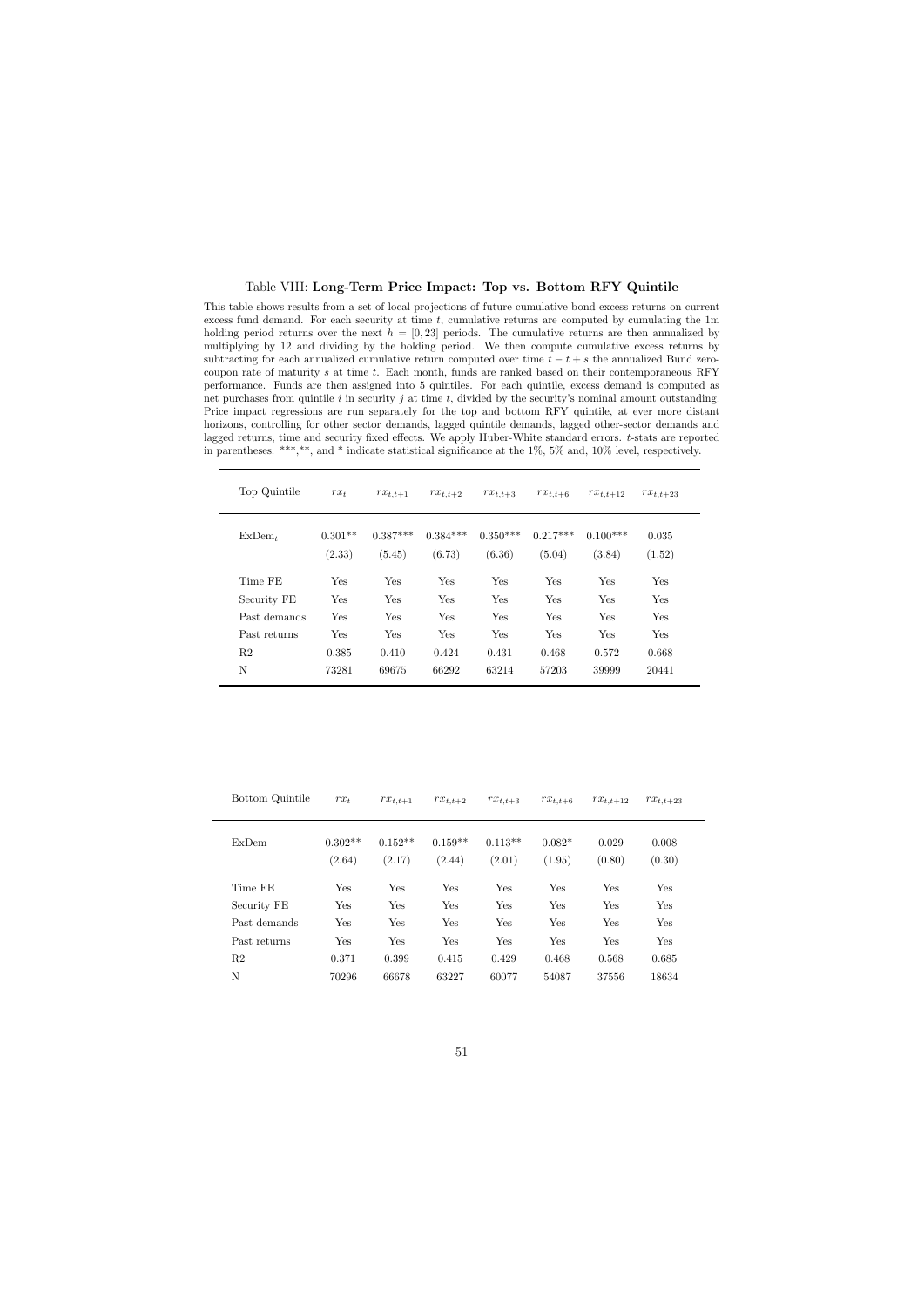### Figure 6: Price Impact Breakdown by RFY Quintile

This figure plots mean coefficients and 95% confidence bands on the price impact of different RFY quintiles. Each month, funds are ranked based on their contemporaneous RFY performance. Funds are then assigned into 5 quintiles. For each quintile, the excess demand measure is computed as net purchases from quintile  $i$ in security  $j$  at time  $t$ , divided by the security's nominal amount outstanding. Price impact regressions are run separately for each RFY quintile, controlling for other sector demands, lagged quintile demands, lagged other-sector demands and lagged returns, time and security fixed effects. Confidence bands are constructed from Huber-White standard errors.



### Figure 7: Long-Term Price Impact: Top vs. Bottom RFY Quintile

<span id="page-53-0"></span>This figure plots mean coefficients and 95% confidence bands on a set of local projections of funds excess demand on cumulative bond excess returns. For each security at time  $t$ , we compute cumulative returns by cumulating the 1 month holding period returns over the next  $h = [0, 23]$  periods. The cumulative returns are then annualized by multiplying by 12 and dividing by the holding period. We then compute cumulative excess returns by subtracting for each annualized cumulative return computed over time  $t - t + s$  the annualized Bund zero-coupon rate of maturity s at time t. The regression controls for 1-period lagged demands, lagged excess returns, other sectors' demands, time and security fixed effects. Confidence bands are constructed from Huber-White standard errors.

<span id="page-53-1"></span>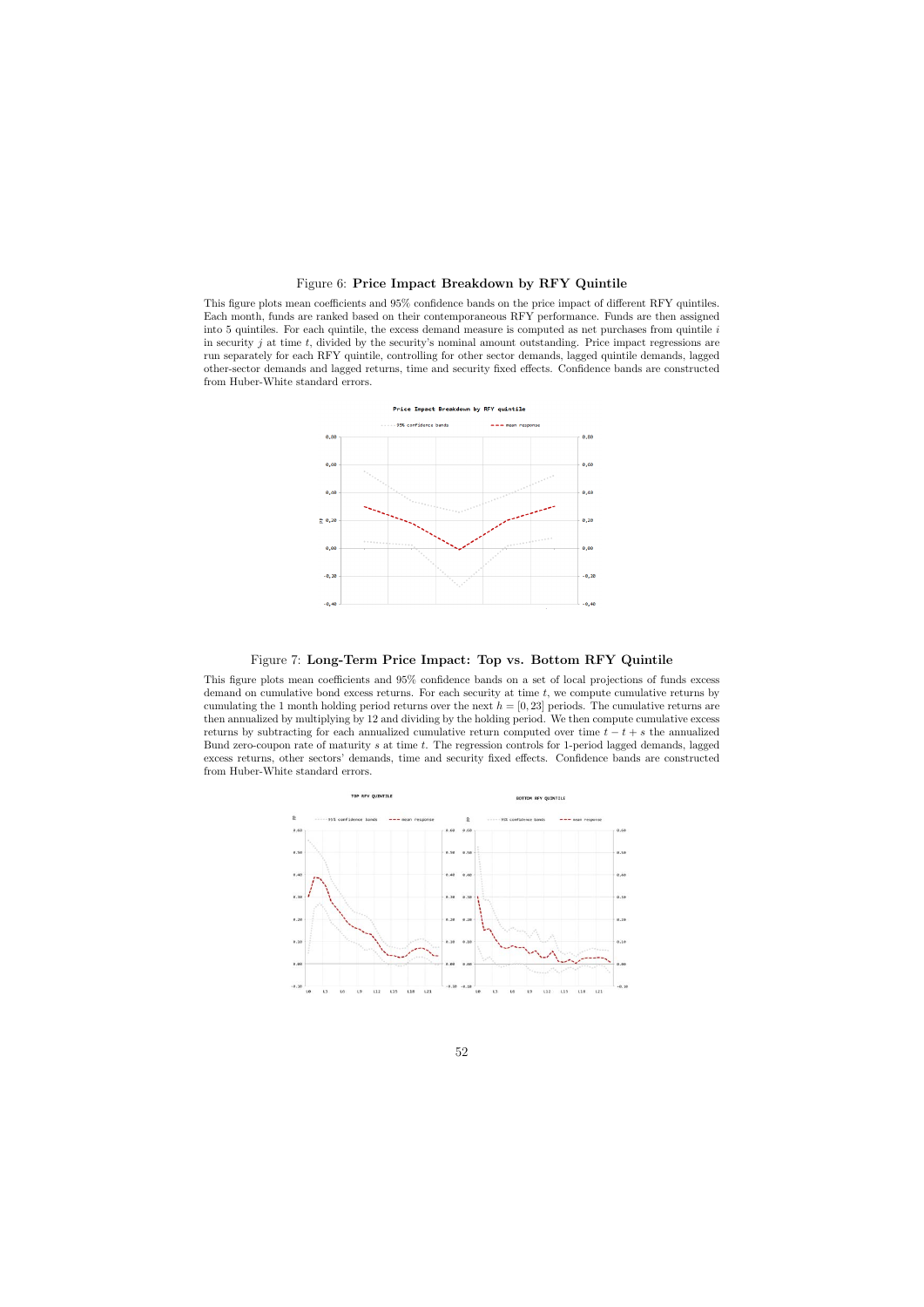### Table IX: Explicit Incentives: Reach for Yield and Capital Guarantees

<span id="page-54-0"></span>This table reports results from a fixed effects panel regression on the relationship between institutional funds' reach for yield and zero-return guarantees in the context of negative yields. The dependent variable ∆YTM measures the fund portfolio yield change from current-period transactions. Share is the market value share of a fund's holding portfolio currently trading at negative yields. CP is a dummy variable taking the value 1 if a fund is capital-protected. The Fspread is the difference between a fund's portfolio yield to maturity and the yield to maturity on a portfolio of zero-coupon Bunds replicating the fund cashflows. Fslope is the difference between the yield to maturity on the Bund replicating portfolio and the 3m Bund rate. Duration refers to the fund portfolio average Macaulay duration, defined as a weighted average of individual securities duration, weighted by their market value share in overall fund portfolio holdings. Fund controls are lagged log(age) log(AUM), 6m lagged average returns and 6m excess fund returns with respect to their fund family and fund class. In all cases involving interaction terms, we control for the main effects in the regression. The sample period is 07/2012-06/2017. All series are monthly and reported in percentage points. T-stats are reported in parentheses. \*\*\*,\*\*, and \* indicate statistical significance at the 1%, 5% and, 10% level, respectively.

| Variable          | $\Delta \text{YTM}$ | $\Delta$ YTM |
|-------------------|---------------------|--------------|
| L.Share           | $0.070***$          | $0.067***$   |
|                   | (4.73)              | (4.37)       |
| L.Share $# CP$    |                     | $0.049***$   |
|                   |                     | (2.66)       |
| L.Fslope          | $-0.213***$         | $-0.213***$  |
|                   | $(-8.76)$           | $(-8.75)$    |
| L.Fspread         | $-0.081***$         | $-0.081***$  |
|                   | $(-3.59)$           | $(-3.51)$    |
| L.Fslope $# CP$   |                     | $-0.017$     |
|                   |                     | $(-0.78)$    |
| L. Fspread $# CP$ |                     | $-0.004$     |
|                   |                     | $(-0.18)$    |
| L.Duration $# CP$ |                     | $-0.000$     |
|                   |                     | $(-0.57)$    |
| Fund FE           | Yes                 | Yes          |
| Time FE           | Yes                 | Yes          |
| Fund controls     | Yes                 | Yes          |
| R <sub>2</sub>    | 0.036               | 0.036        |
| N                 | 124123              | 124123       |
|                   |                     |              |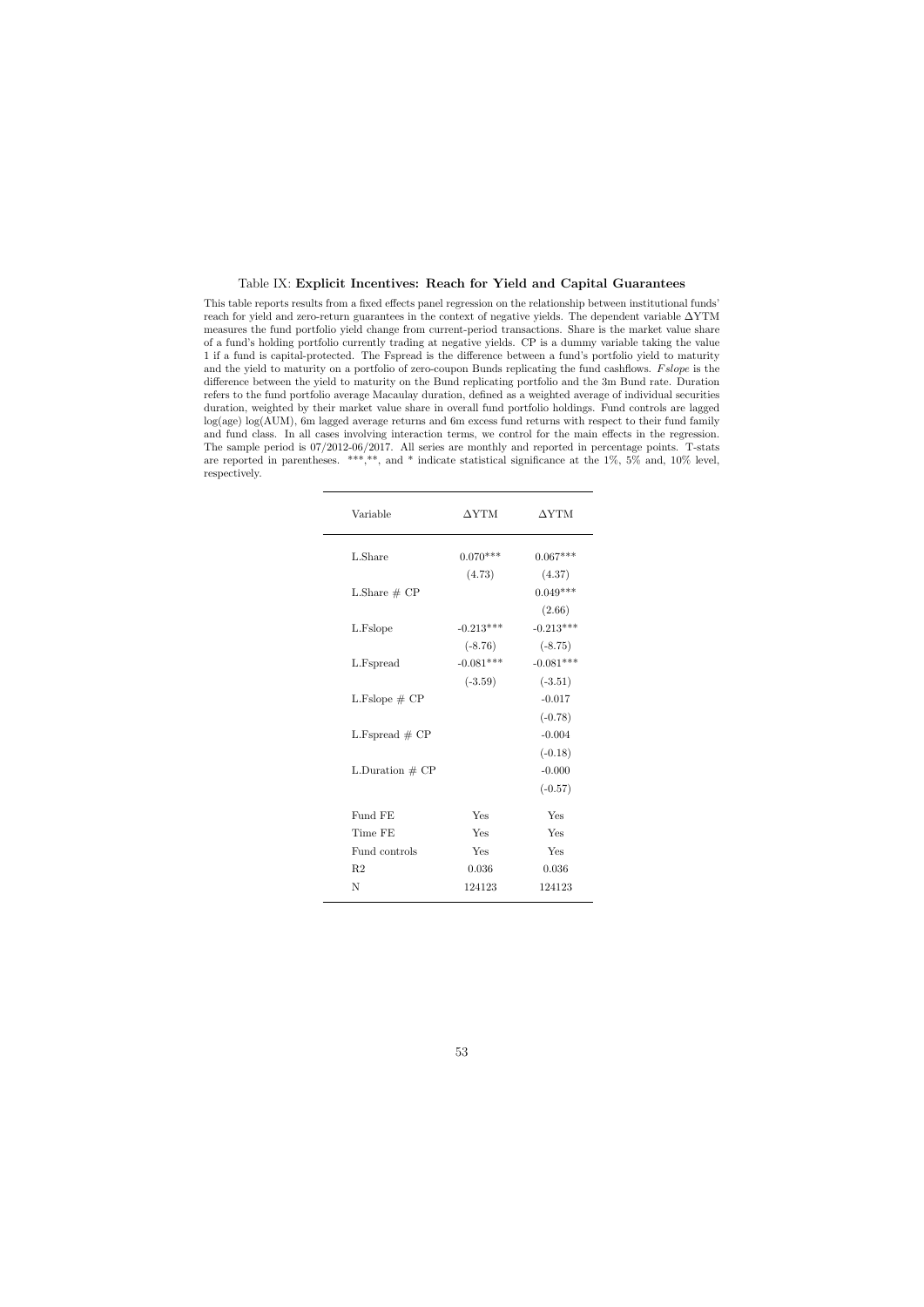### Table X: Implicit Incentives: Reach for Yield and Fund Flows

This table shows results from a fixed effects panel regression on the relationship between past Reach for Yield and subsequent fund flows for three different samples: retail funds, institutional funds, and the joint sample. The dependent variable represents a fund net flow (inflows-outflows) as a percentage of last period net asset value. RankRFY is a continuous variable on [0,1], where the fund ranking highest in hypothetical Reach for Yield tournament ranks 1. Reach for Yield is defined as the change in portfolio yields from transactions. Stress is the Bond Market Composite Index of Systemic Stress (CISS), expressed in terms of historical standard deviations. Fund controls are lagged log(age) log(AUM), 6m lagged average returns and 6m excess fund returns with respect to their fund family and fund class. T-stats are reported in parantheses. \*\*\*,\*\*, and \* indicate statistical significance at the  $1\%$ ,  $5\%$  and,  $10\%$  level, respectively.

<span id="page-55-0"></span>

|                               |        | Retail     |        | Institutional |        | Joint       |  |
|-------------------------------|--------|------------|--------|---------------|--------|-------------|--|
| Variable                      | Flow   | Flow       | Flow   | Flow          | Flow   | Flow        |  |
| Rank $\text{RFY}_{t-6,t-1}$   | 0.041  | $0.185**$  | 0.003  | 0.011         | 0.002  | $0.024**$   |  |
|                               | (1.22) | (2.47)     | (0.90) | (1.28)        | (0.39) | (2.33)      |  |
| Rank $# \text{Stress}_t$      |        | $-0.079**$ |        | $-0.005$      |        | $-0.012***$ |  |
|                               |        | $(-2.12)$  |        | $(-1.20)$     |        | $(-2.58)$   |  |
| $\text{Stress}_t$ (Bond CISS) |        | $-0.214**$ |        | $0.033***$    |        | $0.022*$    |  |
|                               |        | $(-2.20)$  |        | (4.25)        |        | (1.85)      |  |
| Fund FE                       | Yes    | Yes        | Yes    | Yes           | Yes    | Yes         |  |
| Fund Controls                 | Yes    | Yes        | Yes    | Yes           | Yes    | Yes         |  |
| R2                            | 0.051  | 0.051      | 0.102  | 0.102         | 0.056  | 0.056       |  |
| N                             | 37829  | 37829      | 198777 | 198777        | 233155 | 233155      |  |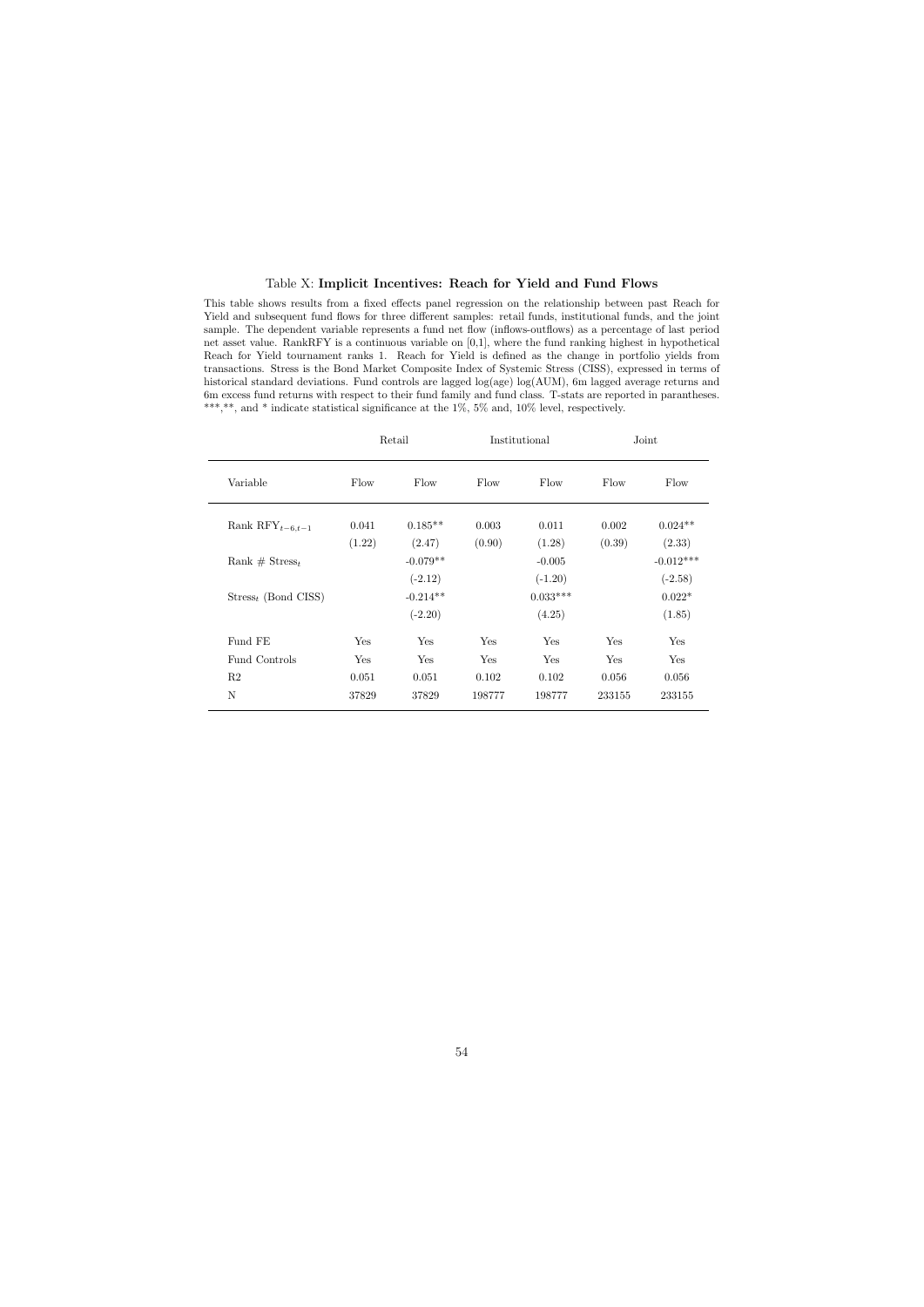### Figure 8: Reach for Yield and Mandate Termination: Supportive Evidence

This figure maps the monthly probability of termination to the tendencies to reach for yield over the 6 months prior to termination in institutional funds. Each month, institutional funds are ranked based on their RFY performance. The most aggressive fund gets 1, the least aggressive 0. The monthly rank is then averaged across the 6 months prior to a fund termination. Funds are then split into 5 categories: top: funds with an average rank above 0.8, 2: average rank between 0.6 and 0.8, 3: average rank between 0.4 and 0.6, 4: average rank between 0.2 and 0.4 and 5: average rank below 0.2. The red triangles plot the observed average monthly probability of termination within each of the 5 average RFY categories. The shaded bars plot 95% confidence intervals, defined as  $+/- 1.96$  the standard error of each category respective mean. Results based on 1,392 terminations from 212,225 fund  $\times$  month observations.

<span id="page-56-0"></span>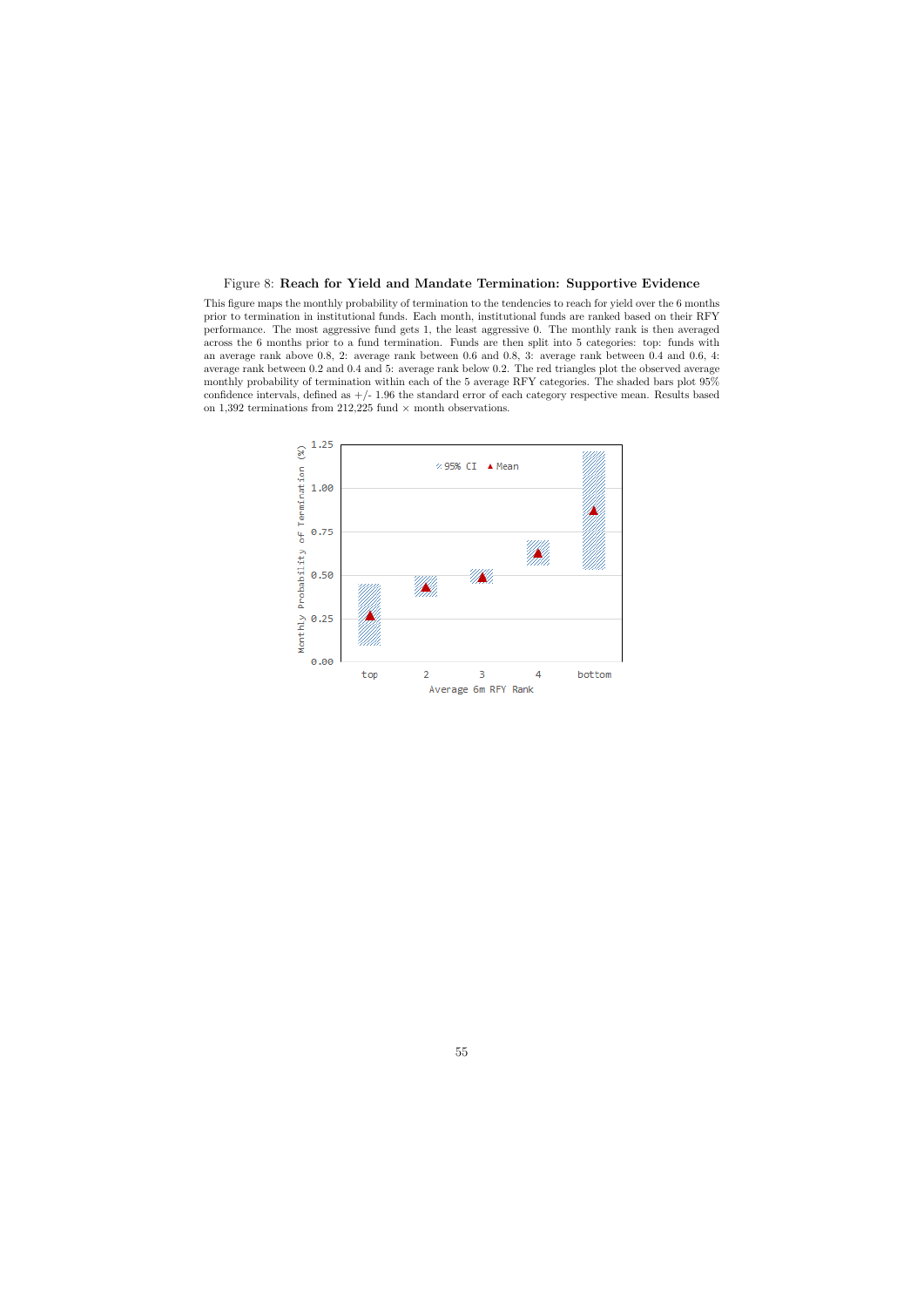### Table XI: Funds' Reach for Yield and Mandate Termination

<span id="page-57-0"></span>This table reports results from a random effects panel probit model on the relationship between reach for yield and the probability of mandate termination for the sample of actively-managed, bond and mixed institutional funds. The dependent variable is a  $(0,1)$  dummy taking the value 1 if the fund will be terminated in the next period and zero otherwise. Rank RFY is the fund average RFY rank over the previous 6m. Rank Return is the fund lagged cumulative 6m gross return ranking. Rank RetFam is the ranking of the fund lagged cumulative 6m gross return in excess of the family average. All ranks are normalized [0,1], with 1 designating the best performing fund. Stress is the Bond Market Composite Index of Systemic Stress (CISS), expressed in terms of historical standard deviations. Reported figures are average marginal effects. Pseudo- $R<sup>2</sup>$  is computed as the increase in the log-likelihood of the full model compared to the constant only model, divided by the log-likelihood of the constant only model. T-stats are reported in parentheses. \*\*\*,\*\*, and \* indicate statistical significance at the 1%, 5% and, 10% level, respectively.

|               | $P(\text{termination}) P(\text{termination})$ |
|---------------|-----------------------------------------------|
| $-0.0052***$  | $-0.0100***$                                  |
| $(-4.65)$     | $(-3.94)$                                     |
|               | $0.0027**$                                    |
|               | (2.13)                                        |
| $-0.0024***$  | $-0.0023***$                                  |
| $(-2.94)$     | $(-2.87)$                                     |
| $-0.0002$     | $-0.0002$                                     |
| $(-0.27)$     | $(-0.28)$                                     |
| 0.0000        | 0.0000                                        |
| (0.81)        | (0.87)                                        |
| $-0.0013***$  | $-0.0013***$                                  |
| $(-9.17)$     | $(-9.14)$                                     |
| $-0.0008$ *** | $-0.0008$ ***                                 |
| $(-6.53)$     | $(-6.50)$                                     |
| $0.0015***$   | $0.0015***$                                   |
| (3.15)        | (3.15)                                        |
|               | $-0.0013*$                                    |
|               | $(-2.04)$                                     |
| 0.0172        | 0.0176                                        |
| 212225        | 212225                                        |
|               |                                               |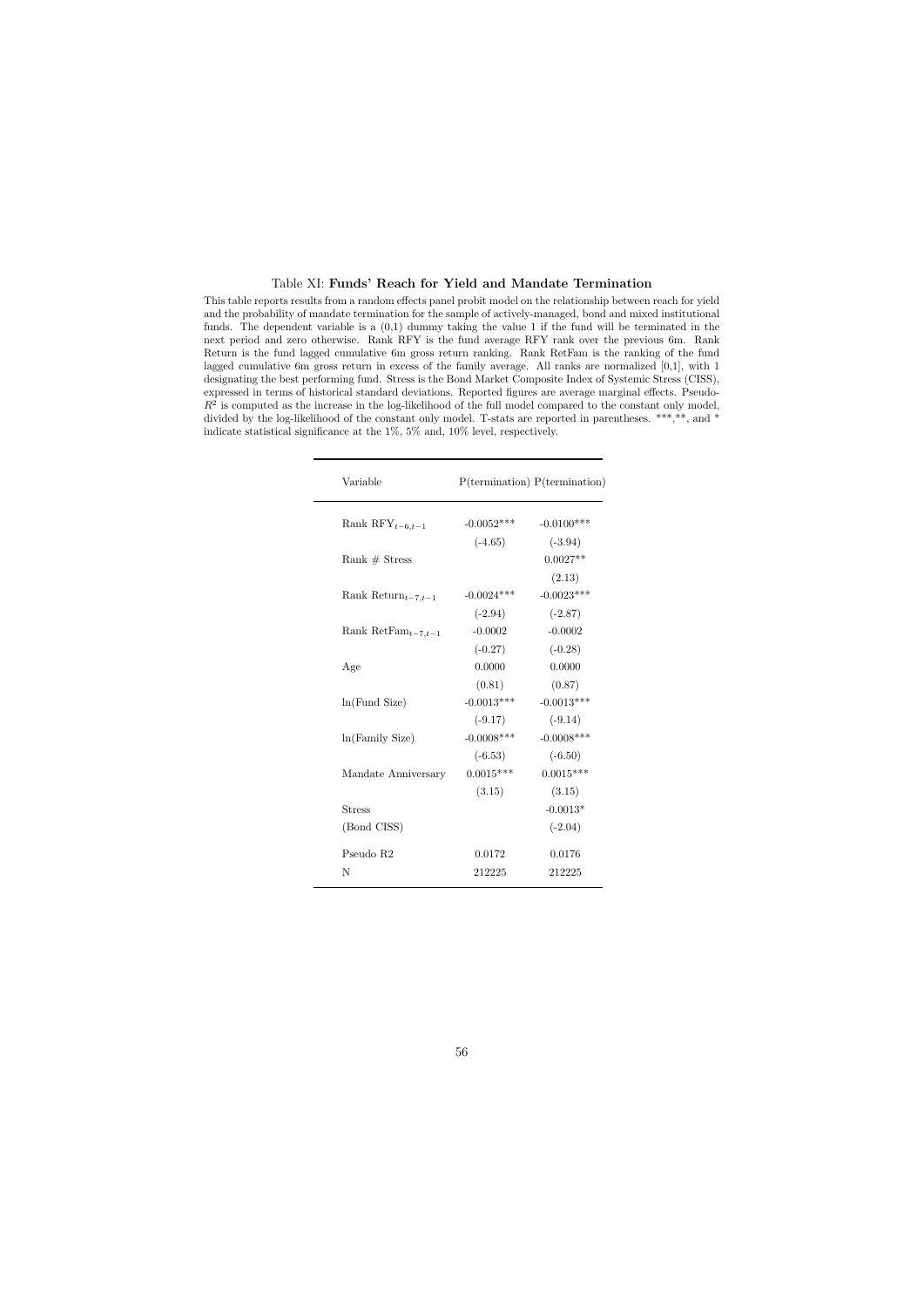### Table XII: Reach for Yield and Future Returns

This table reports results from a fund-level predictive regression of past reach for yield on future returns. The dependent variable are the fund 6m average return, 6m average return in excess of the family average, and 6m average return in excess of the category average, respectively. All returns are ranked within their respective categories (all funds if no category specified). Stress is the Bond Market Composite Index of Systemic Stress (CISS), expressed in historical standard deviations. Standard errors are clustered at the fund level. t-stats in parentheses. \*\*\*,\*\*, and \* indicate statistical significance at the 1%, 5% and, 10% level, respectively.

<span id="page-58-0"></span>

| Variable                                   | Rank<br>$Rt_{t+1,t+6}$ | Rank<br>$RtFam_{t+1,t+6} RtCat_{t+1,t+6}$ | Rank         | Rank<br>$Rt_{t+1,t+6}$ | Rank<br>$RtFam_{t+1,t+6} RtCat_{t+1,t+6}$ | Rank         |
|--------------------------------------------|------------------------|-------------------------------------------|--------------|------------------------|-------------------------------------------|--------------|
|                                            | $0.0792***$            | $0.0637***$                               | $0.0693***$  | $0.1108***$            | $0.0867***$                               | $0.0844***$  |
| Rank $\mathrm{RFY}_{t-6,t-1}$              |                        |                                           |              |                        |                                           |              |
|                                            | (16.15)                | (12.92)                                   | (13.98)      | (10.47)                | (6.45)                                    | (7.89)       |
| Rank $# \text{Stress}_t$                   |                        |                                           |              | $-0.0181***$           | $-0.0028$                                 | $-0.0086$    |
|                                            |                        |                                           |              | $(-3.35)$              | $(-0.51)$                                 | $(-1.57)$    |
| Rank $Rt_{t-6,t-1}$                        | $-0.2012***$           | $-0.0810***$                              | $-0.0308***$ | $-0.2016***$           | $-0.0811***$                              | $-0.0311***$ |
|                                            | $(-37.84)$             | $(-15.15)$                                | $(-5.74)$    | $(-37.91)$             | $(-15.16)$                                | $(-5.78)$    |
| Rank RtFam <sub><math>t-6,t-1</math></sub> | $0.0119***$            | $-0.0920***$                              | 0.0038       | $0.0121***$            | $-0.0919***$                              | 0.0038       |
|                                            | (3.16)                 | $(-24.20)$                                | (0.98)       | (3.20)                 | $(-24.19)$                                | (1.00)       |
| Rank RtCat <sub>t-6,t-1</sub>              | $0.1486***$            | $-0.1189***$                              | $-0.0358***$ | $0.1485***$            | $0.1188***$                               | $-0.0359***$ |
|                                            | (31.65)                | (25.18)                                   | $(-7.55)$    | (31.63)                | (25.17)                                   | $(-7.57)$    |
| $\text{Stress}_t$                          |                        |                                           |              | $0.0112***$            | 0.0025                                    | $0.0070**$   |
|                                            |                        |                                           |              | (4.01)                 | (0.89)                                    | (2.47)       |
| Fund FE                                    | Yes                    | Yes                                       | Yes          | Yes                    | Yes                                       | Yes          |
| R2                                         | 0.0107                 | 0.0090                                    | 0.0046       | 0.0108                 | 0.0091                                    | 0.0047       |
| N                                          | 188667                 | 188667                                    | 188667       | 188667                 | 188667                                    | 188667       |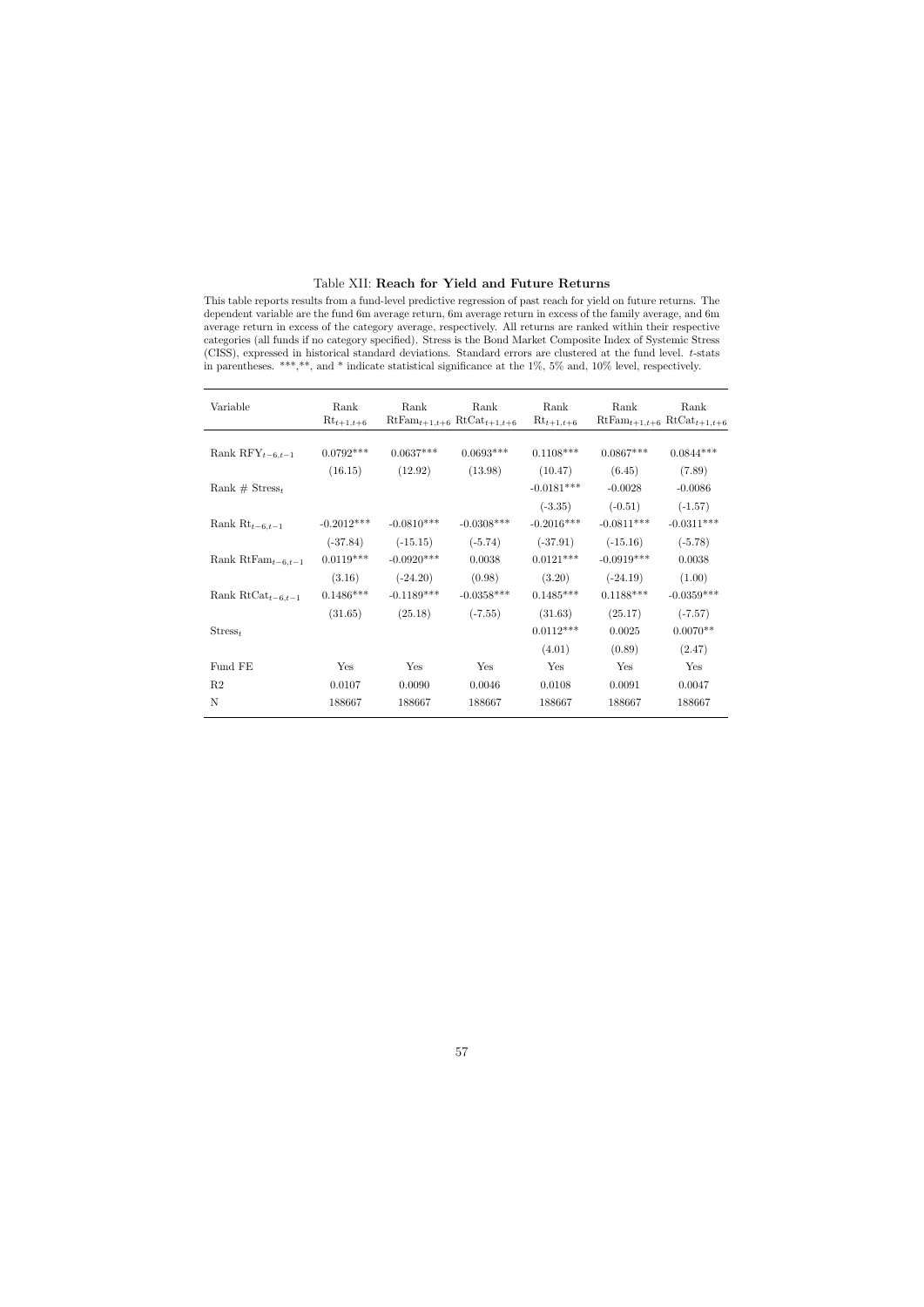### Figure 9: Reach for Yield around Mandate Anniversaries

<span id="page-59-0"></span>This figure plots institutional funds reach for yield around mandate anniversary dates. The red squares plot the average month to month reach for yield, controlling for time and fund fixed effects, for funds  $\times$  month observations in the 3 months before and after a mandate anniversary date (the  $\beta_k$  coefficients in equation [15\)](#page-34-0). The blue bars plot 95% confidence intervals. The anniversary month is the omitted category (so the coefficient associated with month  $0, \beta_0$ , is normalized to zero.)

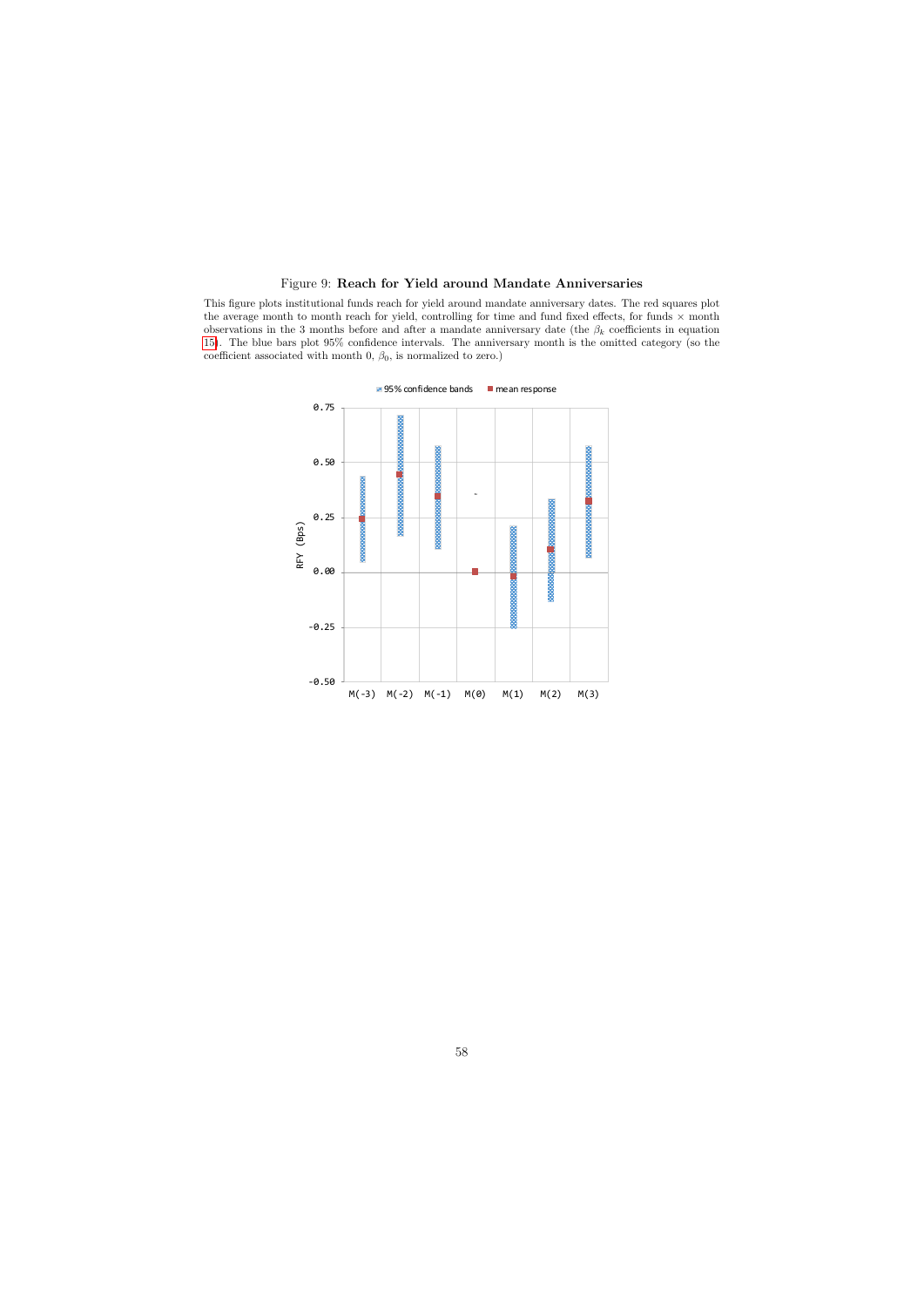### Supplementary Appendix

### Table A1: Funds' Portfolio Rebalancing by Ownership

This table replicates the results in Table [III](#page-47-0) Column I separately for the 5 largest classes of institutional clients: banks, insurance companies, pension funds, non-financial corporations and non-profits. The regression specification (variable definitions, choice of controls and FE, standard error clustering options) follow exactly from column I of Table [III.](#page-47-0) Standard errors are two-way clustered at fund and time levels. t-stats in parentheses. \*\*\*,\*\*, and \* indicate statistical significance at the 1%, 5% and, 10% level, respectively.

<span id="page-60-0"></span>

|               | <b>Banks</b> | Insurance<br>Companies | Pension<br>Funds | Non-Fin.<br>Corp. | Non-Profits  |  |
|---------------|--------------|------------------------|------------------|-------------------|--------------|--|
| Variable      | $\Delta$ Ytm | $\Delta$ Ytm           | $\Delta$ Ytm     | $\Delta$ Ytm      | $\Delta$ Ytm |  |
| L.Fslope      | $-0.050***$  | $-0.025***$            | $-0.046***$      | $-0.046***$       | $-0.035***$  |  |
|               | $(-6.82)$    | $(-2.96)$              | $(-4.26)$        | $(-6.97)$         | $(-5.15)$    |  |
| L.Fspread     | $-0.030***$  | $-0.006$               | $-0.043$         | $-0.042***$       | $-0.039***$  |  |
|               | $(-3.03)$    | $(-0.31)$              | $(-1.05)$        | $(-3.15)$         | $(-4.56)$    |  |
| Fund FE       | Yes          | Yes                    | Yes              | Yes               | Yes          |  |
| Time FE       | Yes          | Yes                    | Yes              | Yes               | Yes          |  |
| Fund controls | Yes          | Yes                    | Yes              | Yes               | Yes          |  |
| R2            | 0.009        | 0.006                  | 0.009            | 0.012             | 0.013        |  |
| N             | 58216        | 30706                  | 27437            | 27493             | 20240        |  |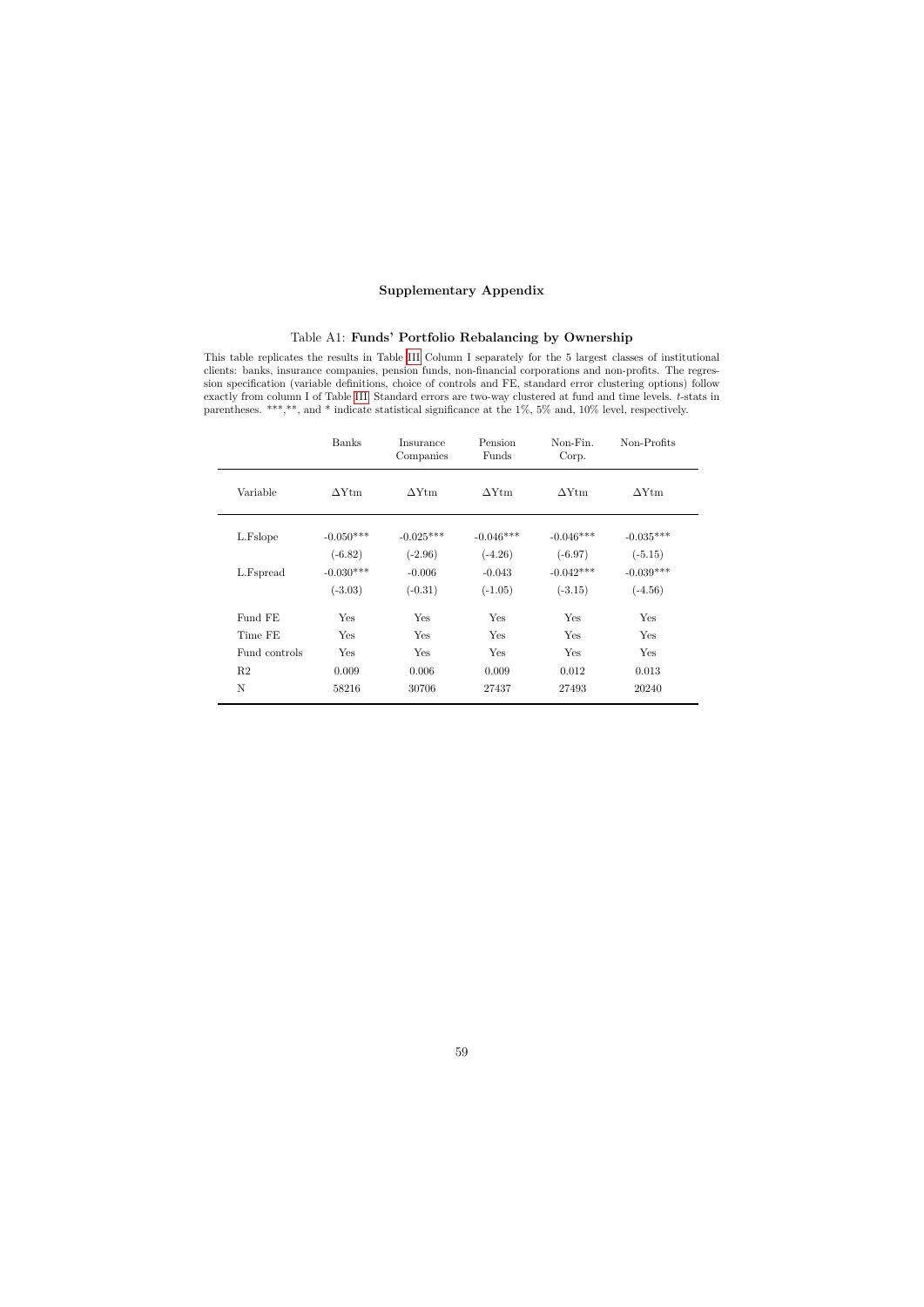### Table A2: Funds' Portfolio Rebalancing and the Yield Curve: Robustness

This table replicates the results in Table [III](#page-47-0) Column I over several subsamples. Columns I-III split the overall sample (92 months) into three equal-sized subperiods (31/32 months each) and rerun the regression on each subsample at a time. Column IV shows the coefficients after removing outliers in the dependent variable (change in fund portfolio average yield from transactions -  $\Delta Y$ tm). Outliers are defined as  $\Delta Y$ tm observations lying below the 5th and above the 95th percentile of each month's ∆Ytm cross-sectional distribution. Column V shows results for a subset of funds which have no exposure to equities. Finally, column VI reports coefficients from a specification with each fund  $\times$  month observation weighted by the fund's net asset value. The regression specification (variable definitions, choice of controls and FE, standard error clustering options) follow exactly from column I of Table [III.](#page-47-0) Standard errors are two-way clustered at fund and time levels. t-stats in parentheses. \*\*\*,\*\*, and \* indicate statistical significance at the 1%, 5% and, 10% level, respectively.

<span id="page-61-0"></span>

|                | $Nov.2009 -$<br>May.2012 | $Jun.2012 -$<br>Dec. 2014 | $Jan.2015-$<br>Jun.2017 | $5-95\%$<br>Winsorisa-<br>tion | Equity-Free<br>Funds | Value<br>Weighted |
|----------------|--------------------------|---------------------------|-------------------------|--------------------------------|----------------------|-------------------|
| Variable       | $\Delta$ Ytm             | $\Delta$ Ytm              | $\Delta$ Ytm            | $\Delta$ Ytm                   | $\Delta$ Ytm         | $\Delta$ Ytm      |
| L.Fslope       | $-0.094***$              | $-0.158***$               | $-0.116***$             | $-0.017***$                    | $-0.049***$          | $-0.038**$        |
|                | $(-7.02)$                | $(-3.97)$                 | $(-11.04)$              | $(-9.78)$                      | $(-3.25)$            | $(-2.10)$         |
| L.Fspread      | $-0.091***$              | $-0.084**$                | $-0.108***$             | $-0.010***$                    | $-0.033*$            | $-0.020**$        |
|                | $(-13.72)$               | $(-2.21)$                 | $(-12.85)$              | $(-8.81)$                      | $(-1.76)$            | $(-2.16)$         |
| Fund FE        | Yes                      | Yes                       | Yes                     | Yes                            | Yes                  | Yes               |
| Time FE        | Yes                      | Yes                       | Yes                     | Yes                            | Yes                  | Yes               |
| Fund controls  | Yes                      | Yes                       | Yes                     | Yes                            | Yes                  | Yes               |
| R <sub>2</sub> | 0.119                    | 0.131                     | 0.102                   | 0.126                          | 0.057                | 0.058             |
| $\mathbf N$    | 62624                    | 63904                     | 64483                   | 173014                         | 104885               | 191120            |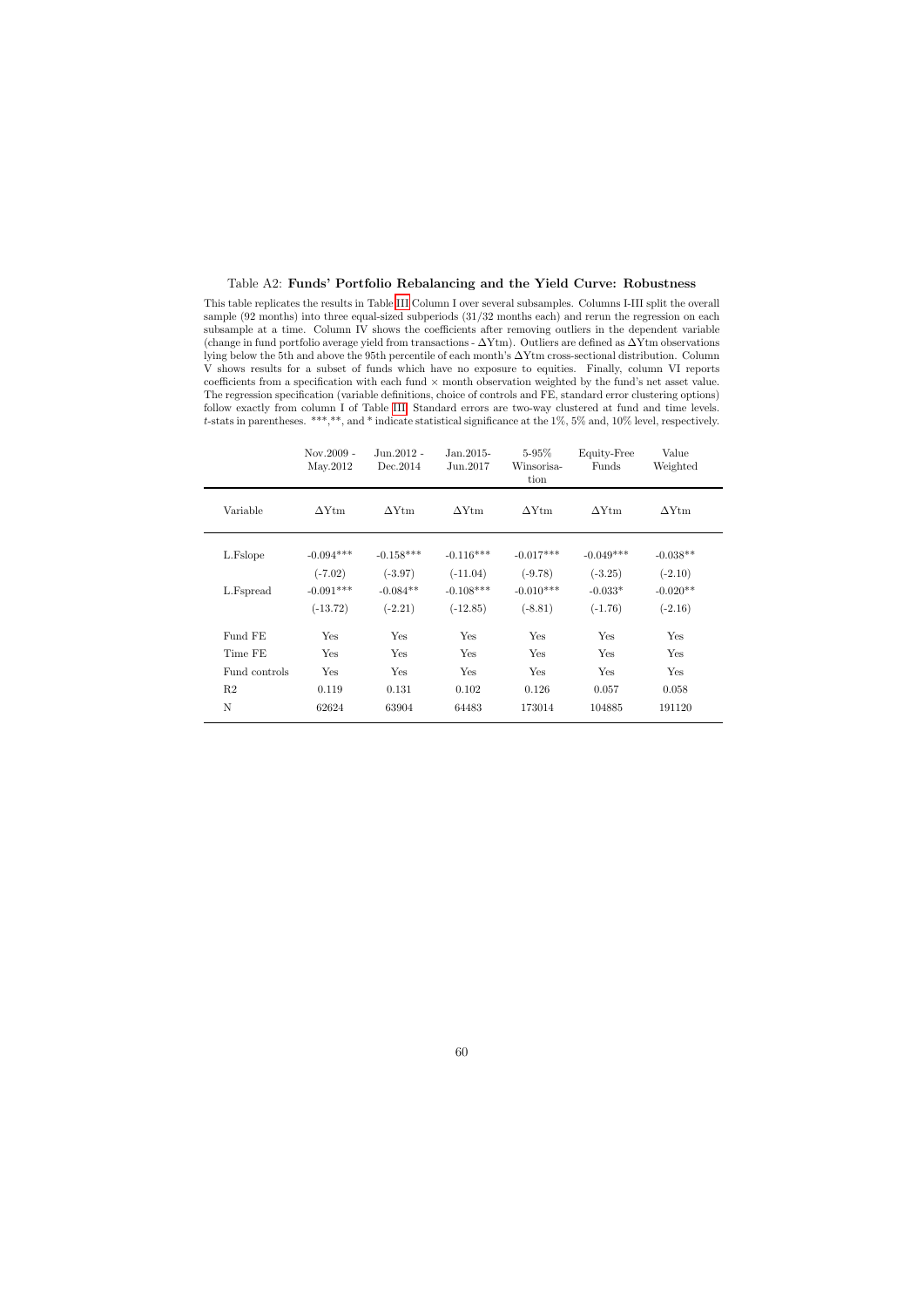### Table A3: Longer-Horizon Portfolio Rebalancing

This table shows results from a set of local projections of funds' cumulative change in portfolio ratings on past changes in the term structure.  $\Delta \text{Rat}_{t,t+h}$  is the fund h-period cumulative change in rating defined as the difference between the average rating on a portfolio formed at  $t + h$  and evaluated at  $t + h$  and the average rating on a portfolio formed at t and evaluated at  $t + h$ . The rating stands for the best asset rating of 4 credit rating agencies (DBRS, Fitch, Moody's and S&P), converted to the S&P rating scale (1 unit  $= 1$  rating notch). Fspread is a fund-specific risk spread computed as the difference between the average yield on a fund's bond portfolio and the equivalent-duration zero-coupon Bund rate. Fslope is a fund-specific risk-free slope computed as the difference between the zero-coupon Bund rate of the same duration as the fund's portfolio duration and the 3m zero-coupon Bund rate. Further, two lags of Fslope and Fspread are included. All series are monthly and reported in percentage points. Standard errors are two-way clustered at fund and time levels. t-stats in parentheses. \*\*\*,\*\*, and \* indicate statistical significance at the 1%, 5% and, 10% level, respectively.

<span id="page-62-0"></span>

| Variable       | $\Delta$ Rat <sub>t,t+1</sub> | $\Delta$ Rat <sub>t,t+3</sub> | $\Delta$ Rat <sub>t,t+6</sub> | $\Delta$ Rat <sub>t,t+9</sub> | $\Delta$ Rat <sub>t,t+12</sub> |
|----------------|-------------------------------|-------------------------------|-------------------------------|-------------------------------|--------------------------------|
| L.Fslope       | $-0.012$                      | $-0.090*$                     | $-0.104$                      | $-0.061$                      | $-0.002$                       |
|                | $(-1.34)$                     | $(-1.95)$                     | $(-1.66)$                     | $(-0.80)$                     | $(-0.03)$                      |
| L.Fspread      | 0.004                         | $0.058***$                    | $0.121***$                    | $0.149***$                    | $0.179***$                     |
|                | (1.37)                        | (5.37)                        | (6.63)                        | (7.28)                        | (7.63)                         |
| Fund FE        | <b>Yes</b>                    | <b>Yes</b>                    | <b>Yes</b>                    | <b>Yes</b>                    | <b>Yes</b>                     |
| Time FE        | <b>Yes</b>                    | <b>Yes</b>                    | <b>Yes</b>                    | <b>Yes</b>                    | <b>Yes</b>                     |
| R <sub>2</sub> | 0.045                         | 0.071                         | 0.117                         | 0.156                         | 0.196                          |
| N              | 175122                        | 195494                        | 193083                        | 184554                        | 174647                         |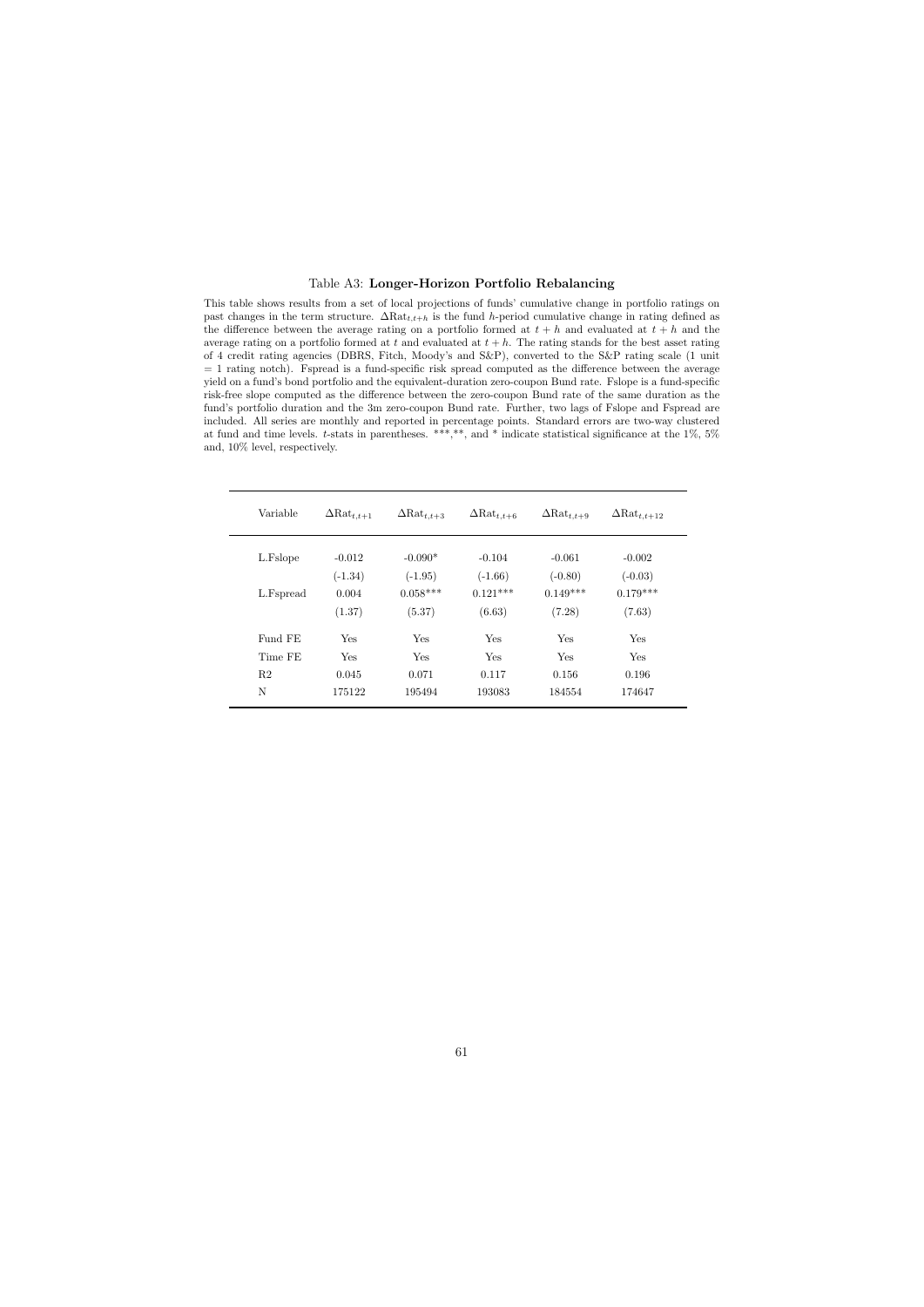### Table A4: Funds' Portfolio Rebalancing Robustness: IV

<span id="page-63-0"></span>This table looks at the response of institutional funds portfolio rebalancing to plausibly exogenous changes in the term structure of interest rates via two-stage least squares. The procedure is as follows: In the first stage, we regress monthly changes in bund term spread (defined as the difference between the 5Y bund and the 3m Bund) on high-frequency identified ECB monetary policy communication shocks from [Leombroni et al.](#page-39-5) [\(2018\)](#page-39-5) and obtain predicted changes in the bund term spread. In the second stage, we regress (contemporaneously) changes in funds' RFY ( $d\Delta YTM$ ) on the predicted changes in bund term spread.  $\Delta Y$ tm is the portfolioaveraged yield change from current-period securities transactions and d denotes first differences. The fund controls are log(fund age) log(fund size), log(fund family size), lagged cash share, lagged equities share, lagged derivatives share, lagged 1m and 6m average returns and 6m excess fund returns with respect to their fund family and fund class. T-stats are reported in parantheses. \*\*\*,\*\*, and \* indicate statistical significance at the 1%, 5% and, 10% level, respectively.

| Variable             | dAYTM                    | d∆YTM                    |
|----------------------|--------------------------|--------------------------|
| $\Delta$ Term Spread | $-0.129***$<br>$(-3.02)$ | $-0.111***$<br>$(-2.85)$ |
| Fund FE              | Yes                      | Yes                      |
| Controls             | Nο                       | Yes                      |
| N                    | 112112                   | 104880                   |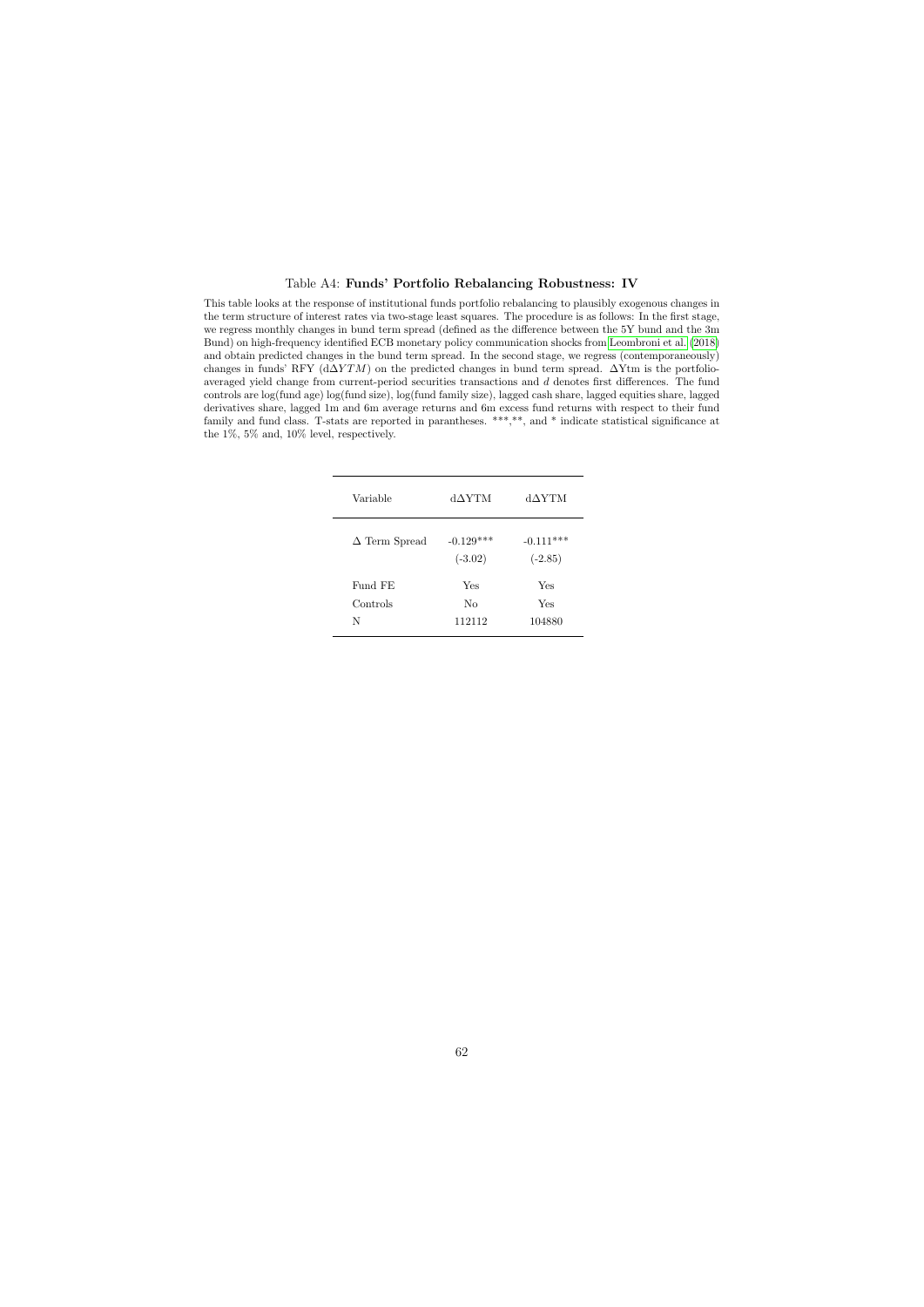### Table A5: Reversal in Liquidity Providers' Inventories

For every security i for which the institutional fund sector has been the only sector taking one side of the trade at a given time  $t$ , we identify all sectors taking the other side of the trade. We call these sectors liquidity providers, and we denote the total amount of liquidity provided  $ExSup_{i,t}$ . We then track, for each trade, the cumulative inventory changes of liquidity providers up to horizon h, denoted  $ExSup_{t,t+h}$ . This table shows results from a set of local projections of future cumulative inventory changes on current excess fund demand. Inventory regressions are run separately at ever more distant horizons, controlling for lagged other-sector demands, time and security fixed effects. We apply Huber-White standard errors. t-stats are reported in parentheses. \*\*\*,\*\*, and \* indicate statistical significance at the 1%, 5% and, 10% level, respectively.

<span id="page-64-0"></span>

|                | $ExSup_{t,t+1}$       | $ExSup_{t,t+2}$    | $ExSup_{t,t+3}$ $ExSup_{t,t+6}$ |                    | $ExSup_{t,t+12}$   |
|----------------|-----------------------|--------------------|---------------------------------|--------------------|--------------------|
| $ExDem_{t}$    | $-0.439***$<br>(3.40) | $-0.242$<br>(1.41) | $-0.006$<br>(0.05)              | $-0.061$<br>(0.54) | $-0.093$<br>(0.92) |
| Time FE        | Yes                   | <b>Yes</b>         | Yes                             | Yes                | Yes                |
| Security FE    | Yes                   | <b>Yes</b>         | <b>Yes</b>                      | Yes                | Yes                |
| Past demands   | Yes                   | <b>Yes</b>         | Yes                             | Yes                | Yes                |
| R <sub>2</sub> | 0.084                 | 0.020              | 0.007                           | 0.006              | 0.005              |
| N              | 26446                 | 25016              | 24220                           | 21123              | 15745              |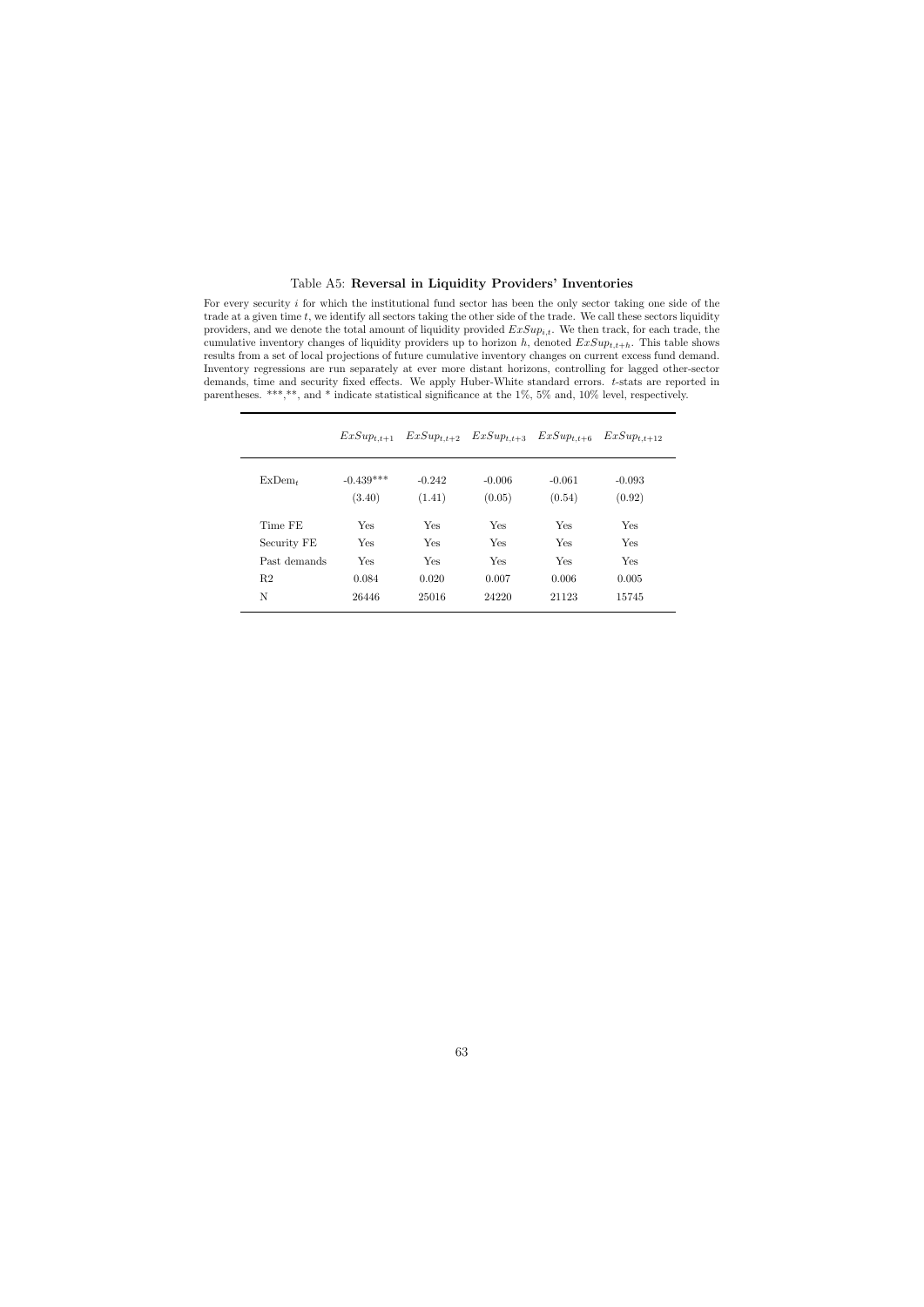### Table A6: Reach for Yield and Mandate Termination by Fund Age

This table replicates the random effects panel probit model on the relationship between reach for yield and the probability of mandate termination (from Table X) separately over 4 fund age buckets: relatively young funds ( $\lt 5Y$ ), young-mature funds (5 − 10Y), mature-old funds (10 − 15Y) and old funds (> 15Y). The dependent variable is a (0,1) dummy taking the value 1 if the fund will be terminated in the next period and zero otherwise. Rank RFY is the fund average RFY rank over the previous 6m. Rank Return is the fund lagged cumulative 6m gross return ranking. Rank RetFam is the ranking of the fund lagged cumulative 6m gross return in excess of the family average. All ranks are normalized [0,1], with 1 designating the best performing fund. Reported figures are average marginal effects. Pseudo- $R^2$  is computed as the increase in the log-likelihood of the full model compared to the constant only model, divided by the log-likelihood of the constant only model. T-stats are reported in parentheses. \*\*\*,\*\*, and \* indicate statistical significance at the 1%, 5% and, 10% level, respectively.

<span id="page-65-0"></span>

| Fund Age                                    | < 5Y         | $5-10Y$      | $10 - 15Y$                                                                                                              | >15Y         |
|---------------------------------------------|--------------|--------------|-------------------------------------------------------------------------------------------------------------------------|--------------|
| Variable                                    |              |              | $P(\text{termination})$ $P(\text{termination})$ $P(\text{termination})$ $P(\text{termination})$ $P(\text{termination})$ |              |
| Rank $\text{RFY}_{t-7,t-1}$                 | $-0.0021$    | $-0.0062**$  | $-0.0045*$                                                                                                              | $-0.0087***$ |
|                                             | $(-1.01)$    | $(-2.53)$    | $(-1.74)$                                                                                                               | $(-3.73)$    |
| Rank Return $_{t-7,t-1}$                    | 0.0004       | $-0.0010$    | $-0.0044**$                                                                                                             | $-0.0048***$ |
|                                             | (0.24)       | $(-0.57)$    | $(-2.27)$                                                                                                               | $(-3.05)$    |
| Rank RetFam <sub><math>t-7,t-1</math></sub> | $-0.0018$    | $-0.0032*$   | 0.0022                                                                                                                  | 0.0012       |
|                                             | $(-1.13)$    | $(-1.82)$    | (1.30)                                                                                                                  | (0.80)       |
| ln(Fund Size)                               | $-0.0012***$ | $-0.0018***$ | $-0.0010***$                                                                                                            | $-0.0012***$ |
|                                             | $(-4.63)$    | $(-6.15)$    | $(-3.38)$                                                                                                               | $(-4.43)$    |
| ln(Family Size)                             | $-0.0003$    | $-0.0007***$ | $-0.0008$ ***                                                                                                           | $-0.0014***$ |
|                                             | $(-1.40)$    | $(-2.95)$    | $(-2.91)$                                                                                                               | $(-5.33)$    |
| Mandate Anniversary                         | $-0.0007$    | $-0.0024*$   | $-0.0016$                                                                                                               | $-0.0025**$  |
|                                             | $(-0.64)$    | $(-1.81)$    | $(-1.27)$                                                                                                               | $(-2.09)$    |
| Pseudo R <sub>2</sub>                       | 0.0094       | 0.0098       | 0.0262                                                                                                                  | 0.0267       |
| N                                           | 59048        | 51575        | 44013                                                                                                                   | 57587        |
|                                             |              |              |                                                                                                                         |              |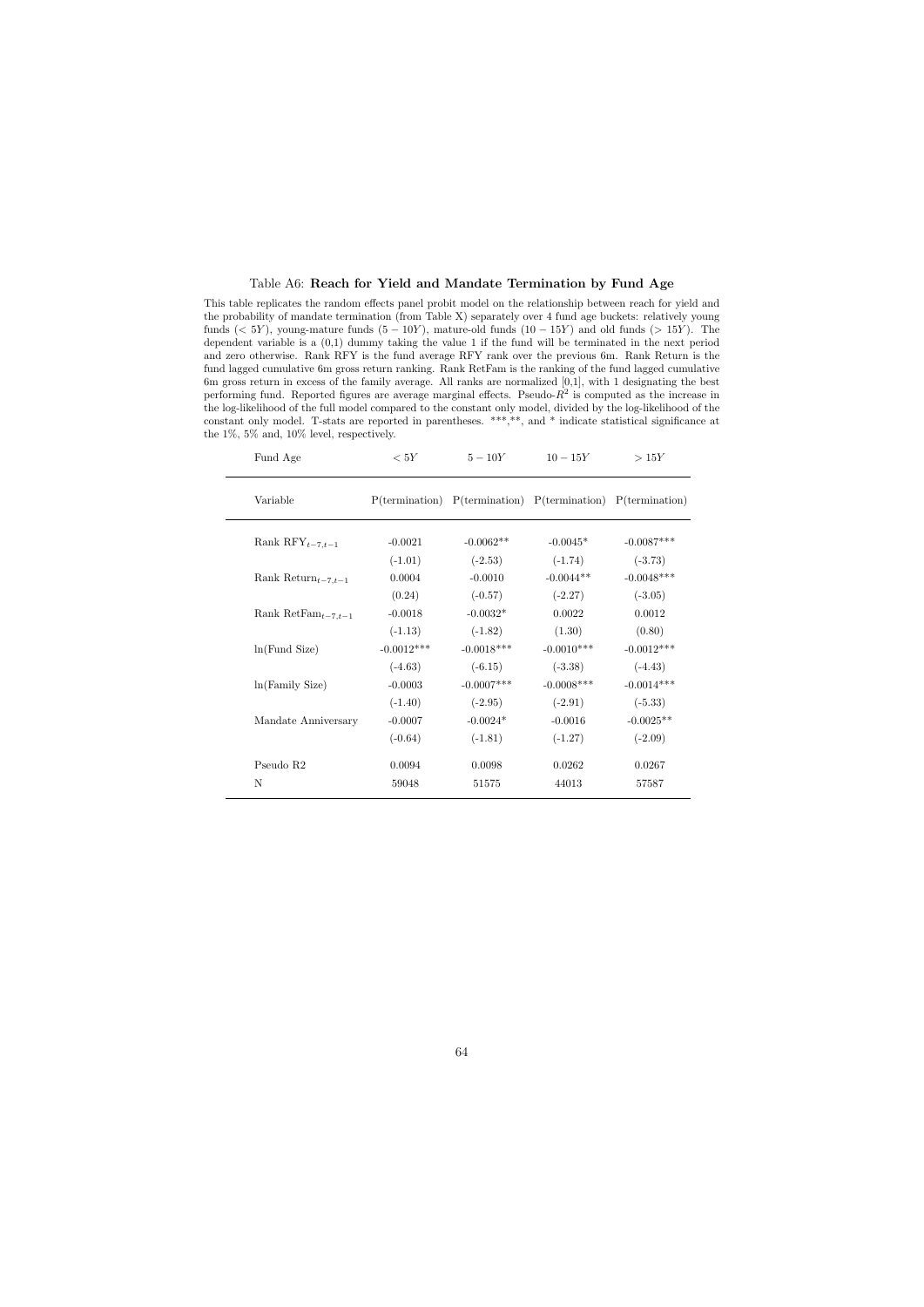### Table A7: Reach for Yield and Mandates Robustness: Anticipated Termination

<span id="page-66-0"></span>This table replicates the random effects panel probit model on the relationship between reach for yield and the probability of mandate termination (from Table [XI\)](#page-57-0) allowing only for information available up to 6 months prior to the termination decision being communicated to BaFin to explain the termination decision. Variable definitions follow from Table X. Reported figures are average marginal effects. Pseudo- $R^2$  is computed as the increase in the log-likelihood of the full model compared to the constant only model, divided by the loglikelihood of the constant only model. T-stats are reported in parentheses. \*\*\*,\*\*, and \* indicate statistical significance at the 1%, 5% and, 10% level, respectively.

| Variable                                     | $P(\text{termination})$ |
|----------------------------------------------|-------------------------|
| Rank $\text{RFY}_{t-12,t-7}$                 | $-0.0034***$            |
|                                              | $(-2.98)$               |
| Rank Return $_{t-12,t-7}$                    | $-0.0030***$            |
|                                              | $(-3.57)$               |
| Rank RetFam <sub><math>t-12,t-7</math></sub> | $-0.0001$               |
|                                              | $(-0.15)$               |
| $\mathrm{Age}_{t-6}$                         | 0.0000                  |
|                                              | (0.95)                  |
| $ln(Fund Size_{t-6})$                        | $-0.0010***$            |
|                                              | $(-6.74)$               |
| $ln(Family Sizet-6)$                         | $-0.0009***$            |
|                                              | $(-6.79)$               |
| Mandate Anniversary $_{t-6}$                 | $0.0000$ ***            |
|                                              | (0.02)                  |
| Pseudo R <sub>2</sub>                        | 0.0137                  |
| N                                            | 192674                  |
|                                              |                         |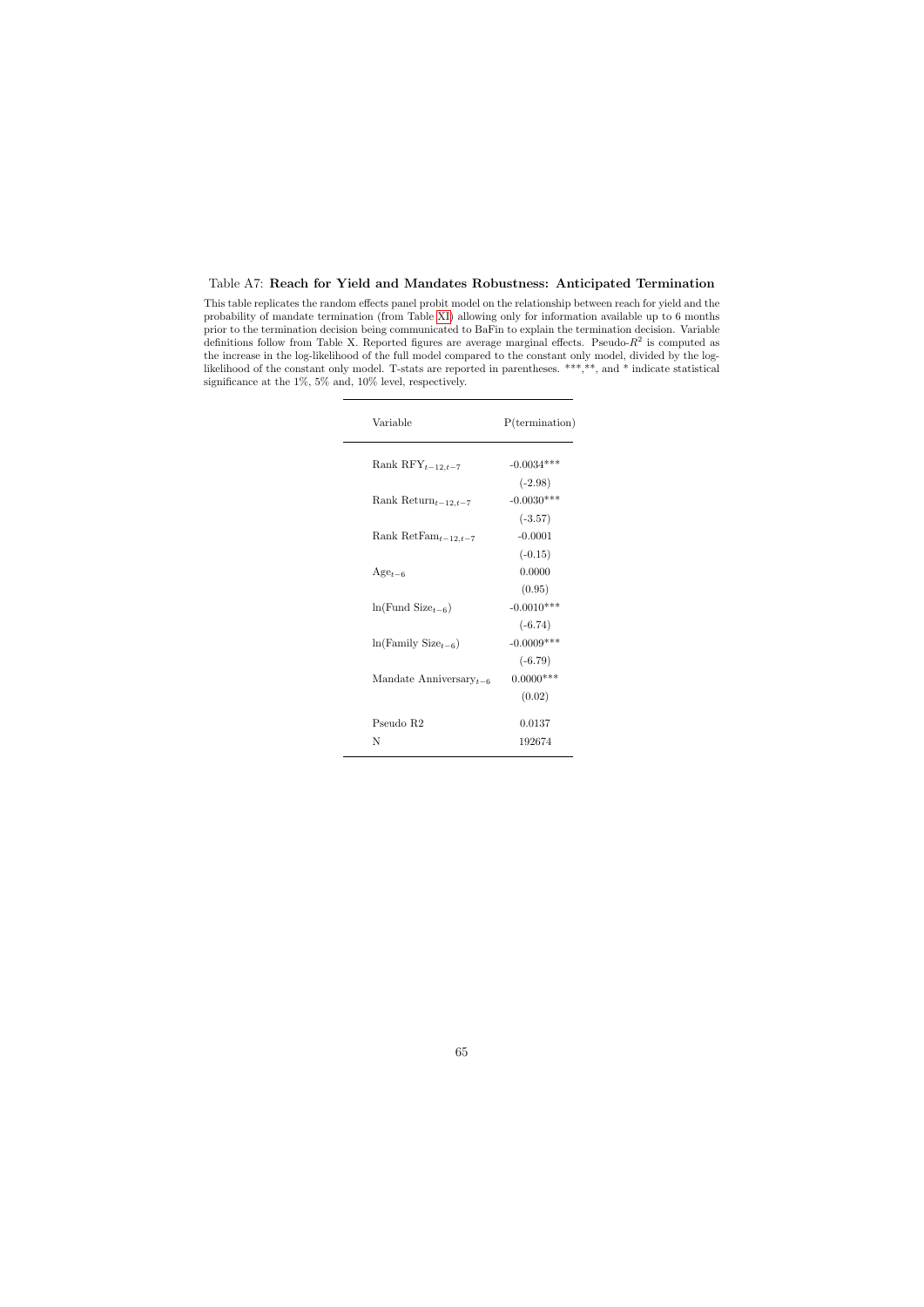### Table A8: Reach for Yield and Mandates Robustness: Premature KAG Exit

<span id="page-67-0"></span>Asset management companies may prematurely exit our specialized fund sample due to mergers, acquisitions or closure. We identify 16 asset management companies (KAGs) which exit the sample prematurely and the date at which this sample exit happens, and then rerun the RFY termination relationship (from Table [XI\)](#page-57-0) removing fund terminations occuring in a 6 months window (3m before 3m after) around the date at which the parent asset management company exits the sample. Variable definitions follow from Table X. Reported figures are average marginal effects. Pseudo- $R^2$  is computed as the increase in the log-likelihood of the full model compared to the constant only model, divided by the log-likelihood of the constant only model. Tstats are reported in parentheses. \*\*\*,\*\*, and \* indicate statistical significance at the 1%, 5% and, 10% level, respectively.

| Variable                                    |              | $P(\text{termination}) P(\text{termination})$ |
|---------------------------------------------|--------------|-----------------------------------------------|
| Rank $RFY_{t-7,t-1}$                        | $-0.0050***$ | $-0.0099$ ***                                 |
|                                             | $(-4.54)$    | $(-3.93)$                                     |
| Rank $#$ Stress                             |              | $0.0027**$                                    |
|                                             |              | (2.16)                                        |
| Rank Return $_{t-7,t-1}$                    | $-0.0023***$ | $-0.0023***$                                  |
|                                             | $(-2.92)$    | $(-2.89)$                                     |
| Rank RetFam <sub><math>t-7,t-1</math></sub> | $-0.0003$    | $-0.0003$                                     |
|                                             | $(-0.37)$    | $(-0.39)$                                     |
| Age                                         | 0.0000       | 0.0000                                        |
|                                             | (0.53)       | (0.50)                                        |
| ln(Fund Size)                               | $-0.0012***$ | $-0.0012***$                                  |
|                                             | $(-9.09)$    | $(-9.05)$                                     |
| ln(Family Size)                             | $-0.0005***$ | $-0.0005***$                                  |
|                                             | $(-4.10)$    | $(-4.06)$                                     |
| Mandate Anniversary                         | $0.0015***$  | $0.0015***$                                   |
|                                             | (2.60)       | (2.59)                                        |
| <b>Stress</b>                               |              | $-0.0011*$                                    |
| (Bond CISS)                                 |              | $(-1.83)$                                     |
| Pseudo R <sub>2</sub>                       | 0.0150       | 0.0155                                        |
| N                                           | 211388       | 211388                                        |
|                                             |              |                                               |